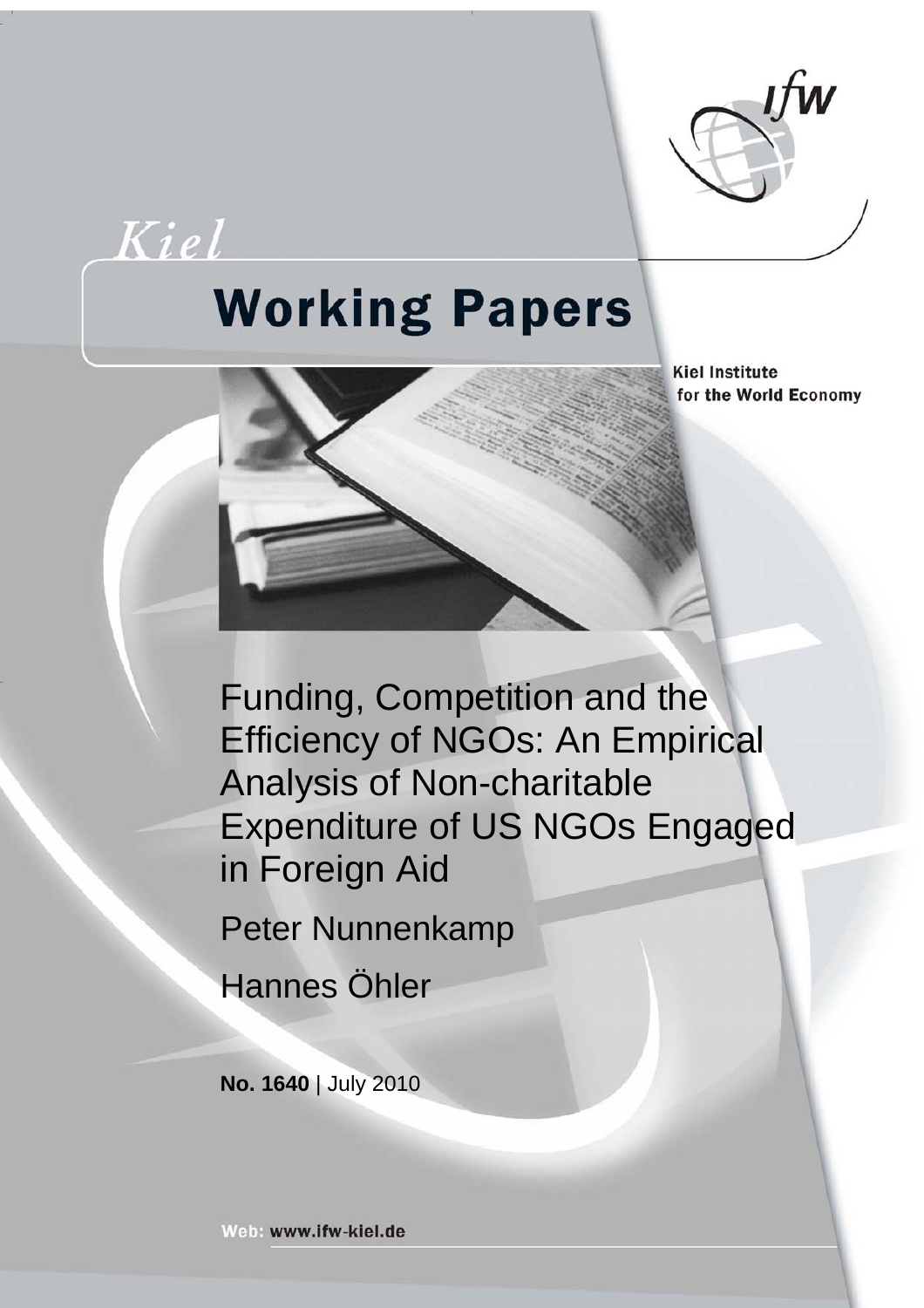Kiel Working Paper No.1640 | July 2010

### **Funding, Competition and the Efficiency of NGOs: An Empirical Analysis of Non-charitable Expenditure of US NGOs Engaged in Foreign Aid\***

Peter Nunnenkamp and Hannes Öhler

Abstract:

We assess the determinants of the wide variation in the efficiency of foreign aid activities across USbased non-governmental organizations (NGOs). In particular, we analyze whether non-charitable expenditures – i.e., administration, management and fundraising – depend on the intensity of competition among NGOs and on the degree to which they are refinanced by governments. We control for NGO heterogeneity in various dimensions as well as major characteristics of recipient countries. We find that fiercer competition is associated with more efficient foreign aid activities of NGOs, rather than leading to "excessive" fundraising. Official funding tends to increase administrative costs. Nevertheless, officially financed NGOs spend relatively more on charitable activities since they are less concerned with collecting private donations through fundraising efforts.

Keywords: non-governmental organizations, foreign aid, administrative costs, fundraising,

United States

JEL classification: F35; L31

#### Peter Nunnenkamp **Hannes** Öhler

Kiel Institute for the World Economy University of Goettingen 24100 Kiel, Germany 37073 Goettingen, Germany Telephone: ++49-431-8814209 Telephone: ++49-551-3910782 E-mail: [peter.nunnenkamp@ifw-kiel.de](mailto:peter.nunnenkamp@ifw-kiel.de) E-mail: [hoehler@uni-goettingen.de](mailto:hoehler@uni-goettingen.de)

\* We thank Michaela Rank for excellent research assistance.

*Coverphoto: uni\_com on photocase.com* 

\_\_\_\_\_\_\_\_\_\_\_\_\_\_\_\_\_\_\_\_\_\_\_\_\_\_\_\_\_\_\_\_\_\_\_\_

*The responsibility for the contents of the working papers rests with the author, not the Institute. Since working papers are of a preliminary nature, it may be useful to contact the author of a particular working paper about results or caveats before referring to, or quoting, a paper. Any comments on working papers should be sent directly to the author.*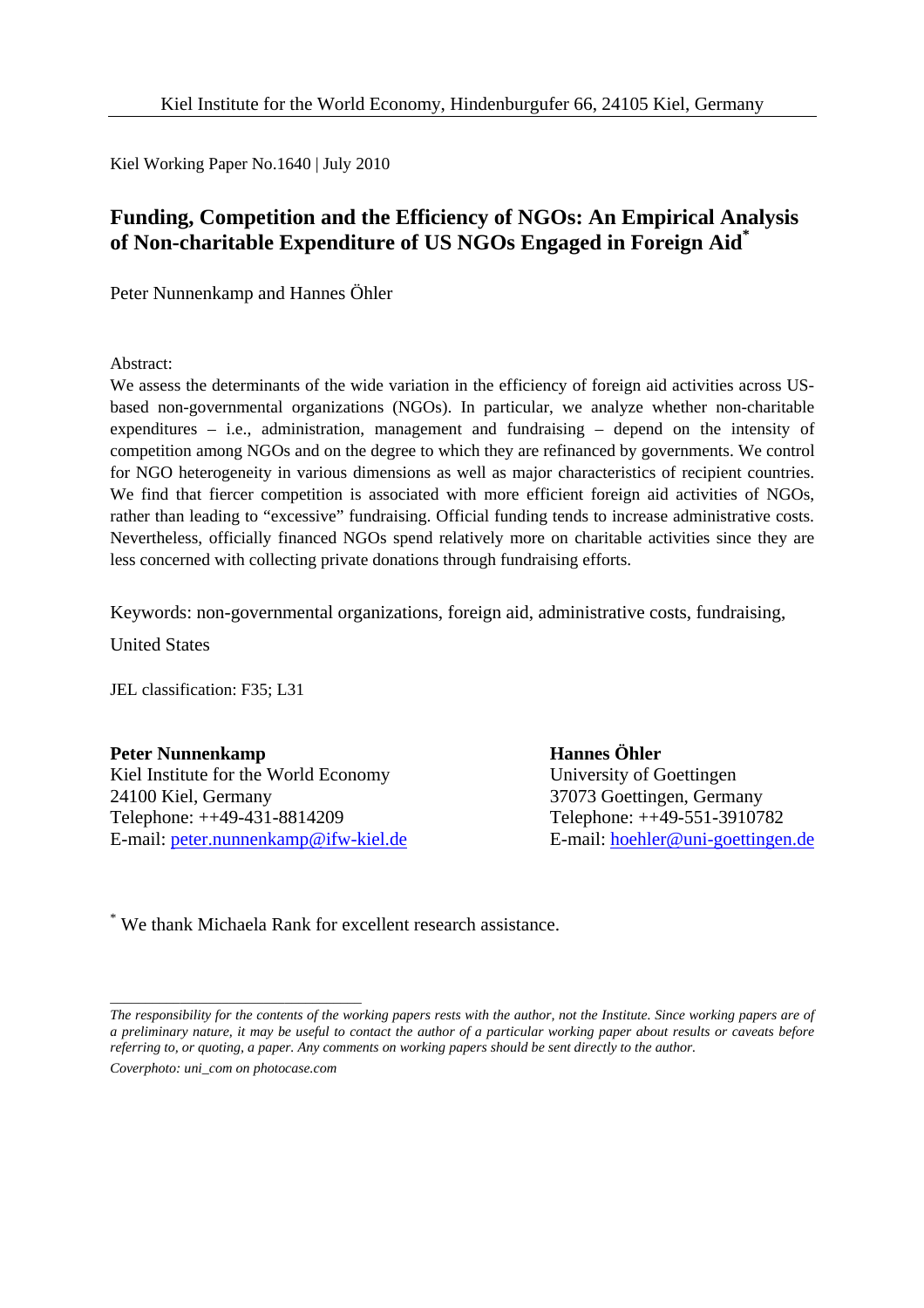#### **1. Introduction**

Non-governmental organizations (NGOs) play an important role in international development cooperation, notably for aid from the United States (Barro and McCleary 2008). This is at least partly because NGOs are widely believed to be more efficient than official aid agencies in delivering foreign aid to the poor and needy in recipient countries (e.g., McCoskey 2009). Yet it is open to question whether NGOs that are closer to the poor help reduce bureaucratic interference and administrative costs of aid delivery. According to Kerlin and Thanasombat (2006), scandals in the non-profit sector have resulted in increased pressure on NGOs to limit spending not directly related to charitable projects. Expenses for administration and management accounted for 6.1 percent of the overall budget of more than 550 US NGOs engaged in international development cooperation in 2007. The OECD reports a slightly lower share of 5.7 percent when relating the administrative costs of official US agencies to their overall disbursements of foreign aid.<sup>[1](#page-2-0)</sup>

Furthermore, US NGOs differ strikingly with respect to the relative importance of expenses that are not directly associated with charitable activity and overseas aid programs. The share of expenses for administration and management varies from zero to about half of the overall budget within our sample of US NGOs. A similarly wide variation can be observed for the share of expenses related to fundraising (0 to 40 percent). Our focus is on explaining these huge differences across NGOs.[2](#page-2-1)

To the best of our knowledge, this paper is the first attempt to empirically assess possible determinants of the widely varying efficiency across NGOs as donors in international development cooperation. In particular, we assess how the structure of financing and the degree of competition among NGOs affect non-charitable expenses and the efficiency of NGO aid delivery, drawing on hypotheses advanced in the theoretical literature on non-profits. We control for other dimensions of NGO heterogeneity, including their size, experience and headquarter (HQ) location. At the same time, we account for local conditions in the recipient countries as well as sector-specific effects that may have a say on the efficiency of NGO aid.

We make use of detailed information provided by the United States Agency for International Development (USAID) in a registry of US NGOs engaged in international development cooperation. It appears that this database has not been used so far to evaluate the efficiency of NGO aid. Performing cross-section regression analyses, we find that fiercer competition is associated with more efficient foreign aid activities of NGOs. Official funding tends to increase administrative costs. Nevertheless, officially funded NGOs spend relatively more on charitable activities since they are less concerned with collecting private donations through fundraising efforts.

<sup>&</sup>lt;sup>1</sup> Note that these shares are not fully comparable as the NGO figure includes domestic programs within the United States. OECD data are available at: http://stats.oecd.org/WBOS/Default.aspx?DatasetCode=CRSNEW. 2

<span id="page-2-1"></span><span id="page-2-0"></span> $2$  See Appendix B for summary statistics.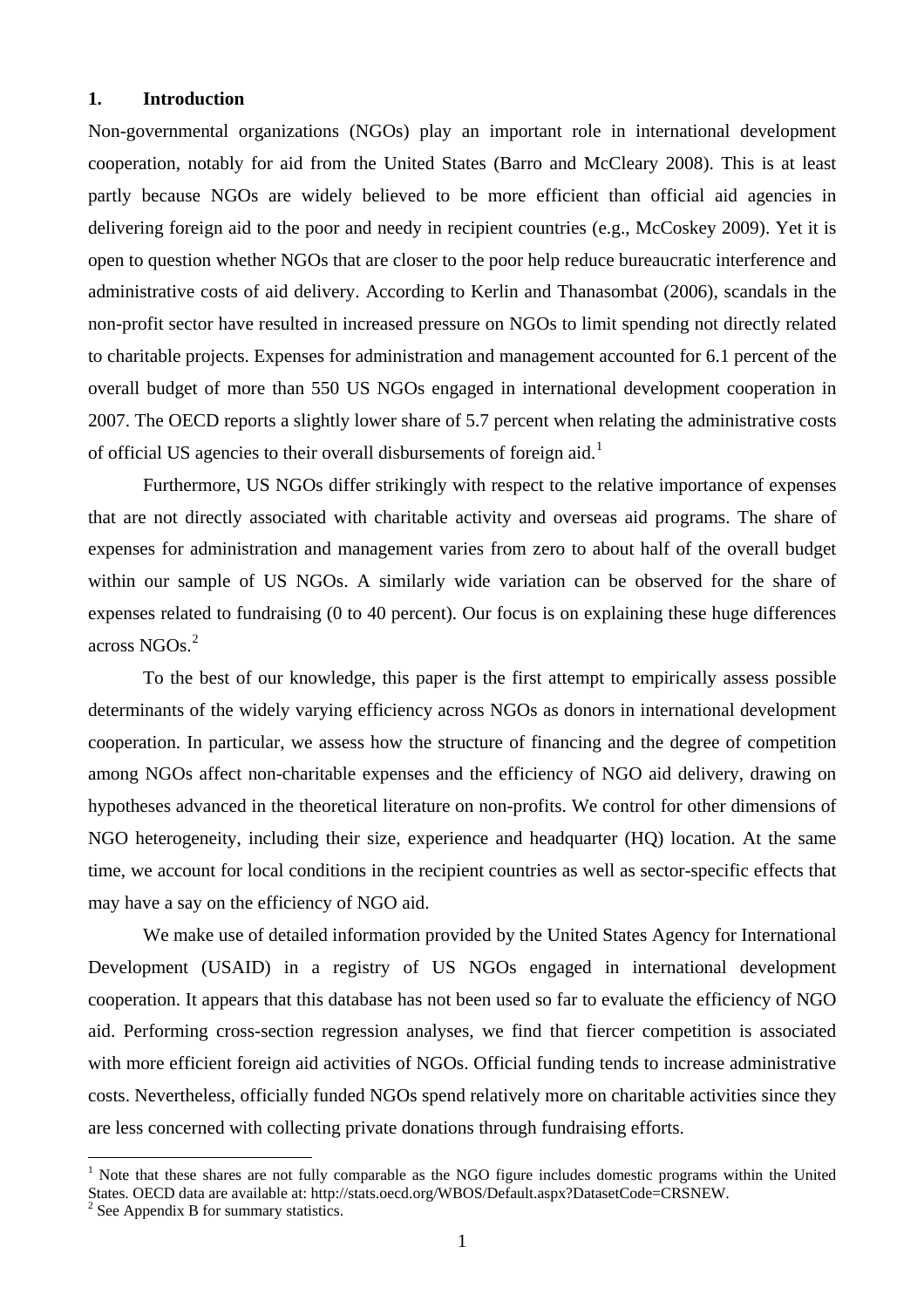#### **2. Related literature and hypotheses**

 $\overline{a}$ 

We consider two major forms of non-productive, i.e., not directly charitable NGO expenses: (i) costs for administration and management and (ii) expenses for fundraising. NGO aid delivery is assumed to be less "efficient" if these two items represent a relatively high share in the NGO's overall budget. Our measures of inefficiency correspond closely to the so-called efficiency price of NGO aid. Ribar and Wilhelm (2002: 400) define the efficiency price as the "reciprocal of the share of service expenditures (total expenditures less fund-raising and administrative expenses) in total expenditures."

Fundraising represents a "potential source of inefficiency" (Aldashev and Verdier 2010: 48). NGOs under fierce pressure to attract donations may engage in "excessive" fundraising and shift an increasing amount of time and effort "from finding solutions and helping needy recipients to pleasing their donors and winning television coverage" (*The Economist,* January 27, 2000). The previous literature on fundraising is mainly concerned with the question of whether more fundraising has the desired effect of attracting more donations (e.g., Otken and Weisbrod 2000).<sup>[3](#page-3-0)</sup> In the present context of efficient aid delivery by NGOs, it is more relevant that earlier theoretical models, notably Rose-Ackerman (1982), predict particularly high expenses for fundraising in a competitive market with free NGO entry, even when donors dislike fundraising activity by NGOs. Likewise, the recent model of Aldashev and Verdier (2010) shows that an NGO increases its fundraising if an additional NGO enters the market and the amount of overall donations is assumed to be fixed. This is because it becomes more important for "incumbents" to form closer bonds with donors in order not to lose them to competing NGOs. However, the entry of additional NGOs may reduce the incumbents' fundraising effort once the assumption of a fixed amount of overall donations is relaxed.<sup>[4](#page-3-1)</sup> These authors conclude that it is an empirical issue which model specification applies best in reality.

Theoretical predictions on the efficiency of NGO aid become still more complex if NGOs can divert part of their revenues for private use rather than charitable and project-related output. Glaeser and Shleifer (2001) consider the not-for-profit status to be a means of committing to "soft incentives," i.e., protecting stakeholders such as volunteers, donors, consumers and employees from ex post expropriation of profits by executives exercising control over the organization. In other words, NGOs are subject to the so-called non-distribution constraint (Hansmann 1980; Werker and

<span id="page-3-0"></span> $3$  Otken and Weisbrod (2000) as well as Khanna and Sandler (2000) argue that fundraising may have two countervailing effects on donations: (i) a direct and positive effect by providing potential donors with better information, and (ii) an indirect and negative effect by diverting NGO funds away from charitable activity and, thereby, increasing the price of giving.

<span id="page-3-1"></span><sup>4</sup> A new entrant would then contribute to raising the overall amount of donations, rather than fully diverting donations away from incumbents.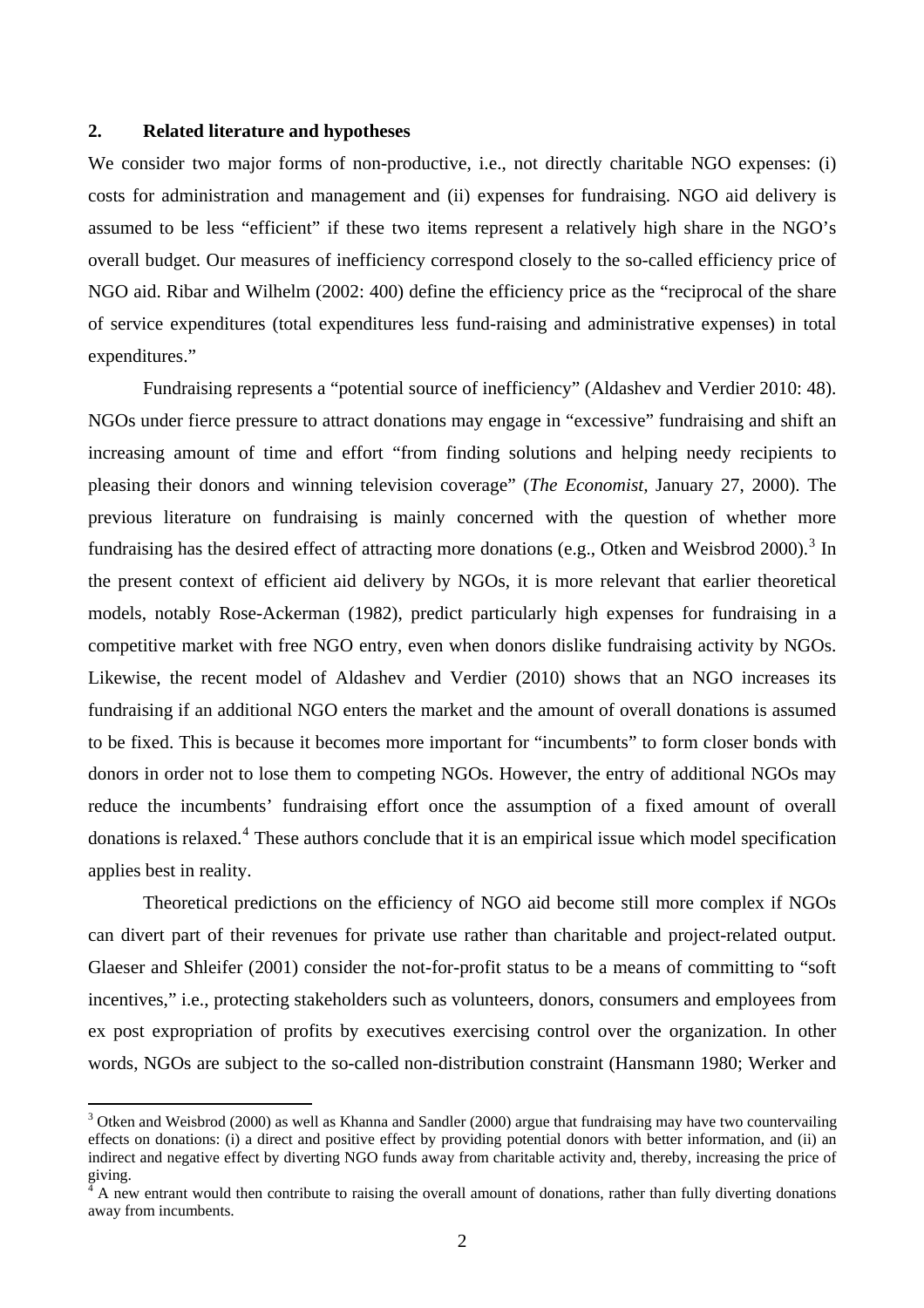Ahmed 2008). However, the non-distribution constraint may prove to be rather soft once the weak nature of corporate control in many NGOs is taken into account (Glaeser 2002). This would offer possibilities for perquisite consumption, i.e., expenditures that increase the utility of NGO volunteers, workers and managers but do not contribute to the charitable objectives of the NGO. Perquisite consumption may be included in various accounting categories, ranging from travel expenses and headquarter facilities to office equipment and pay. Lacking a detailed breakdown of relevant expenditure items of NGOs, overall expenditures for administration and management serve as a proxy for soft non-distribution constraints and related NGO inefficiency (Ribar and Wilhelm 2002; Castaneda et al. 2008).

Aldashev and Verdier (2010) argue that non-productive NGO expenses in the form of fundraising and perquisite consumption tend to be complements. Fundraising activity reduces the time left for managing and supervising charitable operations. Less operational effort impairs the productivity of funds spent on projects. This implies that the opportunity costs of perquisite consumption decline, strengthening the NGOs' incentives to divert further funds away from charitable operations. According to the model of Aldashev and Verdier, NGOs may even divert more funds when they are subject to fiercer competition from peers.<sup>[5](#page-4-0)</sup> This contrasts with Castaneda et al. (2008) who expect fiercer competition among NGOs to increase fundraising, but to reduce perquisite consumption.<sup>[6](#page-4-1)</sup>

Indeed, Castaneda et al. (2008) find empirical support for their theoretical predictions. In particular, competition is associated with lower administrative expenses. Similar to our analysis below, Castaneda et al. perform cross-section OLS estimations for a large sample of US NGOs. However, their focus is on local NGOs in terms of the source of donations as well as output delivery. Our sample consists of NGOs engaged in international development cooperation. Therefore, we also account for major characteristics of recipient countries that may influence the efficiency of NGO aid. $<sup>7</sup>$  $<sup>7</sup>$  $<sup>7</sup>$ </sup>

In addition to the effects of competition among peers, the efficiency of NGOs is likely to depend on the relative importance of different sources of NGO funding. The structure of NGO funding appears to be most relevant in the context of foreign aid. In particular, official refinancing often plays an important role for NGOs engaged in international development cooperation and is likely to affect their behavior. Most of the previous literature has been concerned with the reactions of private donors, rather than the NGOs themselves, to official refinancing of NGOs. According to

<sup>&</sup>lt;sup>5</sup> This is the case when NGO managers have only a weak outside option of leaving the NGO sector and, instead, working in the for-profit sector.

<sup>&</sup>lt;sup>6</sup> See also Glaeser (2002) who suspects that it is due to competition in the market for customers and donors why NGOs "perform their basic missions reasonably," even though weak governance institutions allow for capture by workers and managers.

<span id="page-4-2"></span><span id="page-4-1"></span><span id="page-4-0"></span><sup>7</sup> See section 3 for details.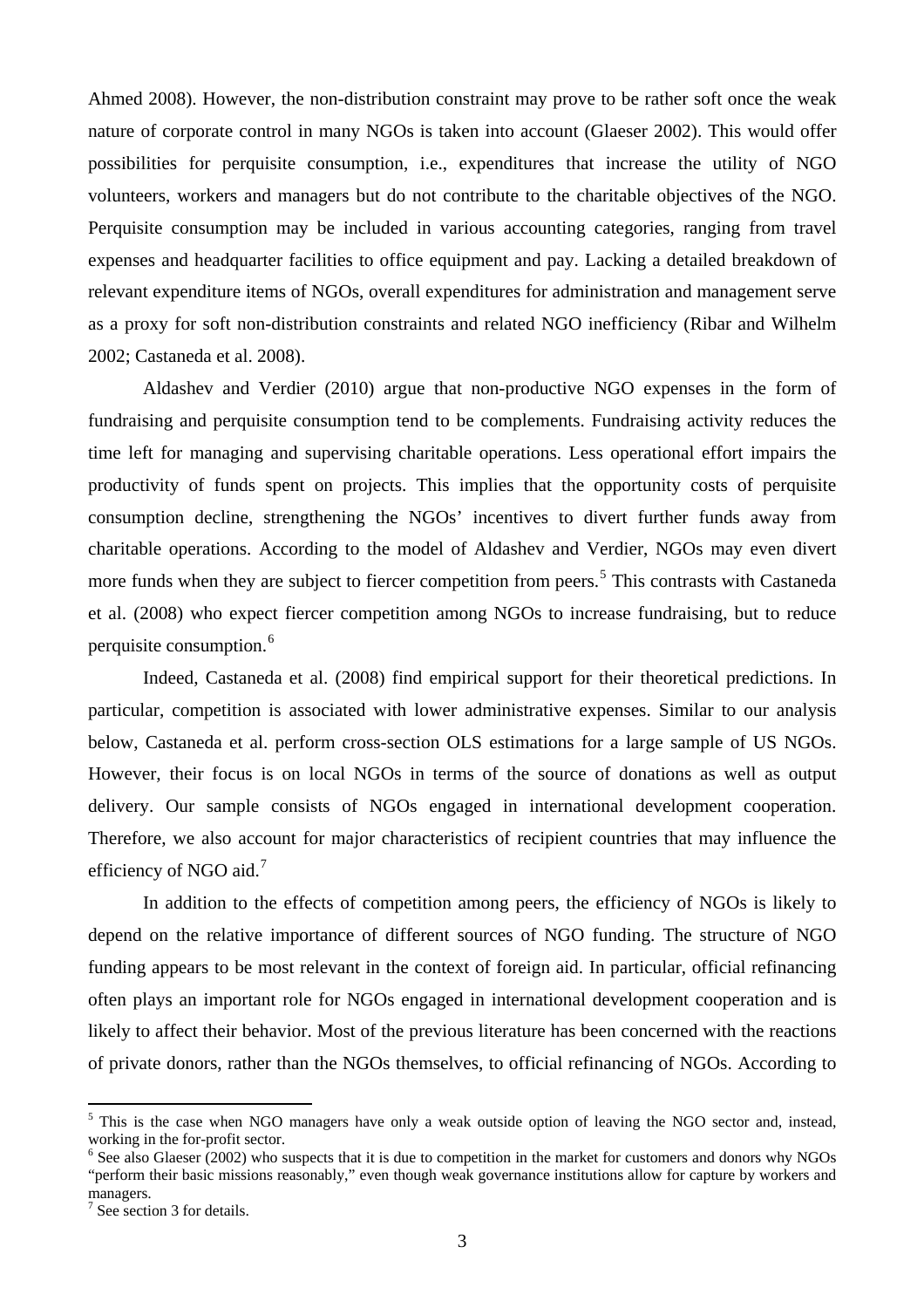<span id="page-5-0"></span>Andreoni and Payne (2003: 792), it is the "accepted belief" that private donors treat official grants as imperfect substitutes for their own giving.<sup>[8](#page-5-0)</sup> The estimates of Ribar and Wilhelm (2002) for 125 US NGOs engaged in international relief and development operations reveal little evidence of official funding having eroded the incentives of private giving during the period 1986-1992. McCleary and Barro (2008) even find that official funding of US NGOs engaged in international development serves as "a magnet for attracting private funds."

 Another strand of the literature has addressed the question of whether the structure of NGO financing affects the allocation of NGO aid across recipient countries (e.g., Dreher et al. 2010). Though clearly related to the spending behavior of NGOs, the efficiency of aid delivery as reflected in administrative and funding expenditures has not been addressed in this literature either. Yet, previous research has raised some specific hypotheses on how official refinancing may affect the efficiency of NGO aid delivery. Opposing effects are expected for fundraising and administrative expenditures.

On the one hand, NGOs are likely to spend relatively less on fundraising if official refinancing is sufficiently high to relieve the pressure of attracting private donations. Andreoni and Payne (2003) argue that it may actually be the NGOs themselves, rather than private donors, who react strategically by reducing fundraising efforts when they receive official funds.<sup>[9](#page-5-0)</sup> On the other hand, stronger reliance on official refinancing may be associated with higher administrative costs. Applying for official funds typically involves considerable paperwork; NGO managers may have to spend a substantial amount of time with official agencies to ensure successful applications. Kerlin (2006: 382) explicitly refers to USAID regulations and paperwork that "can overwhelm even experienced INGOs." Cooley and Ron (2002) argue that in particular the "marketization" of official NGO funding tends to work against NGO efficiency, in contrast to the efficiency enhancing effects expected by the proponents of marketization.<sup>[10](#page-5-0)</sup> In the view of Cooley and Ron (2002: 17), the increasing use of competitive tenders and renewable contracts by official backdonors discourages cost-saving cooperation among NGOs and leads to waste and duplication as NGOs "may seek to undermine competitors, conceal information, and act unilaterally." More fundamentally, waste and perquisite consumption may result if access to official funding softens the budget constraint of NGOs. The contention that soft budget constraints (SBC) – due to financial backing by the government – cause inefficiency commands wide support with regard to state-owned enterprises (Kornai et al, 2003). The so-called SBC syndrome may equally impair officially funded NGO operations.

<sup>&</sup>lt;sup>8</sup> Earlier studies on whether official funding crowds out (or rather crowds in) private donations to NGOs with domestic activities in the United States and the United Kingdom include Payne (1998), Okten and Weisbrod (2000), and Khanna and Sandler (2000).

<sup>&</sup>lt;sup>9</sup> They find empirical support for arts and social service organizations operating within the United States.

 $\frac{10}{10}$  See Koch et al. (2007) for a more detailed discussion of the marketization of NGO aid.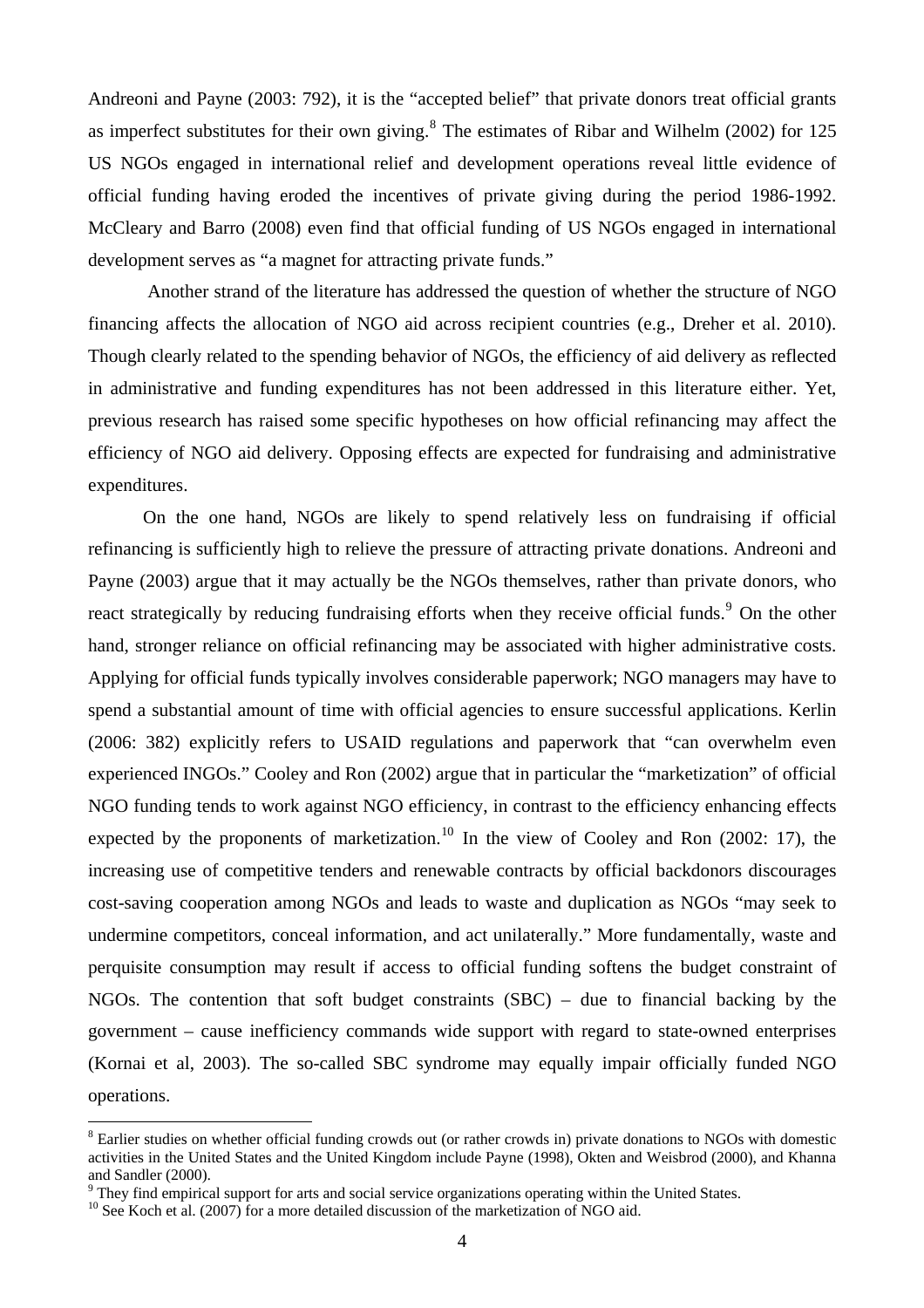<span id="page-6-0"></span> In summary, the theoretical literature offers conflicting hypotheses on the effects of competition among NGO on the efficiency of their aid delivery. The predictions concerning the effects of official financing of NGOs on fundraising and administrative expenditures appear less ambiguous. However, empirical evidence is extremely scarce for all four cells of the overview below:

|  | Expected relationships between competition, funding and NGO efficiency |  |  |
|--|------------------------------------------------------------------------|--|--|
|  |                                                                        |  |  |

|                  | Expenses for<br>fundraising | Costs of administration<br>and management |
|------------------|-----------------------------|-------------------------------------------|
| Competition      | $+/-$ ?                     | $+/-$ ?                                   |
| Official funding |                             |                                           |

#### **3. Variables and method**

We analyze major determinants of the efficiency of aid delivery through NGOs across a large sample of 559 US-based  $NGOs.$ <sup>[11](#page-6-0)</sup> We follow McCleary and Barro (2006) in that an NGO must register with USAID to be included in our sample. A key criterion for registration is that the NGO engages in international development cooperation, including relief efforts, which is the focus of the present paper. In line with the relevant literature, two dependent variables represent our proxies of inefficiency: (i) administrative and management costs, and (ii) expenses for fundraising.<sup>[12](#page-6-0)</sup> Both dependent variables are defined in percent of the NGO's total expenses; they relate to the year 2007.[13](#page-6-0)

Among the possible determinants of administrative costs and expenses for fundraising, we are mainly interested in assessing the effects of competition among NGOs and the effects of official funding. In defining our measure of competition, we take a similar approach as Ribar and Wilhelm (2002). The assumption is that competition in a particular recipient country increases with the number of NGOs being active there, relative to the country's population. This implies that a particular NGO is subject to stronger competition the more its foreign aid activity in its particular set of recipient countries overlaps with the foreign aid activities of other NGOs. As information on the country-specific amount of NGO aid is lacking, we use an approximation: For each NGO *j* we calculate the share of countries that overlap with the country mix of NGO *i*. Multiplying the share

<sup>&</sup>lt;sup>11</sup> We lose some observations because of missing data for explanatory variables. This leaves us with 518 NGOs included in the estimations reported in section 4. Note also that some variables of major interest, notably our indicator of competition among NGOs, are not available over time. This prevents us from performing panel estim

 $12$  See McCleary and Barro (2006; 2008) for a detailed description of the expenditure and revenue data for US NGOs engaged in international development cooperation. We are most grateful to Rachel McCleary for advising us on data issues.

<sup>&</sup>lt;sup>13</sup> See Appendix A for the definition of variables and sources.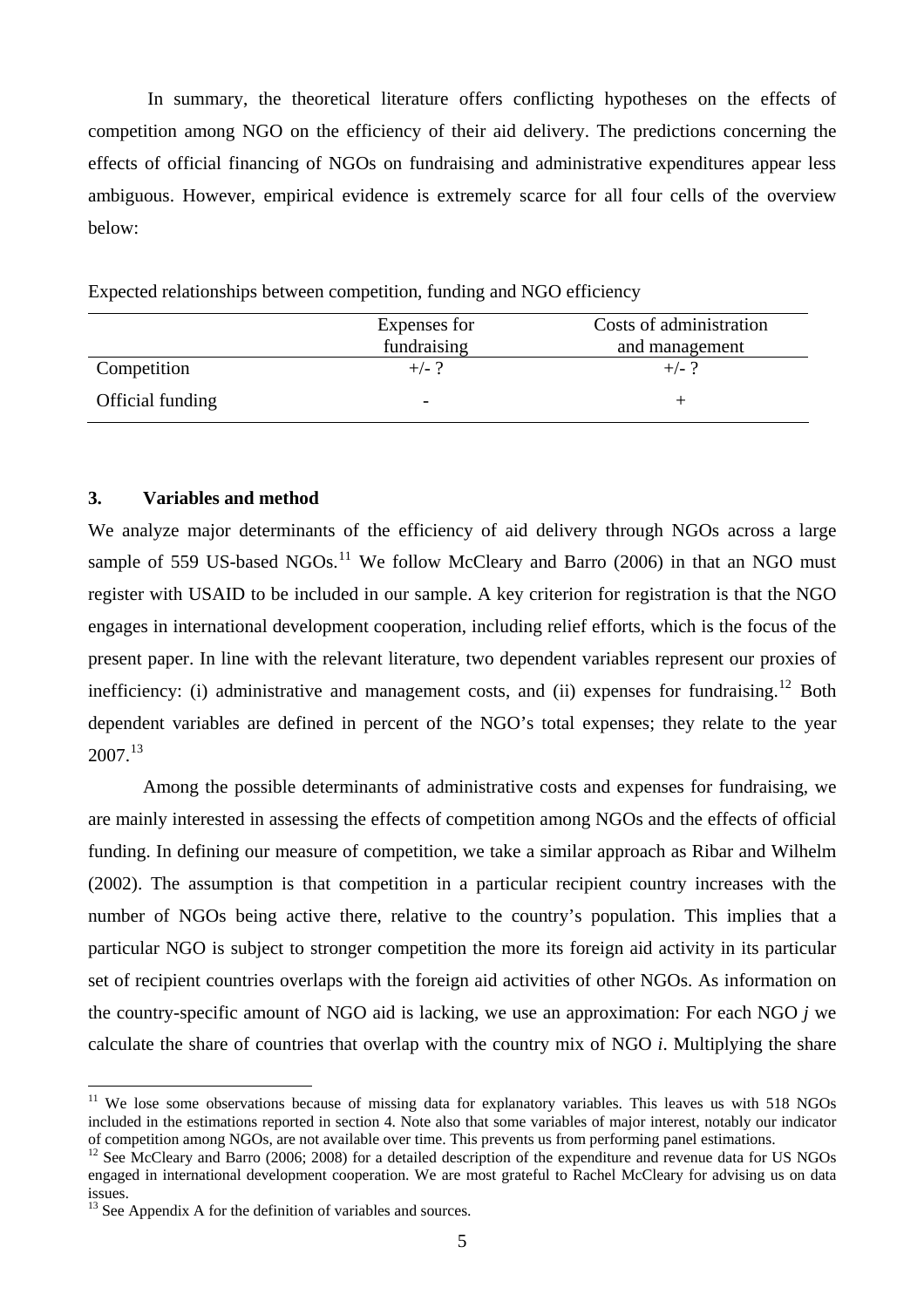<span id="page-7-0"></span>with the overseas program expenditures of NGO *i* results in the total overlap of overseas program expenditures between NGO *i* and *j*. [14](#page-7-0) Adding up the overlaps between NGO *i* and all other NGOs and dividing the resulting sum by the total population of the country mix of NGO *i*, we obtain our measure of competition: <sup>[15](#page-7-0)</sup>

$$
Overall_i = \frac{\sum_{i \neq j}^{559} \left(Overseas\_expenses_j * \frac{Countries\_active_{ij}}{Countries\_active_j}\right)}{Population_i}
$$

where *Overseas\_expensesj* stands for total expenses in overseas programs of NGO *j*, *Countries active<sub>ii</sub>* is the number of countries in which both NGOs *i* and *j* are active, *Countries active<sub>i</sub>* is the total number of countries in which NGO *j* is active, and *Population<sub>i</sub>* is the total population of the countries in which NGO *i* is active.

 In order to assess the effects of official funding, we account for the share of all sources of official refinancing in the overall revenues of each NGO in the sample. In our baseline estimations, this share relates to the sum of official funding from USAID, other US government sources, other (non-US) governments, and international organizations (IO). As argued above, we expect that a higher share of official refinancing is associated with higher administrative costs and provides better opportunities to soften the non-distribution constraint. However, this effect may differ between major types and sources of official support. We account for this possibility by separating official funds from USAID, other US government sources and non-US sources in extended estimations. Alternatively, we distinguish between contract-related financing of NGOs and other types of official support. On the one hand, contract-related financing could limit perquisite consumption as this type of official support often explicitly excludes administrative HQ expenses. On the other hand, administrative and management costs may increase because of the bureaucratic procedures of contract-related financing (Cooley and Ron 2002).

In addition to the share of official funding, we also include the share of private revenue in NGOs' total revenues. Note that private revenue is distinct from private donations; it captures revenues the NGOs may raise through commercial activity, e.g., fees received from selling private goods that are related to the NGO's mission and income from "ancillary" activities (Weisbrod 1998: 48). Ly (2006) finds evidence for "mental accounting;" the spending patterns of NGOs differ between donations and revenues from commercial activity, with the latter being less related to

 $14$  In line with Ribar and Wilhelm (2002), we assume as an approximation that the NGOs allocate their overseas program expenditures equally across recipient countries.

<sup>&</sup>lt;sup>15</sup> By dividing the resulting sum by the population we assume that competition among NGOs decreases with the size of the countries.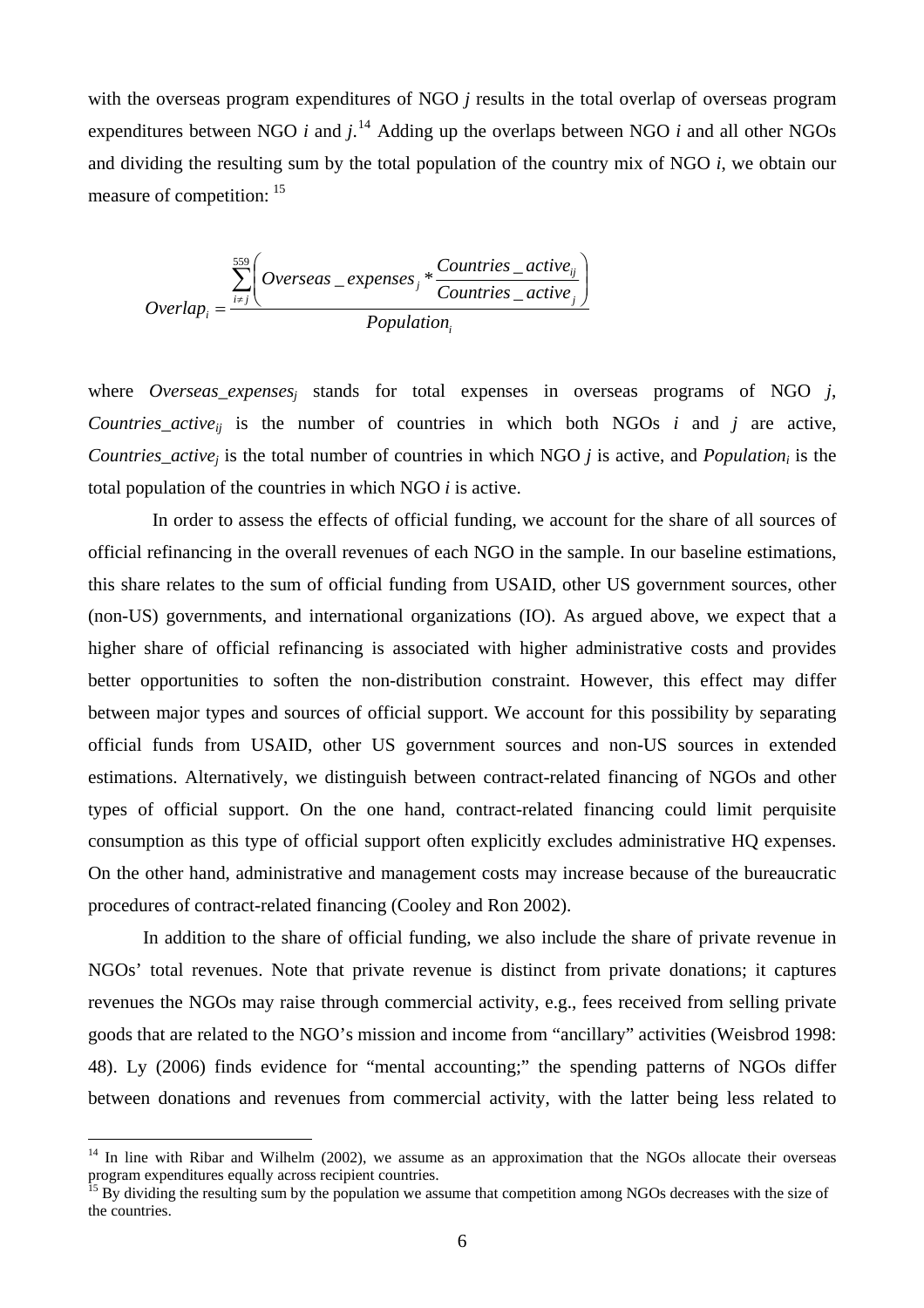charitable expenditures. This suggests that perquisite consumption rises with higher commercial income.

Apart from competition and the financing structure of NGOs, we control for various aspects of NGO heterogeneity in our estimations. We measure the size of NGOs by logged overall revenues. Larger NGOs may realize economies of scale, while small NGOs may incur relatively high administrative and management costs as HQ services are shared by fewer projects in a limited number of recipient countries. At the same time, smaller NGOs may economize on fundraising. They may free-ride on fundraising by larger NGOs once it is taken into account that fundraising efforts have two effects: influencing donor choices of which NGO to give to, and "awakening" potential donors so that overall donations increase (Aldashev and Verdier 2010).

The structure of the NGOs' activities is captured in several ways. Many NGOs in our sample are active not only in international development cooperation but also in charitable activity within the United States. By including the relative importance of overseas versus domestic activity we take into account that domestic activity may involve higher administrative costs. This could be because the costs for wages and rents are typically higher in the United States than in foreign recipient countries. However, this would matter only if NGOs with more overseas activity had outsourced HQ services at least partly to foreign recipient countries.

Likewise, the effects of diversified overseas activity are ambiguous ex ante. While NGOs with activities in a larger number of recipient countries and aid "sectors" may realize economies of scope, proliferation in these two dimensions may require more administration and management by eroding the NGO's core competence. As concerns expenses for fundraising, greater diversification may provide better opportunities to free-ride on fundraising by other NGOs. On the other hand, a diversified NGO may find it more difficult than a more focused NGO to alert potential donors that it is also active in the field or country which the public is particularly interested in at a particular point in time. We proxy the degree of diversification by the number of (i) countries and (ii) sectors in which a particular NGO is active; both proxies are normalized by the NGO's size in terms of total revenues.

We consider the year when a particular NGO registered with USAID to reflect its experience in international development cooperation. More experienced NGOs should principally be able to reduce administrative costs, i.e., become more efficient in operating programs abroad. NGOs having established a good reputation should also be able to raise donations with comparatively less fundraising effort. However, experienced NGOs might also know better how to soften the nondistribution constraint and increase perquisite consumption. Another aspect of NGO heterogeneity concerns its HQ location within the United States. We enter the (logged) average per-capita income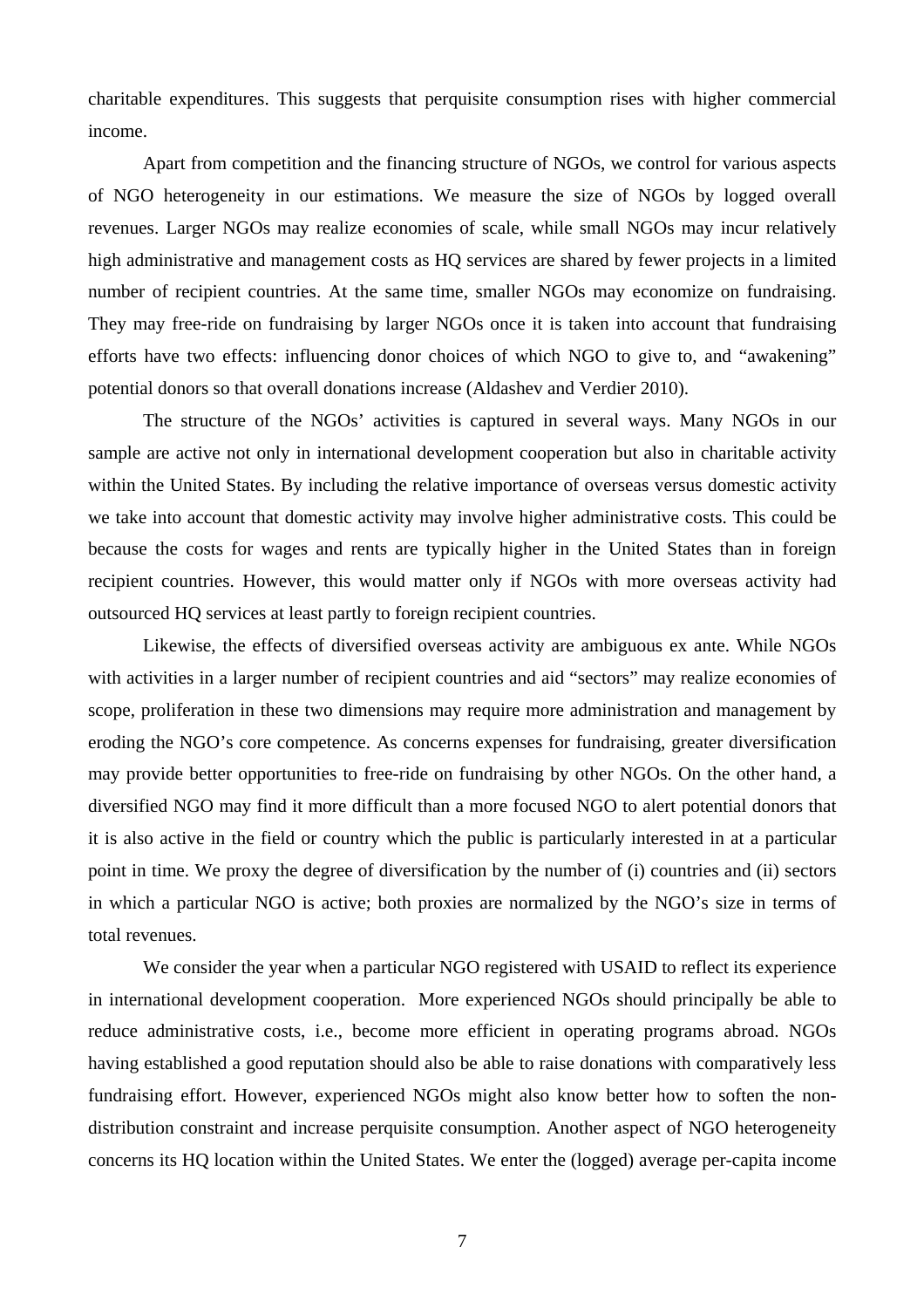<span id="page-9-0"></span>in the metropolitan area where the HQ is located. In this way, we control for differences in wage costs and office rents across HQ locations.

As noted above, the number of recipient countries in which an NGO is active serves as a measure of diversification. At the same time, the costs of administration, management and fundraising may depend on country characteristics. We consider two characteristics that have been used widely in the aid allocation literature: the (logged) average per-capita income and control of corruption. Local conditions tend to be more difficult in poorer countries so that the HQ costs of monitoring overseas programs may be higher when average per-capita income is lower. All the same, administrative costs may even rise with higher per-capita income of recipient countries as the costs of hiring local experts and renting office space are higher in richer countries. Control of corruption, taken from the World Bank's Worldwide Governance Indicators, reflects the quality of local institutions. One might suspect that better control of corruption helps reduce the costs of monitoring. It may also induce more fundraising effort given that private donations are more likely to respond favorably to such efforts when corruption appears to be under control. Monitoring could also be easier, and fundraising efforts could be more intense if recipient countries are geographically relatively close to the United States; we use (logged) distances between Washington, DC, and the capital cities of recipient countries. All three country-related variables enter the estimation equation as the average over all recipient countries in which the particular NGO is active.

Finally, we control for the importance of particular aid sectors – as reflected by the number of NGOs being active in these sectors – even though there no strong priors on its impact on the dependent cost variables. For instance, one may expect more fundraising effort in important sectors such as basic health and training. On the other hand, free-riding on the efforts of other NGOs may be an attractive option in precisely such sectors. Throughout the subsequent analysis, we assess whether our results are sensitive to the inclusion of sector-specific effects; these are captured by a dummy variable for each sector which is set equal to one for those NGOs being active in a particular sector.<sup>[16](#page-9-0)</sup> This follows previous research on domestic activities of US NGOs that has found considerable heterogeneity across sectors (e.g., Otken and Weisbrod 2000).

For a start, we consider these variables in cross-sectional OLS regressions with NGOspecific costs of administration and management and, respectively, expenses for fundraising representing the two alternative dependent variables. As discussed by Castaneda et al. (2008: 234), NGOs may generally be tempted to underreport both cost items. As long as all NGOs underreport to the same extent OLS regressions generate a biased constant term, but the coefficients of the variables introduced above are not affected. It cannot be ruled out, however, that NGOs with higher

<sup>&</sup>lt;sup>16</sup> Basic health serves as the benchmark.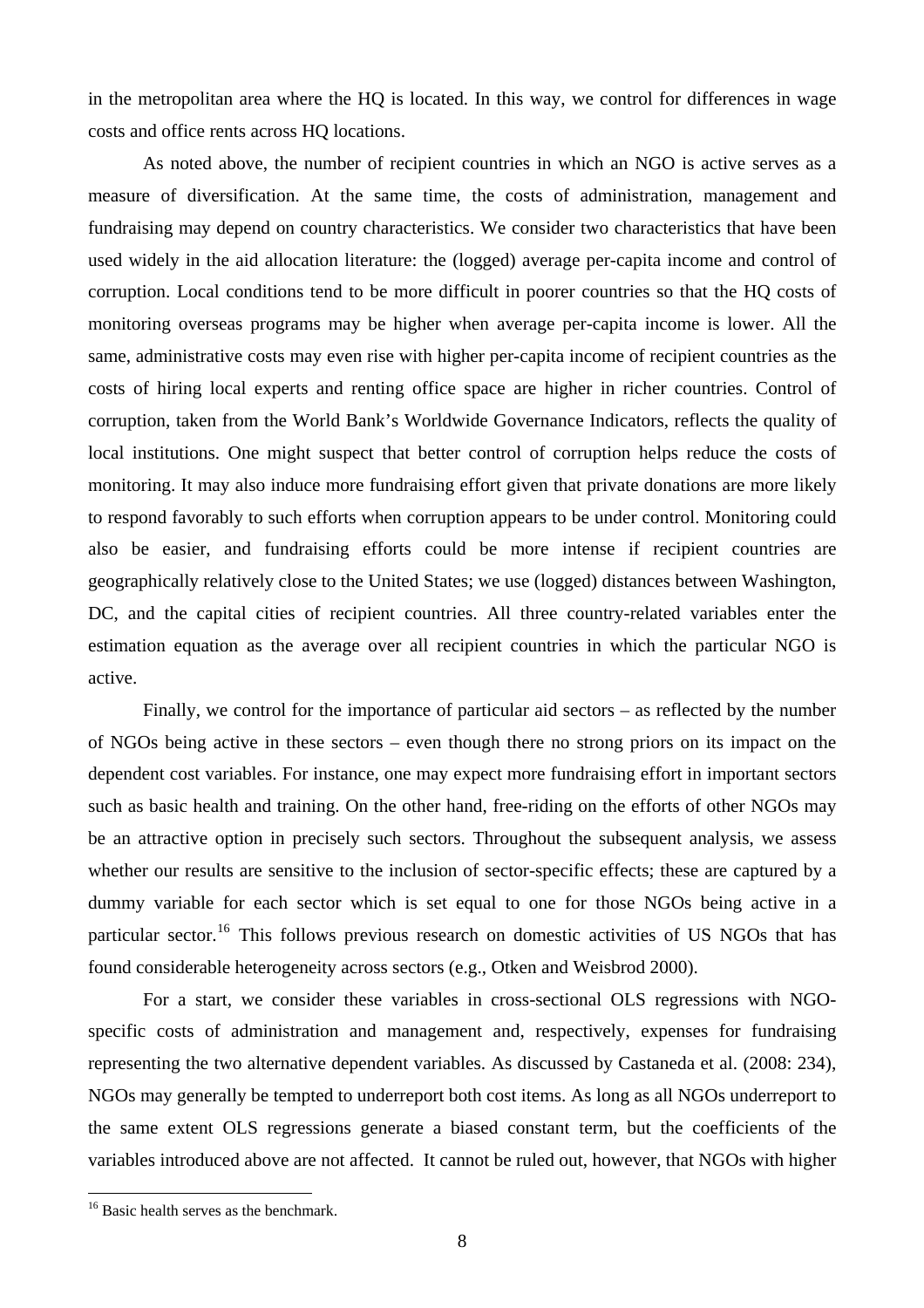<span id="page-10-0"></span>costs have stronger incentives to underreport. The coefficients would then be biased downwards so that it becomes less likely to find any effects. By contrast, coefficients might be biased upwards if NGOs with, say, minor fundraising do not report it as such.

As a matter of fact, 17 percent of all NGOs in our sample do not report any expenses for fundraising; most of these NGOs are relatively small.<sup>[17](#page-10-0)</sup> Expenses for fundraising are also skewed towards zero in the sample of US NGOs with domestic activities in the arts and social sectors used by Andreoni and Payne (2003). OLS estimations may not be appropriate because of the large number of zero observations. We follow Andreoni and Payne (2003) and perform Tobit estimations, in addition to OLS estimations, to account for the censored nature of our dependent variables.<sup>[18](#page-10-0)</sup> We also perform robustness tests by excluding those NGOs with extraordinarily high cost shares for administration and management as well as fundraising (see below for details). In all regressions, we estimate robust standard errors in order to account for possible heterogeneity in the error term.

Note that the data we use are a cross section and it is therefore difficult to control for possible endogeneity. This may be a problem for official funding in particular. There is little reason to be concerned about reverse causality, especially in the estimation with administrative costs as the dependent variable. However, official funding may be jointly determined with expenses for fundraising. Given the cross-section nature of our data it is difficult to come up with convincing instruments that would allow us to control adequately for this possible endogeneity (see also Ribar and Wilhelm 2002). The fairly long list of controlling variables introduced above should help contain an omitted variable bias. Nevertheless we remain cautious in drawing strong causal inferences from statistically significant correlations.

#### **4. Results**

 $\overline{a}$ 

Table 1 presents our baseline results of the OLS and Tobit estimations. In columns  $(1) - (4)$  we report the effects on the share of administrative and management costs; the share of expenses for fundraising is the dependent variable in columns  $(5) - (8)$ . As mentioned before, we routinely perform two variants of the estimations, without sector dummies (columns 1, 3, 5, and 7) and with sector dummies (columns 2, 4, 6, and 8). The sector dummies are supposed to control for unobserved heterogeneity across sectors. Indeed, various dummies turn out to be significant at the ten percent level or better, compared to the benchmark sector of basic health. By contrast, the number of all NGOs being active in those sectors belonging to a particular NGO's portfolio – supposed to reflect the importance of a particular NGO's sector portfolio in international

<sup>&</sup>lt;sup>17</sup> Average revenues for NGOs without any fundraising are US\$ 10.8 million, i.e., just 23 percent of the mean for the overall sample.

<sup>&</sup>lt;sup>18</sup> For reasons of comparability, we also perform both OLS and Tobit estimations when the share of administrative costs is the dependent variable. However, just 1.6 percent of all NGOs in the sample do not report any costs of administration and management. See also the summary statistics in Appendix B.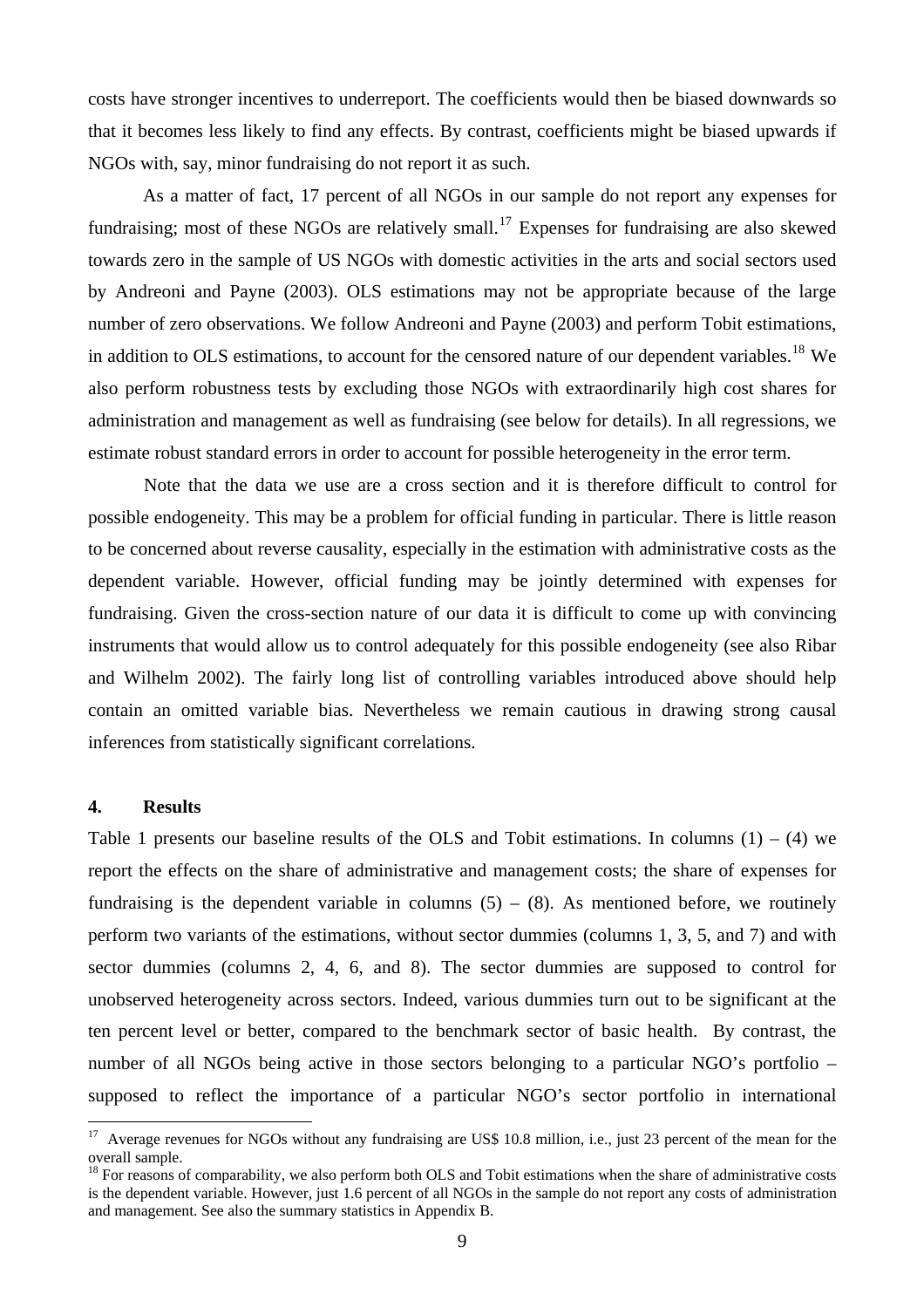<span id="page-11-0"></span>development cooperation – is not associated in a statistically significant way with the two shares of non-charitable expenditures.<sup>[19](#page-11-0)</sup> Note that the results for the sector dummies are suppressed in all tables for the sake for brevity.

Some of the variables supposed to capture the heterogeneity of NGOs included in the sample also appear to be irrelevant for both dependent variables. Somewhat surprisingly perhaps, NGOs with more experience in international development cooperation are no more efficient than less experienced NGOs. It cannot be ruled out that this finding is because the date of registration with USAID does not adequately reflect the NGO's experience. It is also possible, however, that experience has been used to divert funds for private use as much as it has been used to improve the efficiency of charitable operations. Countervailing effects may also be at work with regard to fundraising. Experienced NGOs might in principle be able to collect a certain amount of donations with less effort. However, it may become increasingly difficult over time for NGOs with clear visibility to free-ride on the fundraising efforts of their peers.

It does not make a difference in any of the estimations reported in Table 1 whether overseas programs figure more prominently in the NGO's portfolio. Apparently the costs for administration and fundraising are incurred mainly within the United States even if program-related operations are largely abroad. The degree to which overseas activities are diversified has the expected ambiguous effects on non-charitable expenditure shares. The number of countries as well as the number of sectors in which an NGO is active typically has no significant impact on either administrative costs or fundraising expenses. There are a few exceptions, in column (6) of Table 1 and in subsequent tables, where both diversification measures enter significant with opposite signs. This has to be attributed to the high correlation of 0.82 between the two measures (see also Appendix C). If one measure of diversification is dropped, the other measure always turns insignificant in these cases  $(not shown).^{20}$  $(not shown).^{20}$  $(not shown).^{20}$ 

Among the variables controlling for NGO heterogeneity it is mainly the size of NGOs, indicated by (logged) overall revenues, that proves to be strongly significant throughout all estimations reported in Table 1 (at the one percent level, except for column 5). Size works in opposite directions: it is associated with lower cost shares for administration and management but higher cost shares for fundraising. The former result points to economies of scale improving administrative efficiency. The latter result reveals that larger NGOs engage in relatively more fundraising. However, the quantitative impact is rather small in both regards: an increase by one standard deviation in overall revenues implies a decrease in the share of administrative and

 $19$  The OLS estimate without sector dummies and with the share of fundraising costs as the dependent variable is the only (minor) exception (column 5 of Table 1).

<sup>&</sup>lt;sup>20</sup> Dropping one of the two variables in the estimations where both are insignificant does not alter the results; the variable still included remains insignificant.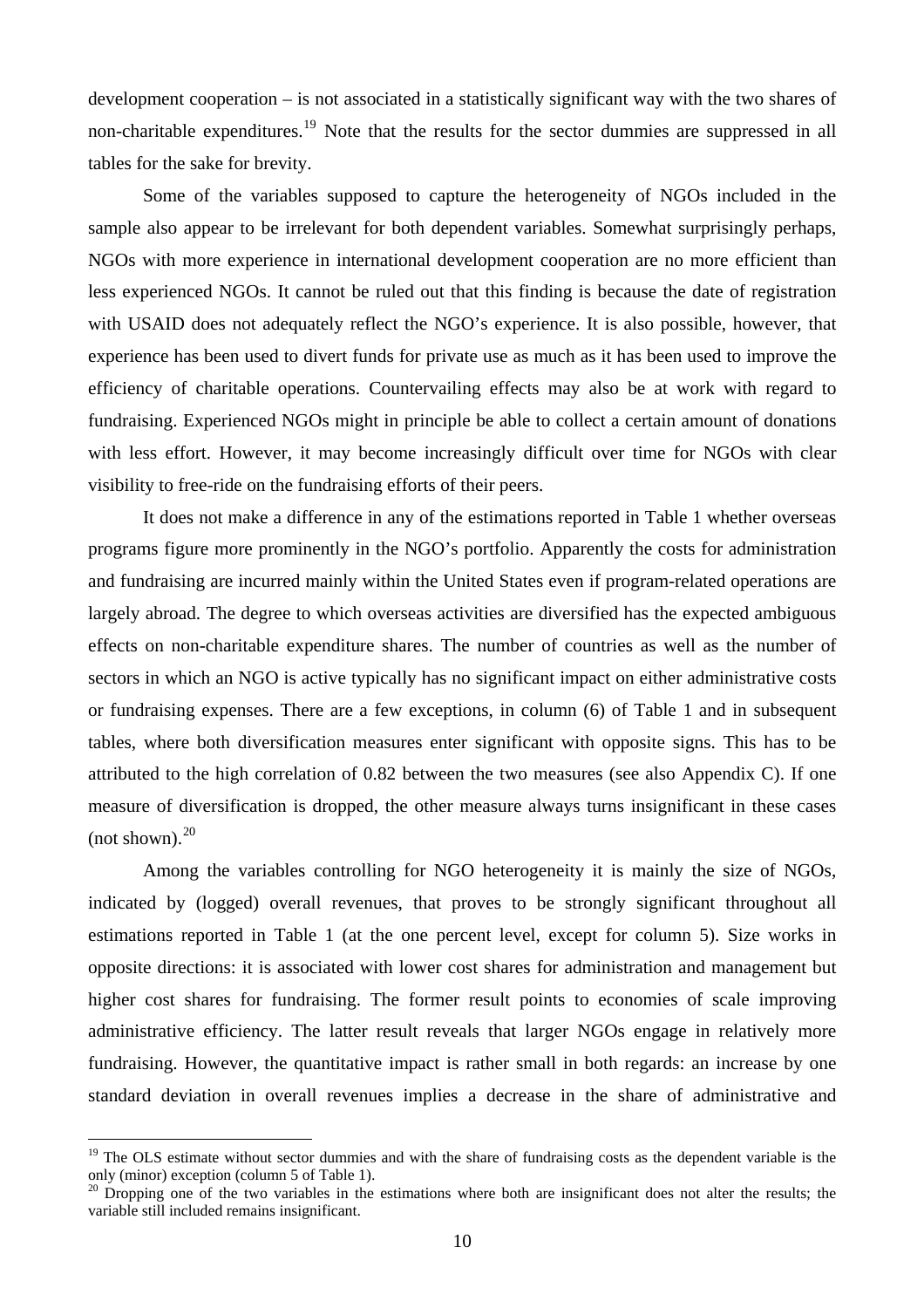<span id="page-12-0"></span>management costs by 0.021 percentage points (column 4) and an increase in the share of expenses for fundraising by 0.011 percentage points (column 8).<sup>[21](#page-12-0)</sup> Accordingly half of the positive effect on administrative efficiency would be compensated by the negative effect on fundraising costs. Apart from the size of NGOs, administrative costs seem to depend on where the headquarters of the NGOs are located. However, the positive effect of higher average per-capita income at HQ locations on administrative costs is no longer significant at conventional levels once sector dummies are included in OLS or Tobit estimations.

As for the characteristics of recipient countries, Table 1 provides only weak indications that the share of administrative costs increases when NGOs are engaged more strongly in relatively advanced countries. The average income in recipient countries enters significantly positive at the ten percent level when the estimations are run without sector dummies, while the average income proves insignificant once sector dummies are included. This suggests that any cost savings that NGOs may realize by working in easier environments are offset by additional costs incurred through higher local wages and rents in economically more advanced recipient countries. Better control of corruption in the recipient countries goes along with relatively more fundraising effort. While the effect is significant at the ten percent level only, the quantitative impact is considerable; an increase of control of corruption by one standard deviation would raise the share of expenses for fundraising by 0.57 percentage points (column 8). As argued in section 3, this could be because NGOs anticipate fundraising efforts to be more rewarding when private donors must be less concerned that their giving might support corrupt regimes.

Turning to our variables of principal interest, we find that NGOs being subject to fiercer competition have lower shares of administrative costs whereas the share of expenses for fundraising is unaffected. Taken together, competition appears to be associated with more efficient aid delivery through NGOs. The relation between our overlap indicator reflecting the degree of competition and relative fundraising efforts is not significant at conventional levels irrespective of whether OLS or Tobit estimations are performed, or whether sector dummies are included or not (columns 5 – 8 in Table 1). This contradicts earlier theoretical models according to which NGOs under fierce competitive pressure tend to engage in "excessive" fundraising (Rose-Ackerman 1982). Our finding is more in line with the theoretical ambiguity of the recent model by Aldashev and Verdier (2010). The insignificant coefficients of the overlap indicator could be the result of two countervailing effects: On the one hand, fiercer competition encourages more fundraising effort in order not to lose previous donors to other NGOs entering the "market." On the other hand, fiercer competition

<sup>&</sup>lt;sup>21</sup> For the Tobit estimations, we calculated the marginal effects on  $E(y|x)$  at the mean of the explanatory variables in order to interpret the effects quantitatively. Complete results are available on request.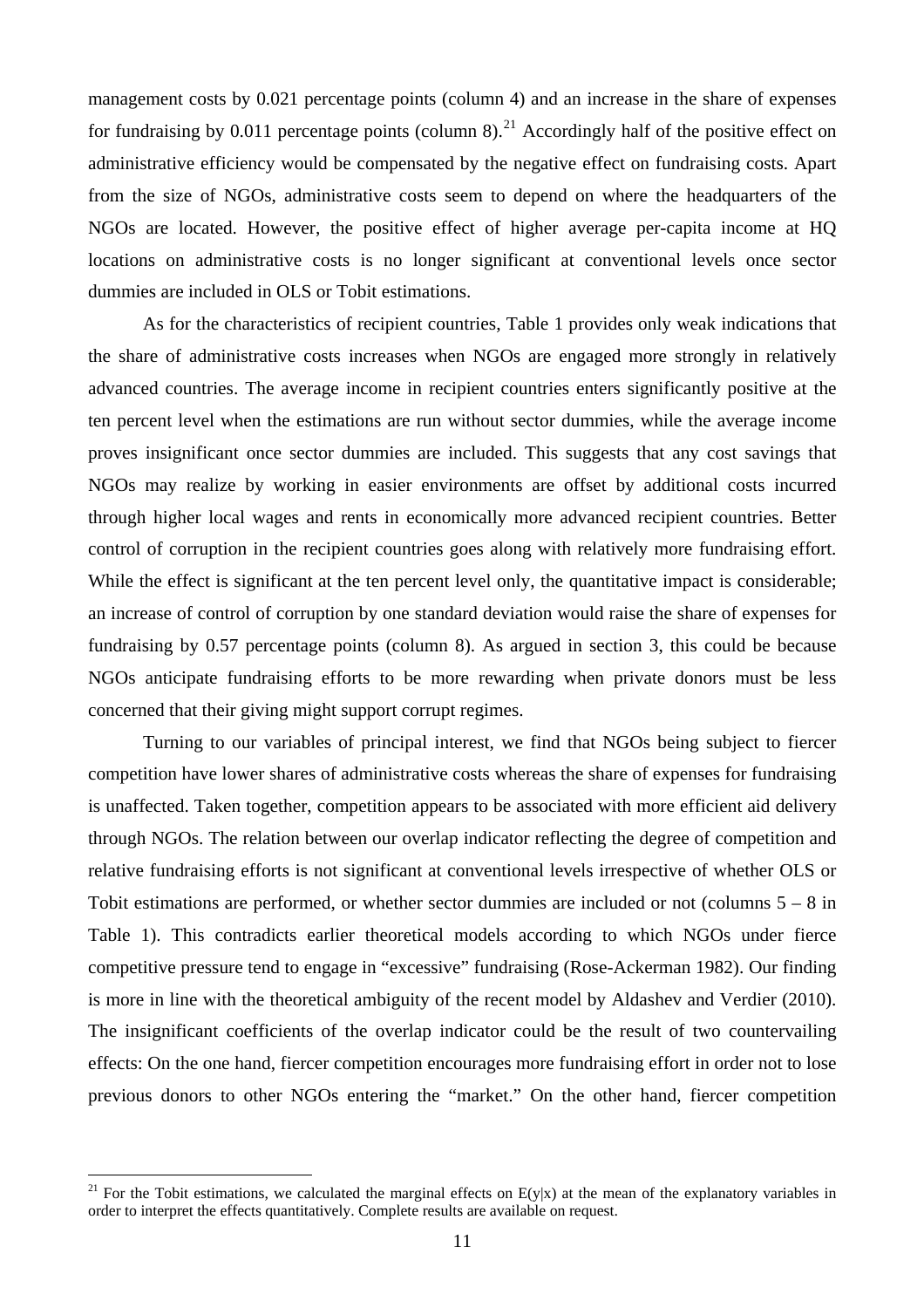discourages fundraising when NGOs expect to benefit from the efforts of competing peers and, conversely, the effects of their own efforts to be shared by free-riders.

The relation between competition and the share of administrative costs is significantly negative at the five percent level, irrespective of the estimation method and the treatment of sector dummies (columns  $1 - 4$ ). Quantitatively, an increase in the overlap indicator by one standard deviation implies a decrease in the share of administrative and management costs by 0.78 percentage points (column 4). The case of US-based NGOs engaged in international development cooperation does not lend support to the skeptical view of Aldashev and Verdier (2010). According to their theoretical model, fiercer competition may even result in higher administrative costs because of the incentives of NGO managers to divert more resources away for personal use (see section 3). Rather, we corroborate the previous empirical finding of Castaneda et al. (2008) for NGOs with local charitable activity within the United States.

In contrast to competition among peers, official refinancing of NGOs is associated with a higher share of administrative costs. The inclusion of sector dummies slightly weakens the level of significance to the five percent level, and reduces the size of the coefficients. However, the quantitative impact is still considerable: an increase in the share of official funds by one standard deviation leads to an increase in the share of administrative and management costs by 0.82 percentage points (column 4). It should be noted that this finding is consistent with two arguments raised in section 3. First, official refinancing may involve cost-increasing bureaucracy and absorb management time. Second, the access to official funds may soften the non-distribution constraint of NGOs and allow for more perquisite consumption. The data situation does not allow us to discriminate between these two factors and decide on their relative importance. However, official funding of NGOs clearly threatens to impair the efficiency of NGO aid by going along with higher administrative costs.

Nevertheless it would be premature to conclude that more official funding is necessarily related with less efficient NGO aid. It has to be taken into account that the share of expenses for fundraising is lower for NGOs with higher official funding. The coefficient of the share of official funds turns out to be significantly negative at the one percent level in all four estimations with fundraising as the dependent variable. In quantitative terms, an increase of the share of official funds by one standard deviation implies a decline of the share of expenses for fundraising by 1.58 percentage points. Accordingly, the efficiency loss in terms of higher administrative and management costs is more than compensated by lower expenses for fundraising. In other words, officially funded NGOs spend relatively more on charitable activities even if more official funding increases bureaucratic waste and softens the non-distribution constraint; the reason is that officially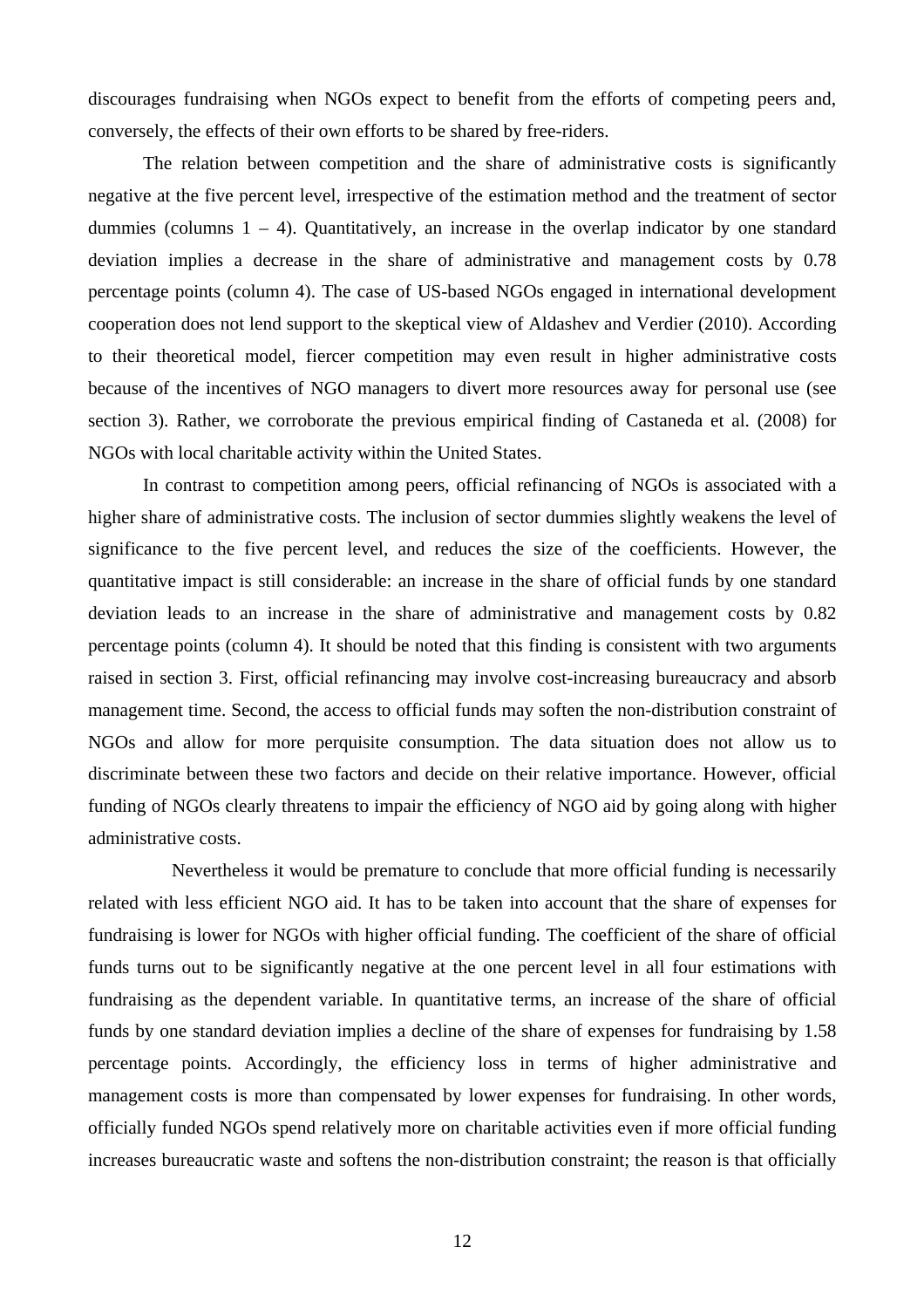<span id="page-14-0"></span>funded NGOs appear to be less concerned with collecting private donations through fundraising efforts.

Finally Table 1 reveals some interesting, though slightly ambiguous, findings for the share of private revenue in overall revenues of NGOs. According to the Tobit estimation reported in column (8), higher private revenues are correlated negatively with expenses for fundraising, at the five percent level of significance. This plausibly suggests that NGOs see less need to raise donations through fundraising if income from commercial activities figures more prominently as an alternative source of (private) financing.<sup>[22](#page-14-0)</sup> In the estimations with administrative costs as the dependent variable, the hypothesis of "mental accounting" and using private revenue for noncharitable expenses, including perquisite consumption, is no longer supported when sector dummies are included.

Table 2 reports the results for an extended specification as well as those for a reduced NGO sample. The extension relates to the estimations with administrative costs as the dependent variable where we add the share of expenses for fundraising to the list of explanatory variables. As already mentioned in section 3 we remain cautious in drawing strong causal inferences. Yet the correlation between the two non-charitable NGO expenditure items may offer at least tentative insights on the argument of Aldashev and Verdier (2010) that fundraising and perquisite consumption tend to be complements. However, the correlation turns out to be insignificant when the full NGO sample is employed in OLS and Tobit estimations (columns 1 and 3). Note also that the extension by the share of expenses for fundraising hardly affects the corresponding baseline results in columns (2) and (4) of Table 1.

 By contrast, reducing the NGO sample has some noticeable effects. We exclude those NGOs with extraordinarily high shares of either administrative costs or expenses for fundraising. More precisely, NGOs with cost shares exceeding the sample means by at least two standard deviations are excluded. As for administrative costs the most relevant change is that the overlap indicator turns insignificant in columns (2) and (4). This qualifies the above reasoning that competition among NGOs may help contain administrative costs. As it seems, this effect is restricted to outliers with particularly high administrative costs.

The previous finding that administrative costs increase with a higher share of official funds holds when reducing the sample. At the same time, columns (2) and (4) provide evidence for "mental accounting." As can be seen, the positive link between the share of private revenue and administrative costs is as strong as the link between the share official funds and administrative costs. For the reduced sample, the correlation between the two non-charitable expenditure items

 $22$  This effect turns insignificant when the sector dummies are dropped. However, the estimations with sector dummies are preferred; otherwise the share of private revenues may capture sector-specific effects.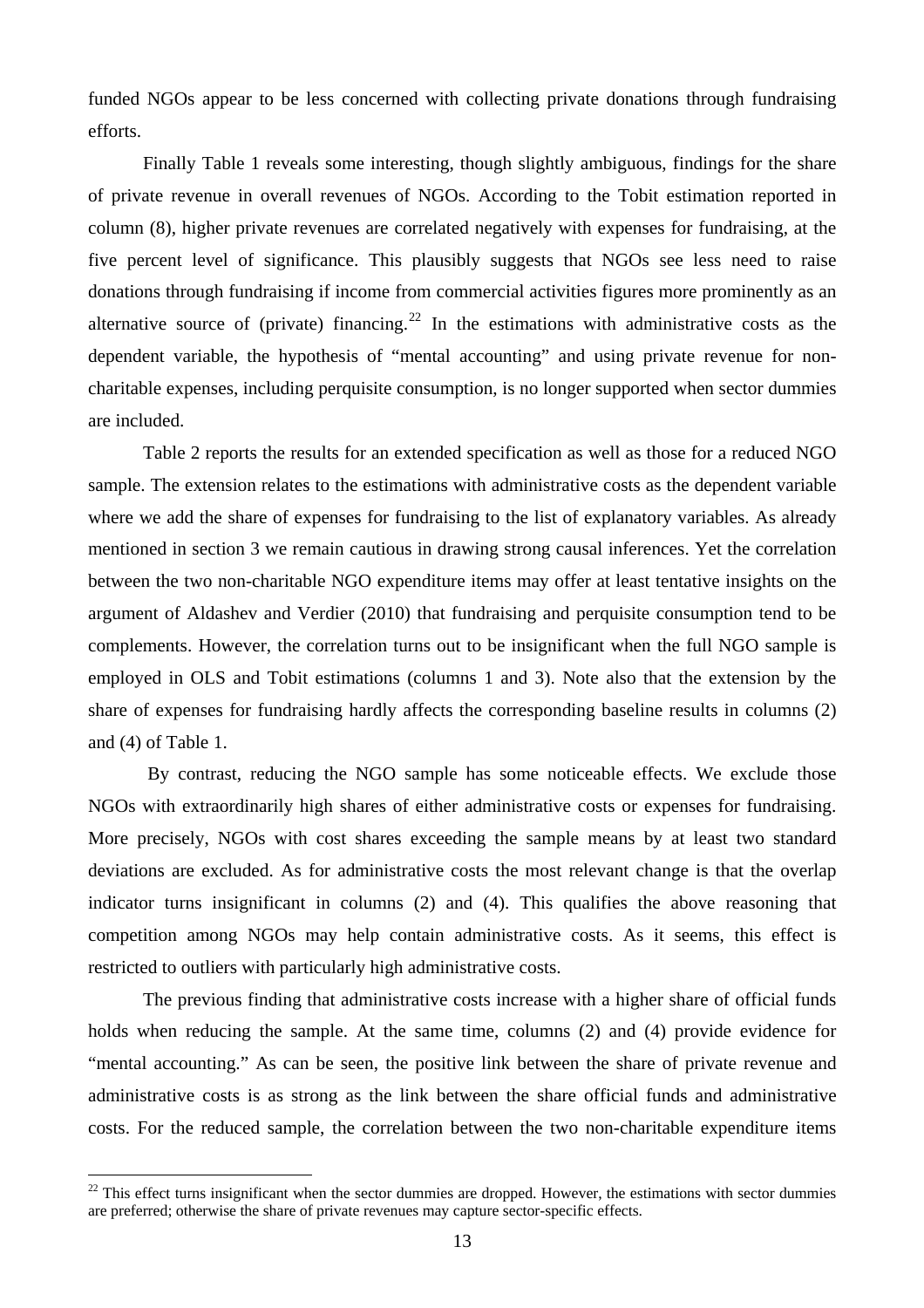<span id="page-15-0"></span>proves to be significant, though only at the ten percent level, offering weak support for the complementarity suggested by Aldashev and Verdier (2010).

The previous findings for our variables of principal interest are hardly affected when considering the expenses for fundraising as the dependent variable in columns (5) and (6) of Table 2. The results for the controlling variables weaken somewhat in two respects.<sup>[23](#page-15-0)</sup> The coefficients of the share of private revenue are no longer significant at conventional levels. Apparently it is mainly NGOs with extraordinarily high expenses for fundraising which reduce fundraising efforts when income from commercial activities figures more prominently as an alternative source of (private) financing. Likewise, expenses for fundraising are no longer correlated significantly with control of corruption.

In Table 3 we present OLS estimations for the full sample of NGOs as in Table 1. In contrast to the baseline estimations, however, we distinguish between specific types and sources of official funding. In particular, we assess whether the effects of official funding on the two noncharitable expenditure items differ between contract-related and other types of support. Alternatively, we differentiate between support from USAID, other US government agencies, and non-US governments and international organizations (IO). It should be noted that the differentiation of official funding hardly affects the baseline results for all other variables.<sup>[24](#page-15-0)</sup>

As mentioned in section 2, skeptics of the "marketization" of official NGO financing fear that contract-related support involves considerable administrative costs, whereas its proponents hope to enhance NGO efficiency in this way. In columns (1) and (2) of Table 3, both types of official funds are associated with higher administrative costs. While the size of the coefficients is larger for contract-related support, we find only weak evidence supporting the skeptics of marketization. The quantitative impact of a one percent increase in both types of official funds is significantly larger (at the ten percent level) for contract-related support in column (1), but this difference is no longer significant once sector dummies are included in column (2). Furthermore, the correlation with the expenses for fundraising is similar for both types of official funds. The reduction of expenses for fundraising does not differ significantly at conventional levels when

 $23$  Recall that it does not offer meaningful insights that the two diversification variables (number of countries and sectors in which the NGO is active) enter significant with opposite signs. The coefficients are no longer significant at conventional levels if one of the two (highly correlated) variables is dropped.

 $^{24}$  Note also that all OLS estimations reported in Table 3 are replicated as Tobit estimations in Appendix D. In the light of the relatively few zero observations for administrative and management costs, it is hardly surprising that the estimation results are practically unaffected in columns  $(1) - (4)$  of Appendix D. As mentioned in section 3 there are considerably more zero observations when expenses for fundraising are the dependent variable. Nevertheless, the OLS results carry over to the Tobit estimations with just minor changes. As concerns our variables of major interest, the results are unaffected. An exception is the effect of the overlap indicator which turns out to be significant at the ten percent level in column (8). A few controlling variables lose their significance, but this change is rather marginal compared to Table 3.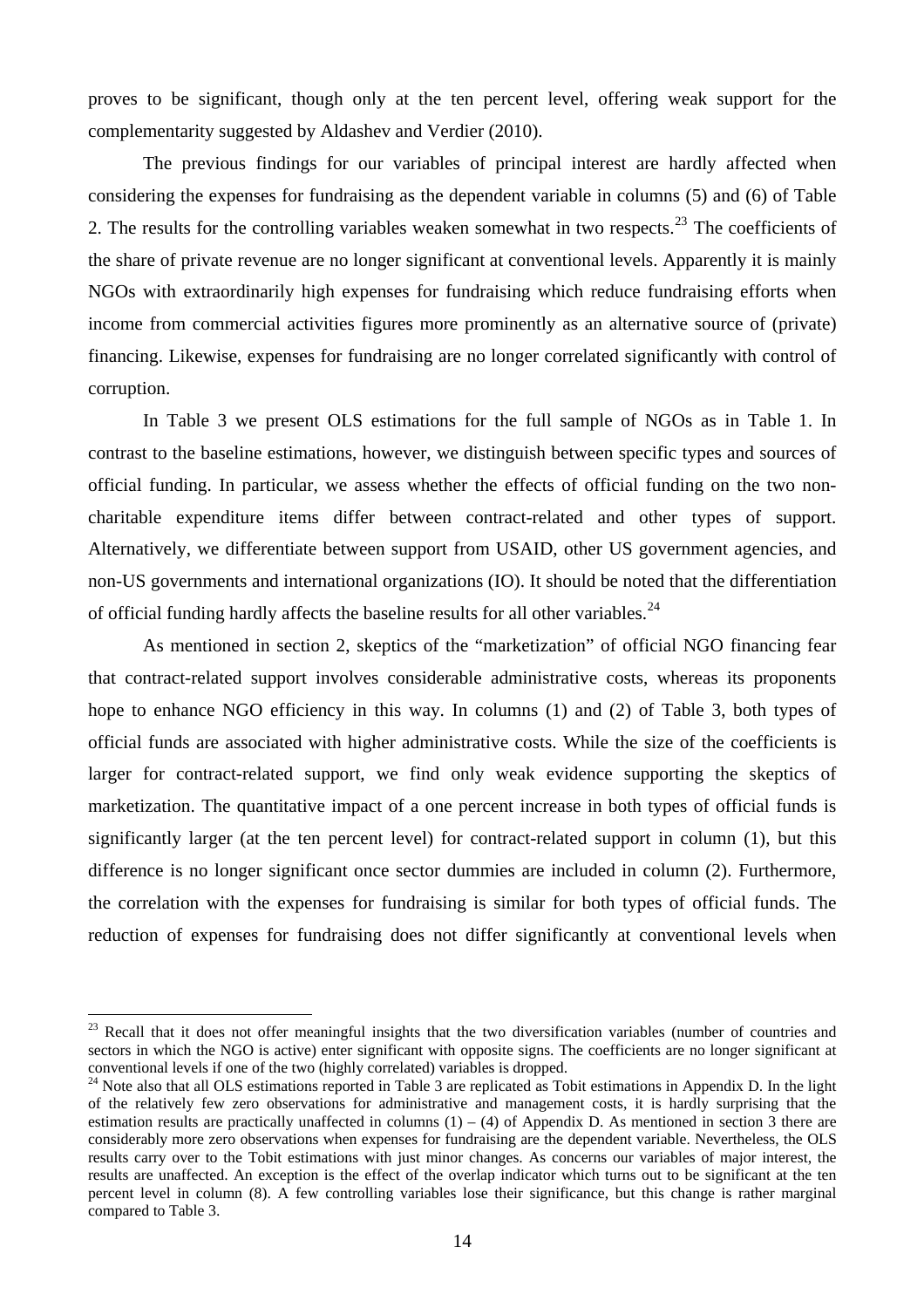comparing a one percent increase in contract-related support and other types of official support in columns  $(5)$  and  $(6)$ .

Likewise, different sources of official support have fairly similar effects on fundraising (columns 7 and 8). At the same time, support from USAID appears to be most likely to impair the efficiency of NGO aid by adding to the administrative costs of NGOs. The correlation of support from other US government sources and, respectively, non-US official sources with administrative costs is either relatively weak (column 3) or insignificant (column 4). In other words, our results are consistent with the view of Kerlin (2006) that USAID regulations and paperwork are particularly cumbersome.

#### **5. Summary and conclusion**

NGOs are widely believed to be more efficient than official aid agencies in delivering foreign aid to the poor and needy in recipient countries. However, the relative importance of expenses not directly related with charitable activity differs strikingly within the sample of about 550 US-based NGOs engaged in international development cooperation. We focus on explaining the variation in the costs for administration and management as well as the expenses for fundraising. In particular, we assess how the structure of financing and the degree of competition among NGOs affect non-charitable expenses and the efficiency of NGO aid. We control for various aspects of NGO heterogeneity, and we also account for major characteristics of the recipient countries of US NGO aid.

We find that the costs of administration and management tend to be relatively low for NGOs being subject to fiercer competition. However, this effect appears to be restricted to NGOs with particularly high administrative costs. Fiercer competition does not affect the expenses for fundraising across our sample of US NGOs. This contradicts earlier theoretical models according to which NGOs under fierce competitive pressure tend to engage in "excessive" fundraising (Rose-Ackerman 1982). Taken together, these empirical findings suggest that competition among peers may help improve the efficiency of NGO aid.

It remains to be seen whether similar results would hold for NGOs based in other donor countries. Another open question is whether efficiency enhancing effects are restricted to competition by peers from the same home country (here the United States), or whether the nationality of competing NGOs does not matter in this regard. In any case, the link between competition and NGO efficiency may have important implications for the ongoing debate on donor fragmentation and aid proliferation. Proliferation and fragmentation are widely feared to impair the effectiveness of aid by imposing high transaction costs on the recipient countries (e.g., Acharya et al. 2006). However, more coordination and specialization of donors, including the NGOs, may come at the cost of competition and donor efficiency.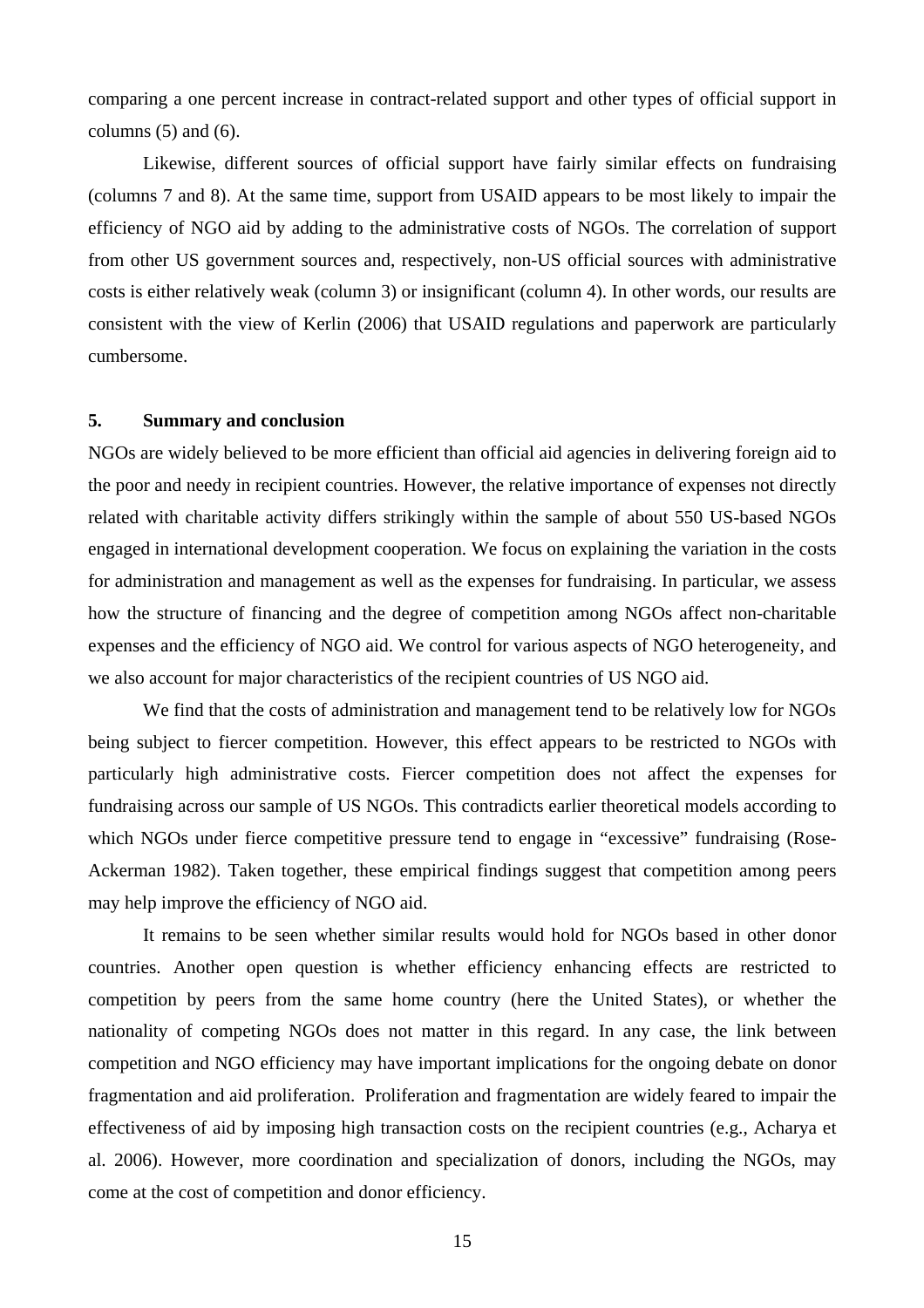Likewise, the finding that officially funded NGOs spend relatively more on charitable activities qualifies the conventional wisdom according to which the dependence of NGOs on official 'backdonors' is "too close for comfort" (Edwards and Hulme 1996). This is even though official refinancing of US NGOs is associated with higher costs of administration and management. This efficiency loss is more than compensated by lower expenses for fundraising as officially funded NGOs appear to be less concerned with collecting private donations through fundraising efforts.

It would clearly be desirable to gain deeper insights into the efficiency loss resulting from higher costs of administration and management. Most importantly, the available cost data do not allow us to differentiate between two possible explanations: bureaucratic regulations and paperwork imposed by the 'backdonor' on NGOs applying for official funds, or perquisite consumption resulting from softer non-distribution constraints. While the former factor would be relatively easy to remedy by simplifying application procedures, the latter factor would point to inherent trade-offs of official NGO funding that might be difficult to overcome.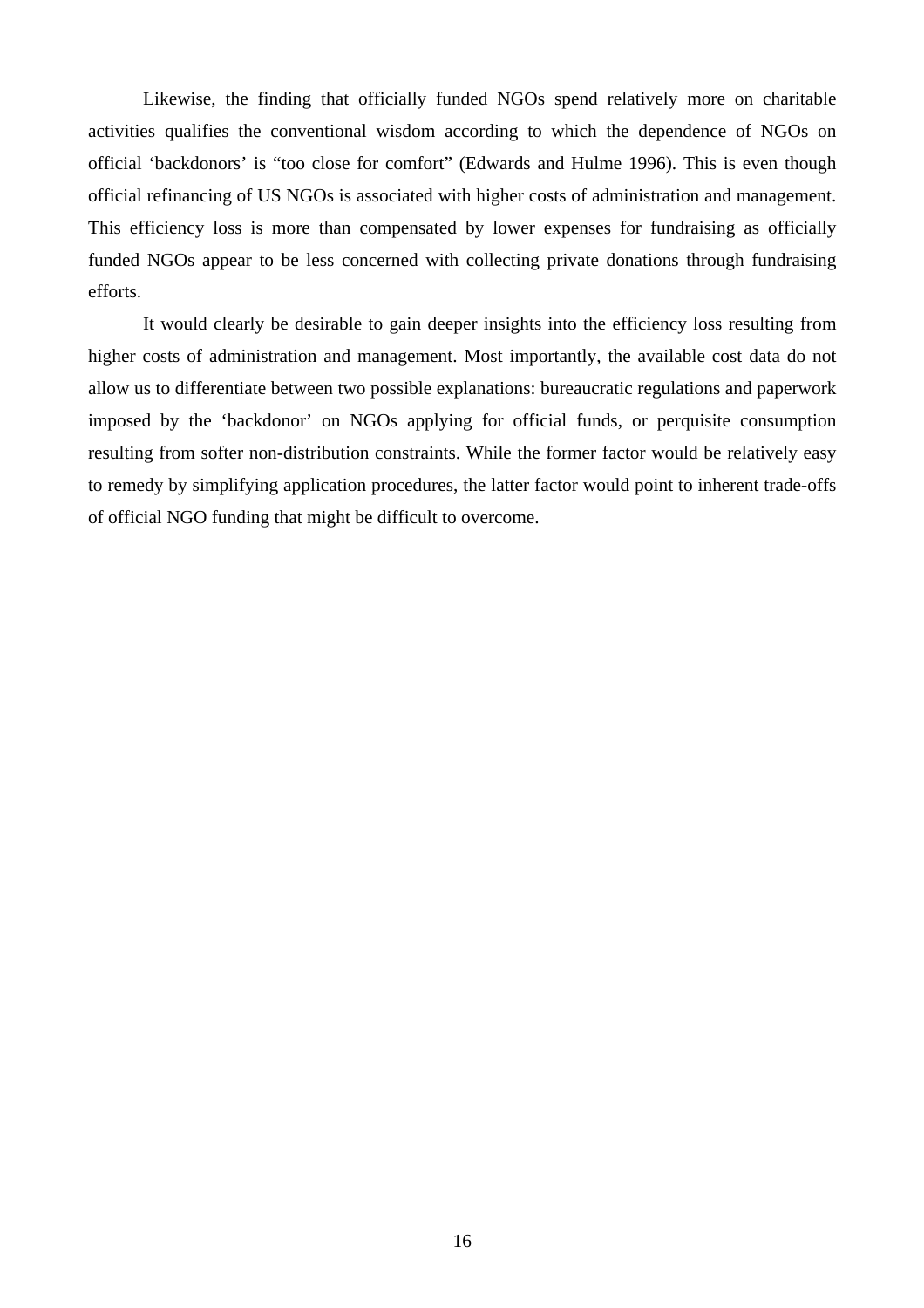#### **References**

- Acharya, A., A.T. Fuzzo de Lima and M. Moore (2006). Proliferation and Fragmentation: Transaction Costs and the Value of Aid. *Journal of Development Studies* 42 (1): 1-21.
- Aldashev, G. and T. Verdier (2007). Internationalization of NGOs and Competition on Markets for Development Donations. CEPR Discussion Paper 6511. London (Centre for Economic Policy Research).
- Aldashev, G. and T. Verdier (2010). Goodwill Bazaar: NGO Competition and Giving to Development. *Journal of Development Economics* 91 (1): 48-63.
- Andreoni, J. and A.A. Payne (2003). Do Government Grants to Private Charities Crowd Out Giving or Fund-raising? *American Economic Review* 93 (3): 792-812.
- Castaneda, M.A., J. Garen and J. Thornton (2008). Competition, Contractibility, and the Market for Donors to Nonprofits. *Journal of Law, Economics, and Organization* 24 (1): 215-246.
- Cooley, A. and J. Ron (2002). The NGO Scramble: Organizational Insecurity and the Political Economy of Transnational Action. *International Security* 27 (1): 5-39.
- Dreher, A., P. Nunnenkamp, S. Thiel and R. Thiele (2010). Aid Allocation by German NGOs: Does the Degree of Public Refinancing Matter? Kiel Working Paper 1584. Kiel Institute for the World Economy.
- Edwards, M., and D. Hulme (1996). Too Close for Comfort? The Impact of Official Aid on Nongovernmental Organizations. *World Development* 24 (6): 961-973.
- Glaeser, E.L. (2002). The Governance of Not-for-Profit Firms. NBER Working Paper 8921. Cambridge, MA (National Bureau of Economic Research).
- Glaeser, E.L. and A. Shleifer (2001). Not-for-Profit Entrepreneurs. *Journal of Public Economics* 81 (1): 99-115.
- Hansmann, H. (1980). The Role of Non-Profit Enterprise. *Yale Law Journal* 89 (5): 835-901.
- Kerlin, J.A. (2006). U.S. Based International NGOs and Federal Government Foreign Assistance: Out of Alignment? In: E.T. Boris and C.E. Steuerle (eds.), *Nonprofits and Government: Collaboration and Conflict.* Second edition. Washington, D.C. (Urban Institute Press): 373- 398.
- Kerlin, J.A. and S. Thanasombat (2006). The International Charitable Nonprofit Subsector. Scope, Size, and Revenue. Urban Institute Policy Brief 2. Washington, DC (Urban Institute).
- Khanna, J. and T. Sandler (2000). Partners in Giving: The Crowding-in Effects of UK Government Grants. *European Economic Review* 44 (8): 1543-1556.
- Koch, D.J., J. Westeneng and R. Ruben (2007). Does Marketization of Aid Reduce the Country Poverty Targeting of NGOs? *European Journal of Development Research* 19 (4): 635-656.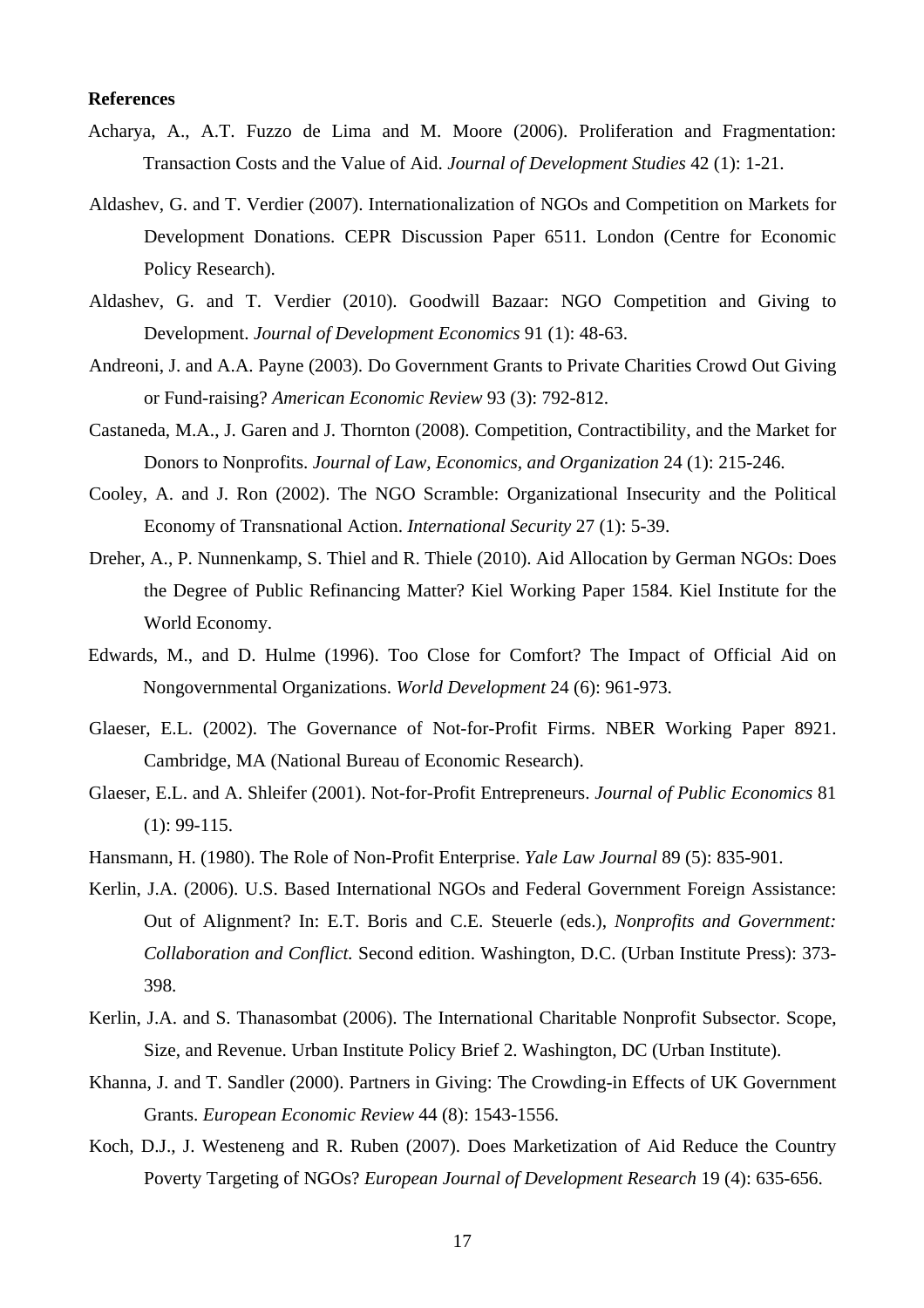- Kornai, J., E. Maskin and G. Roland (2003). Understanding the Soft Budget Constraint. *Journal of Economic Literature* 41 (4): 1095-1136.
- Ly, P.-E. (2006). My Money versus Your Money: An Examination of NGOs' Income and Expenditure – Evidence from UK International NGOs. University of Toulouse, mimeo.
- McCleary, R.M. and R.J. Barro (2006). U.S.-Based Private Voluntary Organizations: Religious and Secular PVOs Engaged in International Relief and Development, 1939-2004. NBER Working Paper 12238. Cambridge, MA (National Bureau of Economic Research).
- McCleary, R.M. and R.J. Barro (2008). Private Voluntary Organizations Engaged in International Assistance, 1939-2004. *Nonprofit and Voluntary Sector Quarterly Journal* 37 (3): 512-536.
- McCoskey, S. (2009). NGOs in the Aid Community: Do Funding Source or Economic Conditioning Matter to Decisions of Country or Activity Involvement? *Journal of Humanitarian Assistance.* http://jha.ac/2009/02/23/ngos-in-the-aid-community-do-fundingsource-or-economic-conditioning-matter-to-decisions-of-country-or-activity-involvement/
- Okten, C. and B.A. Weisbrod (2000). Determinants of Donations in Private Nonprofit Markets. *Journal of Public Economics* 75 (2): 255-272.
- Payne, A.A. (1998). Does the Government Crowd-out Private Donations? New Evidence from a Sample of Non-profit Firms. *Journal of Public Economics* 69 (3): 323-345.
- Ribar, D.C. and M.O. Wilhelm (2002). Altruistic and Joy-of-Giving Motivations in Charitable Behavior. *Journal of Political Economy* 110 (2): 425-457.
- Rose-Ackerman, S. (1982). Charitable Giving and "Excessive" Fundraising. *Quarterly Journal of Economics* 97 (2): 193-212.
- Weisbrod, B.A. (1998). Modelling the Nonprofit Organization as a Multiproduct Firm: A Framework for Choice. In: B.A. Weisbrod (ed.), *To Profit or Not to Profit: The Commercial Transformation of the Nonprofit Sector.* Cambridge (Cambridge University Press): 47-64.
- Werker, E., and F.Z. Ahmed (2008). What Do Nongovernmental Organizations Do? *Journal of Economic Perspectives* 22 (2): 73-92.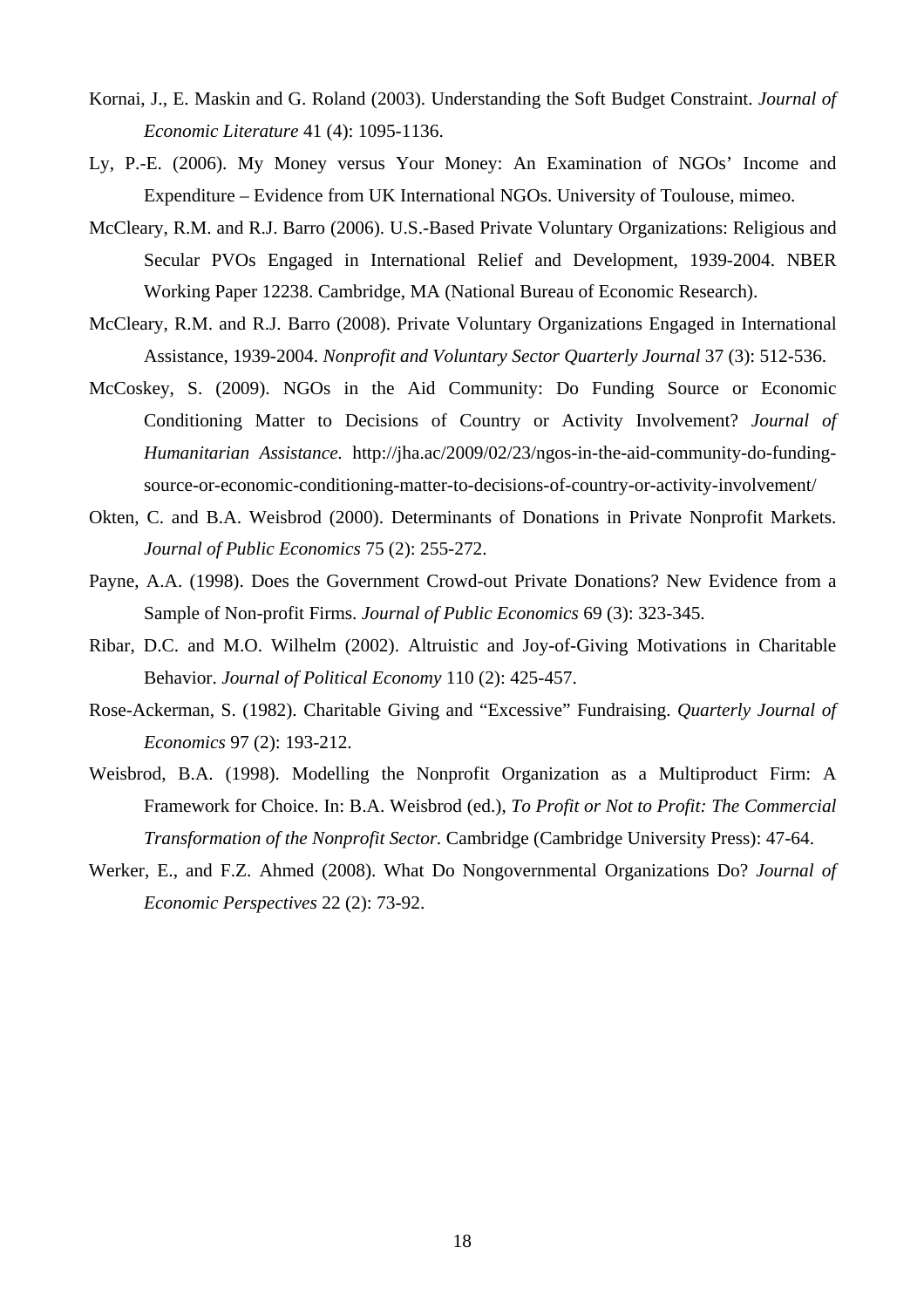#### Table 1 - Baseline results: OLS and Tobit

|                                                           |                    |                     | Share of administrative and management costs |             | Share of expenses for fundraising |                     |             |             |
|-----------------------------------------------------------|--------------------|---------------------|----------------------------------------------|-------------|-----------------------------------|---------------------|-------------|-------------|
|                                                           | (1)                | (2)                 | (3)                                          | (4)         | (5)                               | (6)                 | (7)         | (8)         |
|                                                           | <b>OLS</b>         | <b>OLS</b>          | Tobit                                        | Tobit       | <b>OLS</b>                        | <b>OLS</b>          | Tobit       | Tobit       |
| Registration date                                         | $-0.002$           | $-0.007$            | $-0.000$                                     | $-0.005$    | 0.011                             | 0.016               | 0.031       | 0.033       |
|                                                           | (0.041)            | (0.045)             | (0.042)                                      | (0.044)     | (0.031)                           | (0.032)             | (0.036)     | (0.035)     |
| Revenue (logged)                                          | $-1.235***$        | $-1.045***$         | $-1.217***$                                  | $-1.025***$ | $0.294**$                         | $0.380***$          | $0.551***$  | $0.644***$  |
|                                                           | (0.192)            | (0.218)             | (0.195)                                      | (0.211)     | (0.123)                           | (0.132)             | (0.152)     | (0.157)     |
| Share of official funds                                   | $0.051***$         | $0.032**$           | $0.051***$                                   | $0.032**$   | $-0.052***$                       | $-0.059***$         | $-0.070***$ | $-0.077***$ |
|                                                           | (0.012)            | (0.013)             | (0.012)                                      | (0.013)     | (0.007)                           | (0.008)             | (0.010)     | (0.010)     |
| Share of private revenue                                  | $0.049**$          | 0.032               | $0.047**$                                    | 0.030       | $-0.016$                          | $-0.023*$           | $-0.024$    | $-0.034**$  |
|                                                           | (0.021)            | (0.021)             | (0.021)                                      | (0.020)     | (0.013)                           | (0.013)             | (0.016)     | (0.015)     |
| Share of overseas programs                                | $-0.007$           | $-0.014$            | $-0.008$                                     | $-0.014$    | $-0.012$                          | $-0.008$            | $-0.013$    | $-0.006$    |
|                                                           | (0.010)            | (0.011)             | (0.010)                                      | (0.010)     | (0.009)                           | (0.009)             | (0.010)     | (0.010)     |
| Countries active (weighted by revenue)                    | $-10.589$          | $-11.177$           | $-10.235$                                    | $-10.807$   | $-10.307$                         | $-14.546*$          | $-18.146$   | $-23.627$   |
|                                                           | (6.765)            | (7.098)             | (7.059)                                      | (7.145)     | (8.333)                           | (8.538)             | (17.063)    | (18.315)    |
| Sectors active (weighted by revenue)                      | 0.344              | 1.232               | 0.140                                        | 1.086       | 4.418                             | 5.814*              | 6.406       | 8.329       |
|                                                           | (1.890)            | (1.999)             | (2.085)                                      | (2.091)     | (3.160)                           | (3.290)             | (4.810)     | (5.118)     |
| Overlap with overseas programs of other NGOs (weighted by | $-0.076**$         | $-0.079**$          | $-0.078**$                                   | $-0.081**$  | 0.047                             | 0.053               | 0.055       | 0.062       |
| population)                                               | (0.031)            | (0.035)             | (0.031)                                      | (0.033)     | (0.042)                           | (0.038)             | (0.045)     | (0.039)     |
| Number of NGOs active in sectors                          | 0.000              | $-0.001$            | 0.000                                        | $-0.001$    | $-0.001*$                         | 0.001               | $-0.001$    | 0.001       |
|                                                           | (0.001)            | (0.003)             | (0.001)                                      | (0.003)     | (0.001)                           | (0.002)             | (0.001)     | (0.002)     |
| GDP per capita (average; logged)                          | $1.101*$           | 0.775               | $1.100*$                                     | 0.789       | $-0.729$                          | $-0.768$            | $-0.720$    | $-0.711$    |
|                                                           | (0.633)            | (0.681)             | (0.641)                                      | (0.658)     | (0.547)                           | (0.558)             | (0.609)     | (0.598)     |
| Control of corruption (average)                           | $-1.134$           | $-1.247$            | $-1.221$                                     | $-1.336$    | $2.414*$                          | 2.289*              | $2.567*$    | $2.373*$    |
|                                                           | (1.336)            | (1.410)             | (1.353)                                      | (1.365)     | (1.243)                           | (1.169)             | (1.389)     | (1.257)     |
| Distance to capital (average; logged)                     | 0.853              | 0.536               | 0.872                                        | 0.557       | 0.925                             | 0.577               | 1.105       | 0.705       |
|                                                           | (0.991)            | (1.086)             | (1.006)                                      | (1.052)     | (1.017)                           | (0.942)             | (1.136)     | (1.005)     |
| Income per capita – HQ (logged)                           | $3.627**$          | 2.503               | $3.669**$                                    | 2.525       | 0.345                             | 0.185               | 0.282       | 0.073       |
|                                                           | (1.631)            | (1.749)             | (1.648)                                      | (1.702)     | (1.128)                           | (1.139)             | (1.271)     | (1.231)     |
| Constant                                                  | $-24.919$          | 0.924               | $-28.572$                                    | $-2.582$    | $-24.012$                         | $-29.728$           | $-67.962$   | $-68.249$   |
|                                                           | (89.341)           | (95.105)            | (90.090)                                     | (92.072)    | (65.197)                          | (69.041)            | (75.524)    | (76.041)    |
| Sector dummies<br>Observations<br>R-squared               | no<br>518<br>0.144 | yes<br>518<br>0.234 | no<br>518                                    | yes<br>518  | no<br>518<br>0.101                | yes<br>518<br>0.212 | no<br>518   | yes<br>518  |

Robust standard errors in parentheses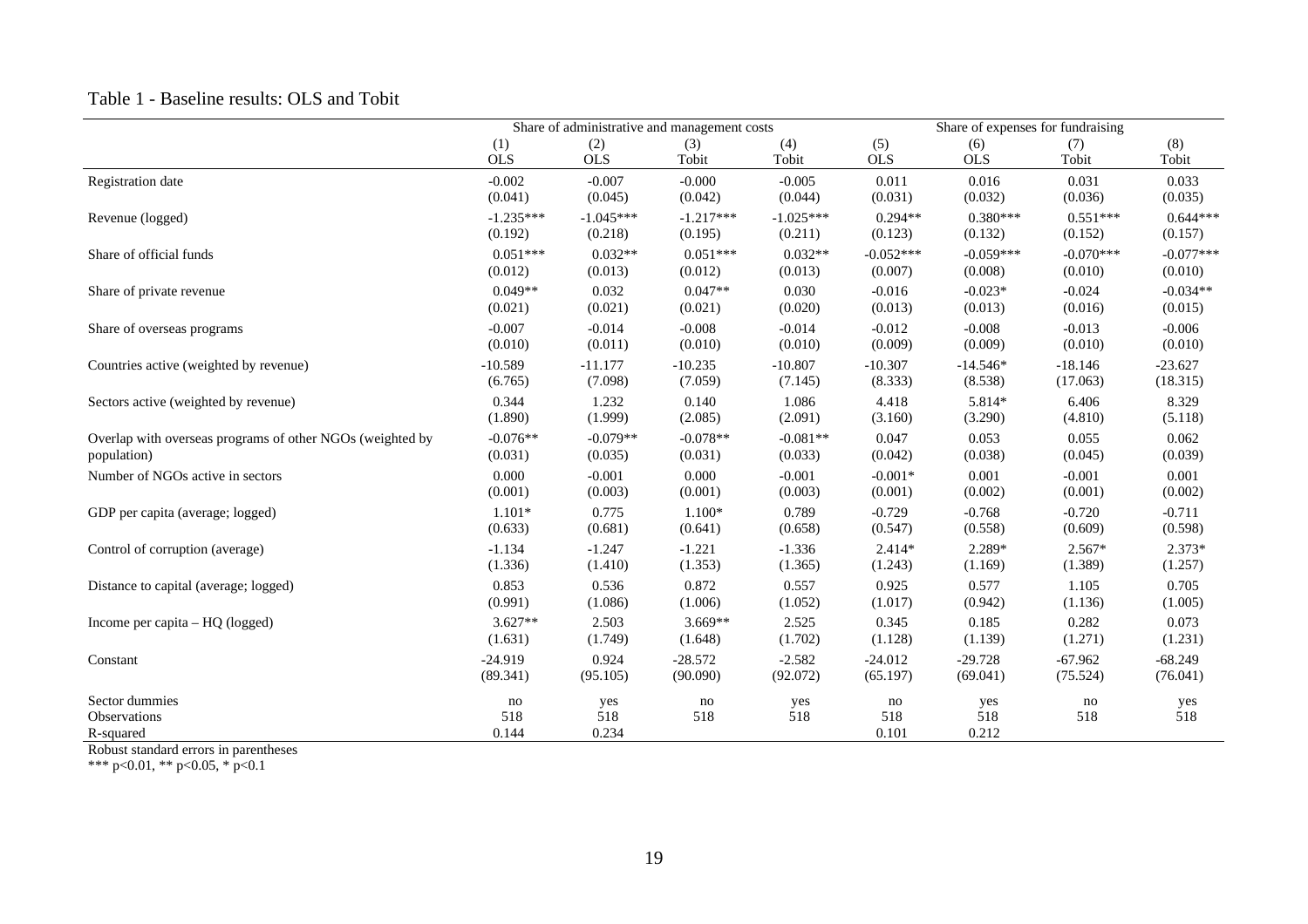| Table 2 - Extended specification and outliers excluded: OLS and Tobit |  |  |  |  |
|-----------------------------------------------------------------------|--|--|--|--|
|-----------------------------------------------------------------------|--|--|--|--|

|                                                                       |                           | Share of administrative and management costs | Share of expenses for fundraising |                     |                            |                   |
|-----------------------------------------------------------------------|---------------------------|----------------------------------------------|-----------------------------------|---------------------|----------------------------|-------------------|
|                                                                       | (1)                       | (2)                                          | (3)                               | (4)                 | (5)                        | (6)               |
|                                                                       | <b>OLS</b>                | <b>OLS</b>                                   | Tobit                             | Tobit               | <b>OLS</b>                 | Tobit             |
| Registration date                                                     | $-0.007$                  | $-0.008$                                     | $-0.006$                          | $-0.007$            | $-0.017$                   | $-0.007$          |
|                                                                       | (0.045)                   | (0.032)                                      | (0.043)                           | (0.031)             | (0.022)                    | (0.025)           |
| Revenue (logged)                                                      | $-1.067***$               | $-0.672***$                                  | $-1.046***$                       | $-0.657***$         | $0.286***$                 | $0.469***$        |
|                                                                       | (0.217)                   | (0.164)                                      | (0.210)                           | (0.159)             | (0.104)                    | (0.121)           |
| Share of official funds                                               | $0.036***$                | $0.039***$                                   | $0.035***$                        | $0.039***$          | $-0.046***$                | $-0.059***$       |
|                                                                       | (0.014)                   | (0.012)                                      | (0.013)                           | (0.011)             | (0.006)                    | (0.008)           |
| Share of private revenue                                              | 0.033                     | $0.039**$                                    | 0.031                             | $0.038**$           | $-0.013$                   | $-0.020$          |
|                                                                       | (0.021)                   | (0.017)                                      | (0.020)                           | (0.017)             | (0.011)                    | (0.013)           |
| Share of overseas programs                                            | $-0.014$                  | $-0.018**$                                   | $-0.014$                          | $-0.018**$          | $-0.005$                   | $-0.004$          |
|                                                                       | (0.011)                   | (0.009)                                      | (0.010)                           | (0.009)             | (0.006)                    | (0.007)           |
| Countries active (weighted by revenue)                                | $-10.357$                 | $-7.105$                                     | $-10.038$                         | $-6.876$            | $-8.206**$                 | $-19.062**$       |
|                                                                       | (7.071)                   | (6.011)                                      | (7.064)                           | (5.967)             | (3.636)                    | (9.070)           |
| Sectors active (weighted by revenue)                                  | 0.904                     | 1.153                                        | 0.786                             | 1.078               | $2.831**$                  | $5.514**$         |
|                                                                       | (2.013)                   | (1.757)                                      | (2.067)                           | (1.776)             | (1.323)                    | (2.339)           |
| Overlap with overseas programs of other NGOs (weighted by population) | $-0.082**$                | $-0.045$                                     | $-0.084**$                        | $-0.046$            | 0.016                      | 0.023             |
|                                                                       | (0.035)                   | (0.031)                                      | (0.033)                           | (0.029)             | (0.028)                    | (0.031)           |
| Number of NGOs active in sectors                                      | $-0.002$                  | $-0.001$                                     | $-0.002$                          | $-0.001$            | $-0.001$                   | $-0.000$          |
|                                                                       | (0.003)                   | (0.002)                                      | (0.003)                           | (0.002)             | (0.002)                    | (0.002)           |
| GDP per capita (average; logged)                                      | 0.818                     | 0.815                                        | 0.828                             | 0.822               | $-0.511$                   | $-0.471$          |
|                                                                       | (0.678)                   | (0.540)                                      | (0.652)                           | (0.518)             | (0.357)                    | (0.402)           |
| Control of corruption (average)                                       | $-1.376$                  | $-1.056$                                     | $-1.459$                          | $-1.116$            | 0.830                      | 0.820             |
|                                                                       | (1.405)                   | (1.145)                                      | (1.355)                           | (1.102)             | (0.810)                    | (0.901)           |
| Distance to capital (average; logged)                                 | 0.504                     | 0.611                                        | 0.526                             | 0.628               | 0.381                      | 0.494             |
|                                                                       | (1.085)                   | (0.865)                                      | (1.050)                           | (0.834)             | (0.626)                    | (0.705)           |
| Income per capita - HQ (logged)                                       | 2.492                     | 0.979                                        | 2.515                             | 0.983               | $-0.509$                   | $-0.658$          |
|                                                                       | (1.750)                   | (1.286)                                      | (1.700)                           | (1.250)             | (0.823)                    | (0.897)           |
| Share of expenses for fundraising                                     | 0.056<br>(0.059)          | $0.095*$<br>(0.053)                          | 0.055<br>(0.060)                  | $0.094*$<br>(0.054) |                            |                   |
| Constant                                                              | 2.600                     | 11.499                                       | $-0.972$                          | 9.388               | 41.066                     | 19.053            |
|                                                                       | (95.000)                  | (67.436)                                     | (91.864)                          | (65.296)            | (47.743)                   | (53.075)          |
| Sector dummies<br>Outliers excluded<br>Observations<br>R-squared      | yes<br>no<br>518<br>0.235 | yes<br>yes<br>492<br>0.268                   | yes<br>no<br>518                  | yes<br>yes<br>492   | yes<br>yes<br>495<br>0.226 | yes<br>yes<br>495 |

Robust standard errors in parentheses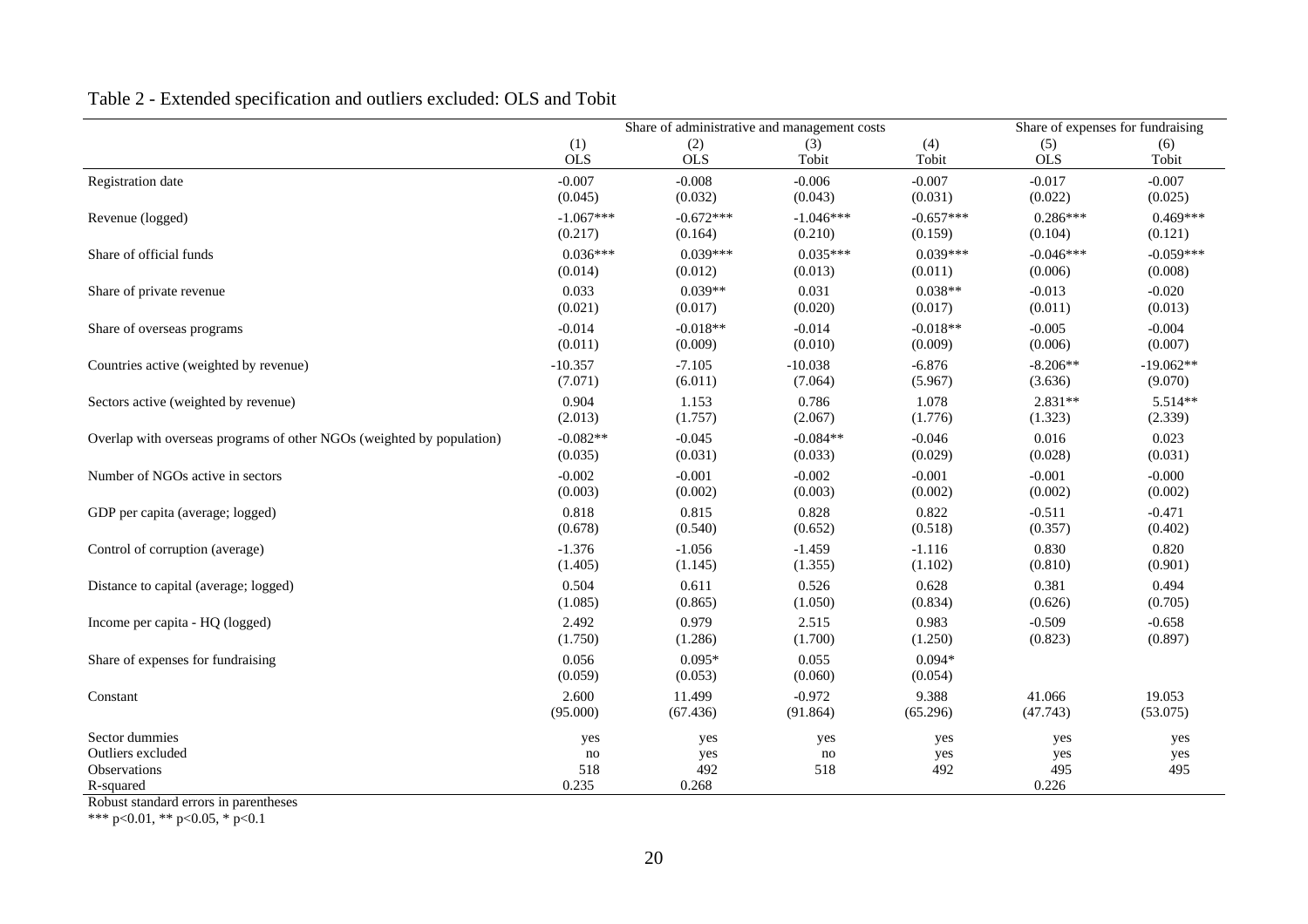#### Table 3 - Differentiation of official funds: OLS

|                                                                       |                       |                      | Share of administrative and management costs |                      | Share of expenses for fundraising |                        |                        |                        |  |  |
|-----------------------------------------------------------------------|-----------------------|----------------------|----------------------------------------------|----------------------|-----------------------------------|------------------------|------------------------|------------------------|--|--|
|                                                                       | (1)                   | (2)                  | (3)                                          | (4)                  | (5)                               | (6)                    | (7)                    | (8)                    |  |  |
| Registration date                                                     | $-0.003$              | $-0.007$             | $-0.001$                                     | $-0.004$             | 0.011                             | 0.016                  | 0.012                  | 0.019                  |  |  |
|                                                                       | (0.041)               | (0.045)              | (0.042)                                      | (0.045)              | (0.031)                           | (0.032)                | (0.031)                | (0.032)                |  |  |
| Revenue (logged)                                                      | $-1.232***$           | $-1.042***$          | $-1.237***$                                  | $-1.045***$          | $0.294**$                         | $0.380***$             | $0.294**$              | $0.385***$             |  |  |
|                                                                       | (0.192)               | (0.218)              | (0.193)                                      | (0.218)              | (0.123)                           | (0.132)                | (0.124)                | (0.133)                |  |  |
| Share of official funds - contracts                                   | $0.118***$<br>(0.039) | $0.080*$<br>(0.046)  |                                              |                      | $-0.045**$<br>(0.019)             | $-0.055**$<br>(0.022)  |                        |                        |  |  |
| Share of official funds - others                                      | $0.044***$<br>(0.012) | $0.027**$<br>(0.013) |                                              |                      | $-0.053***$<br>(0.008)            | $-0.059***$<br>(0.008) |                        |                        |  |  |
| Share of USAID funds                                                  |                       |                      | $0.063***$<br>(0.020)                        | $0.044**$<br>(0.021) |                                   |                        | $-0.059***$<br>(0.009) | $-0.060***$<br>(0.010) |  |  |
| Share of other US government support                                  |                       |                      | $0.044**$<br>(0.022)                         | 0.017<br>(0.022)     |                                   |                        | $-0.053***$<br>(0.011) | $-0.062***$<br>(0.013) |  |  |
| Share of other government or IO support                               |                       |                      | $0.047**$<br>(0.019)                         | 0.034<br>(0.020)     |                                   |                        | $-0.041***$<br>(0.012) | $-0.055***$<br>(0.013) |  |  |
| Share of private revenue                                              | $0.050**$             | 0.033                | $0.049**$                                    | 0.031                | $-0.016$                          | $-0.023*$              | $-0.015$               | $-0.024*$              |  |  |
|                                                                       | (0.021)               | (0.021)              | (0.021)                                      | (0.021)              | (0.013)                           | (0.013)                | (0.013)                | (0.013)                |  |  |
| Share of overseas programs                                            | $-0.005$              | $-0.013$             | $-0.009$                                     | $-0.016$             | $-0.012$                          | $-0.008$               | $-0.011$               | $-0.008$               |  |  |
|                                                                       | (0.010)               | (0.011)              | (0.010)                                      | (0.011)              | (0.009)                           | (0.009)                | (0.009)                | (0.009)                |  |  |
| Countries active (weighted by revenue)                                | $-10.814$             | $-11.411$            | $-10.791$                                    | $-11.395$            | $-10.330$                         | $-14.563*$             | $-10.187$              | $-14.596*$             |  |  |
|                                                                       | (6.826)               | (7.109)              | (6.759)                                      | (7.044)              | (8.350)                           | (8.554)                | (8.333)                | (8.557)                |  |  |
| Sectors active (weighted by revenue)                                  | 0.365                 | 1.278                | 0.374                                        | 1.299                | 4.420                             | 5.818*                 | 4.414                  | 5.858*                 |  |  |
|                                                                       | (1.912)               | (2.009)              | (1.896)                                      | (1.984)              | (3.163)                           | (3.295)                | (3.174)                | (3.297)                |  |  |
| Overlap with overseas programs of other NGOs (weighted by population) | $-0.079***$           | $-0.081**$           | $-0.079**$                                   | $-0.081**$           | 0.047                             | 0.053                  | 0.049                  | 0.054                  |  |  |
|                                                                       | (0.030)               | (0.034)              | (0.031)                                      | (0.034)              | (0.042)                           | (0.038)                | (0.042)                | (0.038)                |  |  |
| Number of NGOs active in sectors                                      | 0.000                 | $-0.001$             | 0.000                                        | $-0.002$             | $-0.001*$                         | 0.001                  | $-0.001*$              | 0.001                  |  |  |
|                                                                       | (0.001)               | (0.003)              | (0.001)                                      | (0.003)              | (0.001)                           | (0.002)                | (0.001)                | (0.002)                |  |  |
| GDP per capita (average; logged)                                      | 0.977                 | 0.712                | $1.048*$                                     | 0.766                | $-0.742$                          | $-0.772$               | $-0.659$               | $-0.726$               |  |  |
|                                                                       | (0.640)               | (0.682)              | (0.636)                                      | (0.678)              | (0.554)                           | (0.560)                | (0.556)                | (0.563)                |  |  |
| Control of corruption (average)                                       | $-0.885$              | $-1.070$             | $-1.030$                                     | $-1.160$             | 2.439*                            | $2.302*$               | 2.348*                 | $2.254*$               |  |  |
|                                                                       | (1.349)               | (1.418)              | (1.346)                                      | (1.414)              | (1.254)                           | (1.179)                | (1.255)                | (1.180)                |  |  |
| Distance to capital (average; logged)                                 | 0.785                 | 0.504                | 0.765                                        | 0.489                | 0.918                             | 0.575                  | 1.010                  | 0.636                  |  |  |
|                                                                       | (0.975)               | (1.073)              | (0.995)                                      | (1.086)              | (1.020)                           | (0.943)                | (1.023)                | (0.946)                |  |  |
| Income per capita - HQ (logged)                                       | $3.646**$             | 2.559                | 3.589**                                      | 2.514                | 0.347                             | 0.189                  | 0.332                  | 0.147                  |  |  |
|                                                                       | (1.634)               | (1.743)              | (1.636)                                      | (1.752)              | (1.129)                           | (1.141)                | (1.133)                | (1.140)                |  |  |
| Constant                                                              | $-21.584$             | 2.669                | $-25.211$                                    | $-2.568$             | $-23.669$                         | $-29.602$              | $-27.411$              | $-35.794$              |  |  |
|                                                                       | (88.751)              | (94.722)             | (90.110)                                     | (96.038)             | (65.358)                          | (69.175)               | (65.687)               | (69.360)               |  |  |
| Sector dummies                                                        | no                    | yes                  | no                                           | yes                  | no                                | yes                    | no                     | yes                    |  |  |
| Observations                                                          | 518                   | 518                  | 518                                          | 518                  | 518                               | 518                    | 518                    | 518                    |  |  |
| R-squared                                                             | 0.149                 | 0.236                | 0.146                                        | 0.235                | 0.101                             | 0.212                  | 0.101                  | 0.212                  |  |  |

Robust standard errors in parentheses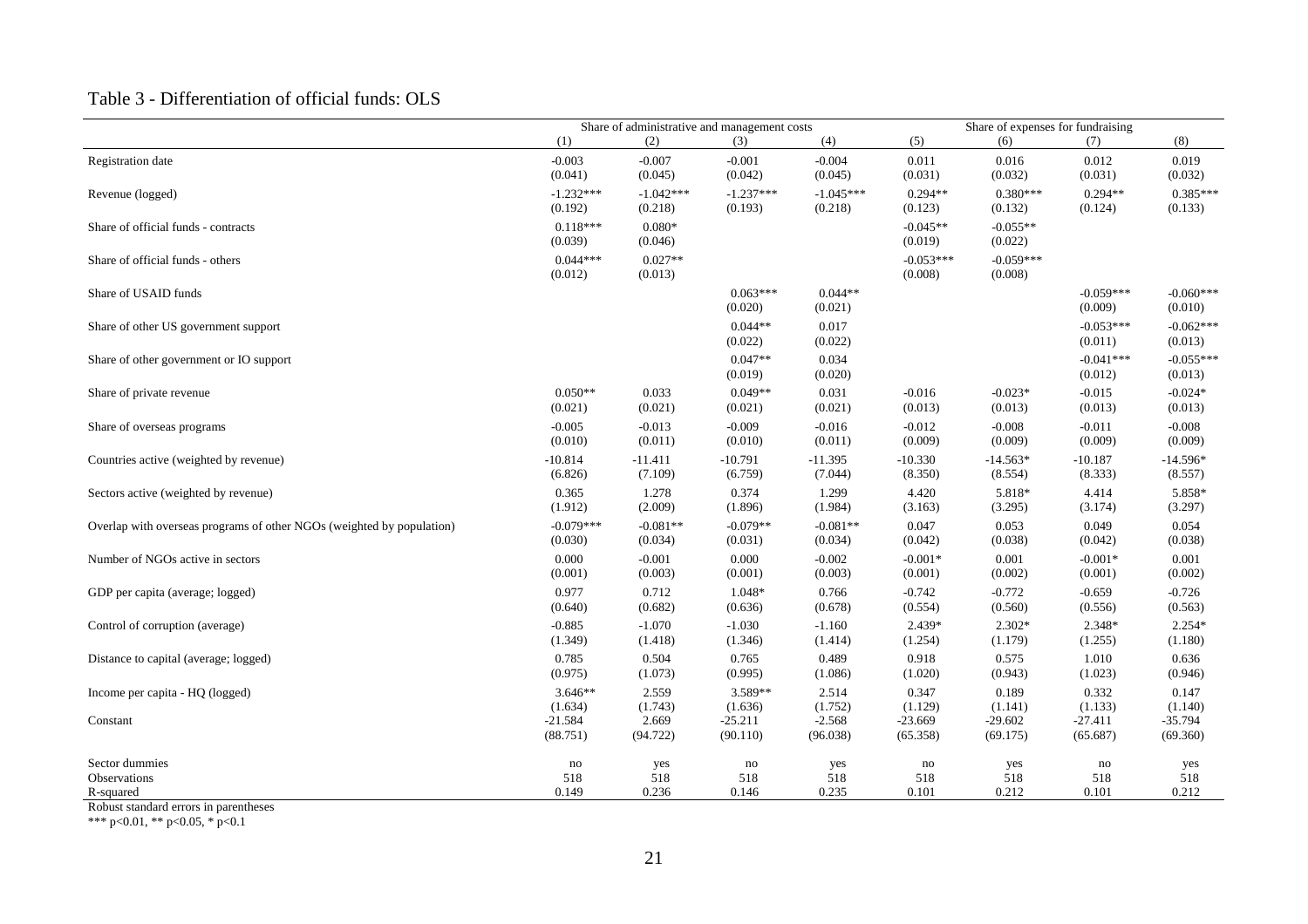| Variable                                                                 | Definition                                                                                                                                                        | Source                                                                                                                        |
|--------------------------------------------------------------------------|-------------------------------------------------------------------------------------------------------------------------------------------------------------------|-------------------------------------------------------------------------------------------------------------------------------|
| Share of administrative and management<br>costs                          | Administrative and management costs as a share of total expenses; in percent;<br>2007                                                                             | USAID 2009 VolAg Report, http://www.usaid.gov/our_work/cross-<br>cutting_programs/private_voluntary_cooperation/volag2009.pdf |
| Share of expenses for fundraising                                        | Fundraising costs as a share of total expenses; in percent; 2007                                                                                                  | USAID 2009 VolAg Report                                                                                                       |
| Registration date                                                        | Year of registration at USAID's Registry of private voluntary organizations<br>(PVOs)                                                                             | USAID, http://pvo.usaid.gov/usaid/pvo.asp?All=YES&INCVOLAG=YE<br>S&INCSUM=YES                                                 |
| Revenue (logged)                                                         | Total support and revenue of NGOs; US\$; logged; 2007                                                                                                             | USAID 2009 VolAg Report                                                                                                       |
| Share of official funds                                                  | Official funding of NGOs as a share of total revenue; in percent; 2007                                                                                            | USAID 2009 VolAg Report                                                                                                       |
| Share of official funds - contracts                                      | Official funding of NGOs as a share of total revenue - only contract-related<br>support; in percent; 2007                                                         | USAID 2009 VolAg Report                                                                                                       |
| Share of official funds - others                                         | Official funding of NGOs as a share of total revenue - other than contract-related<br>support; in percent; 2007                                                   | USAID 2009 VolAg Report                                                                                                       |
| Share of USAID funds                                                     | USAID funding of NGOs as a share of total revenue; in percent; 2007                                                                                               | USAID 2009 VolAg Report                                                                                                       |
| Share of other US government support                                     | Other US government support (excl. USAID) as a share of total revenue; in<br>percent; 2007                                                                        | USAID 2009 VolAg Report                                                                                                       |
| Share of other government or IO support                                  | Support by non-US governments or international organizations as a share of total<br>revenue; in percent; 2007                                                     | USAID 2009 VolAg Report                                                                                                       |
| Share of private revenue                                                 | Private revenue of NGOs as a share of total revenue; in percent; 2007                                                                                             | USAID 2009 VolAg Report                                                                                                       |
| Share of overseas programs                                               | Expenses of NGOs for foreign programs as a share of total expenses; in percent;<br>2007                                                                           | USAID 2009 VolAg Report                                                                                                       |
| Countries active (weighted by revenue)                                   | Number of countries in which the NGO is active; divided by total revenue; 2007                                                                                    | USAID 2009 VolAg Report                                                                                                       |
| Sectors active (weighted by revenue)                                     | Number of sectors in which the NGO is active; divided by total revenue; 2007                                                                                      | USAID 2009 VolAg Report                                                                                                       |
| Overlap with overseas programs of other<br>NGOs (weighted by population) | Approximation of the expenses of other US NGOs in the recipient countries in<br>which the NGO is active; divided by the total population of these countries; 2007 | USAID 2009 VolAg Report; World Bank 2010,<br>http://databank.worldbank.org/ddp/home.do (accessed: June 2010)                  |
| Number of NGOs active in sectors                                         | Number of US NGOs in the sectors in which the NGO is active; 2007                                                                                                 | USAID 2009 VolAg Report                                                                                                       |
| GDP per capita (average; logged)                                         | GDP per capita of the recipient country; averaged over the countries in which the<br>NGO is active; PPP; logged; 2006                                             | World Bank 2010, http://databank.worldbank.org/ddp/home.do<br>(accessed: June 2010)                                           |
| Control of corruption (average)                                          | Control of corruption of the recipient country; averaged over the countries in<br>which the NGO is active; 2006                                                   | World Bank's Worldwide Governance Indicators (WGI),<br>http://info.worldbank.org/governance/wgi/index.asp                     |
| Distance to capital (average; logged)                                    | Distance to the capital of the recipient country; averaged over the countries in<br>which the NGO is active; km; logged                                           | CEPII, http://www.cepii.fr/anglaisgraph/bdd/distances.htm                                                                     |
| Income per capita - HQ (logged)                                          | Average per capita income in the metropolitan area in which the headquarter of<br>the NGO is located; US\$; logged; 2006                                          | US Census Bureau, State and Metropolitan Area Data Book                                                                       |
| Basic education, basic health etc.                                       | Dummy variables for the sectors; equal to "one" if the NGO is active in the<br>respective sector                                                                  | USAID 2009 VolAg Report                                                                                                       |

# Appendix A - Description of variables and sources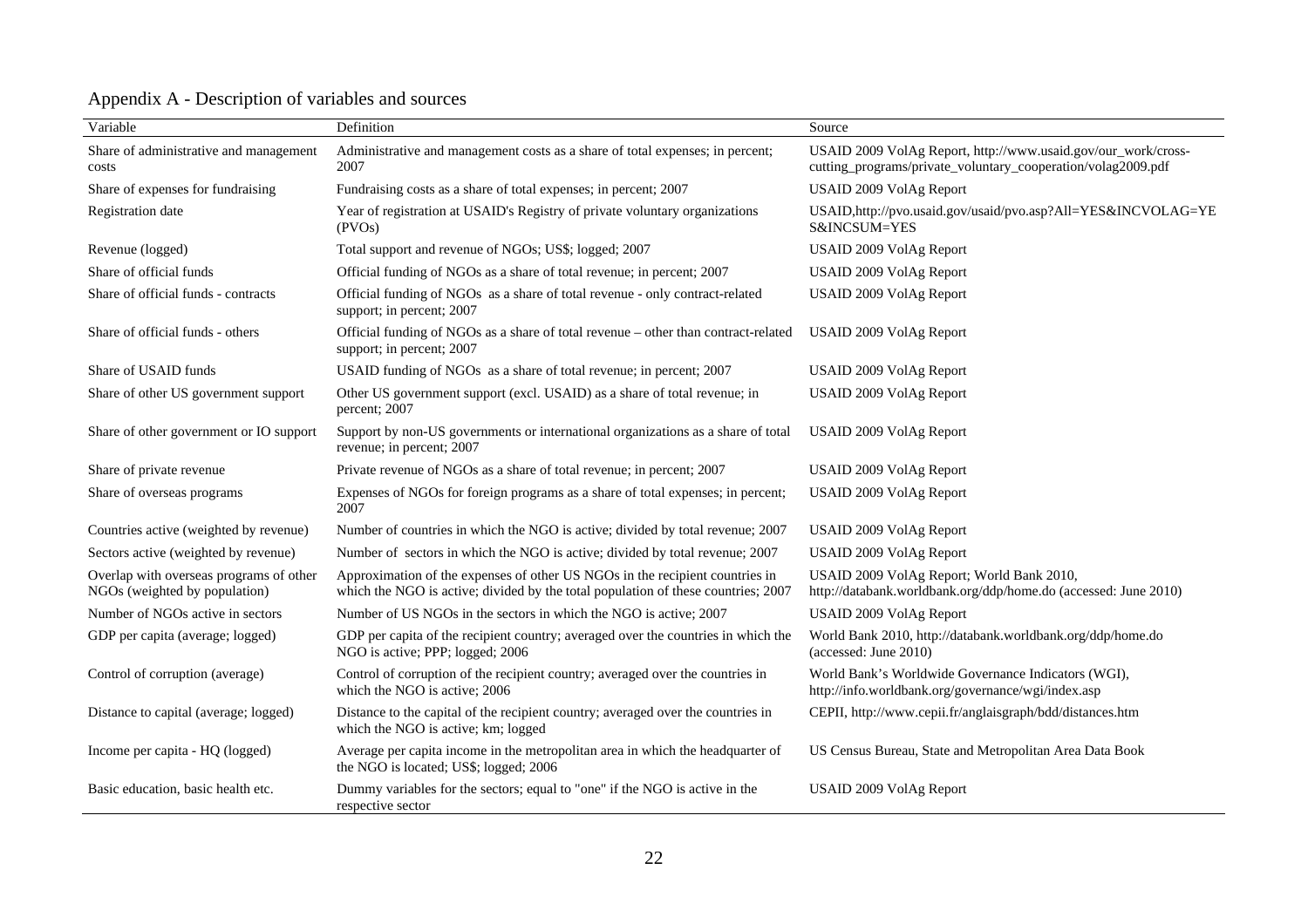# Appendix B - Summary statistics

| 559<br>7.98<br>$\boldsymbol{0}$<br>10.13<br>50.61<br>Share of administrative and management costs<br>559<br>Share of expenses for fundraising<br>4.37<br>5.50<br>$\boldsymbol{0}$<br>40.11<br>2009<br>Registration date<br>543<br>1997<br>10<br>1977<br>Revenue (logged)<br>559<br>2.33<br>7.67<br>21.63<br>15.40<br>Share of official funds<br>559<br>28.71<br>99.59<br>21.06<br>$\mathbf{0}$<br>559<br>8.79<br>Share of official funds - contracts<br>1.93<br>$\boldsymbol{0}$<br>82.27<br>$\mathbf{0}$<br>99.59<br>Share of official funds - others<br>559<br>19.13<br>27.02<br>Share of USAID funds<br>559<br>8.06<br>17.81<br>$\mathbf{0}$<br>99.31<br>559<br>Share of other US government support<br>6.14<br>15.65<br>0.00<br>86.08<br>Share of other government or IO support<br>559<br>6.31<br>15.01<br>$\mathbf{0}$<br>97.19<br>95.60<br>Share of private revenue<br>559<br>10.97<br>19.53<br>$-0.69$<br>Share of overseas programs<br>559<br>77.61<br>33.60<br>100.00<br>$\mathbf{0}$<br>Countries active (weighted by revenue)<br>559<br>0.01<br>0.06<br>$\boldsymbol{0}$<br>0.94<br>Sectors active (weighted by revenue)<br>559<br>0.03<br>0.21<br>$\mathbf{0}$<br>4.22<br>Overlap with overseas programs of other NGOs (weighted by population)<br>524<br>6.94<br>65.24<br>10.69<br>0.13<br>524<br>1984<br>Number of NGOs active in sectors<br>1146<br>416<br>$\mathbf{1}$<br>522<br>5.63<br>8.21<br>0.77<br>10.13<br>GDP per capita (average; logged)<br>524<br>Control of corruption (average)<br>$-0.59$<br>0.34<br>$-1.59$<br>0.97<br>524<br>7.51<br>Distance to capital (average; logged)<br>9.05<br>0.39<br>9.70<br>Income per capita - HQ (logged)<br>539<br>10.71<br>0.22<br>10.04<br>11.36<br>Basic education<br>559<br>0.29<br>0.45<br>$\boldsymbol{0}$<br>$\mathbf{1}$<br>559<br>0.47<br>0.50<br>$\boldsymbol{0}$<br>$\mathbf{1}$<br>Basic health<br>559<br>0.32<br>0.47<br>$\boldsymbol{0}$<br>$\mathbf{1}$<br>Child survival<br>$\boldsymbol{0}$<br>559<br>0.01<br>0.08<br>$\mathbf{1}$<br>Clearinghouse<br>$\boldsymbol{0}$<br>Commodity and freight<br>559<br>0.11<br>0.32<br>$\mathbf{1}$<br>$\boldsymbol{0}$<br>Community development<br>559<br>0.37<br>$\mathbf{1}$<br>0.48<br>$\boldsymbol{0}$<br>$\mathbf{1}$<br>559<br>0.08<br>0.28<br>Conflict management<br>559<br>$\boldsymbol{0}$<br>Conservation<br>0.10<br>0.30<br>$\mathbf{1}$<br>$\boldsymbol{0}$<br>Cooperatives<br>559<br>0.05<br>0.21<br>$\mathbf{1}$<br>559<br>0.04<br>0.19<br>$\boldsymbol{0}$<br>$\mathbf{1}$<br>Credit support<br>Crop and livestock development<br>559<br>0.15<br>0.36<br>$\boldsymbol{0}$<br>$\mathbf{1}$<br>$\boldsymbol{0}$<br>Democratic initiatives<br>559<br>0.10<br>0.30<br>$\mathbf{1}$<br>$\mathbf{0}$<br>559<br>0.27<br>0.44<br>$\mathbf{1}$<br>Disaster relief and assistance<br>$\mathbf{0}$<br>$\mathbf{1}$<br>559<br>0.04<br>0.20<br>Ecology<br>$\boldsymbol{0}$<br>Education and communication<br>559<br>0.37<br>$\mathbf{1}$<br>0.16<br>$\boldsymbol{0}$<br>Family planning<br>559<br>0.12<br>0.32<br>$\mathbf{1}$<br>Financial markets<br>559<br>0.19<br>$\boldsymbol{0}$<br>$\mathbf{1}$<br>0.04<br>$\boldsymbol{0}$<br>$\mathbf{1}$<br>Food security and food aid<br>559<br>0.18<br>0.38<br>$\boldsymbol{0}$<br>Girls' education<br>559<br>0.12<br>0.33<br>$\mathbf{1}$<br>HIV/AIDS and infectious diseases<br>559<br>0.37<br>$\boldsymbol{0}$<br>$\mathbf{1}$<br>0.48<br>559<br>0.09<br>0.29<br>$\boldsymbol{0}$<br>$\mathbf{1}$<br>Housing<br>0.37<br>$\boldsymbol{0}$<br>559<br>0.16<br>$\mathbf{1}$<br>Information<br>Institution strengthening and development<br>559<br>0.38<br>0.49<br>$\boldsymbol{0}$<br>1<br>0.31<br>$\boldsymbol{0}$<br>Literacy<br>559<br>0.11<br>$\mathbf{1}$<br>Microenterprise<br>559<br>0.19<br>0.39<br>$\boldsymbol{0}$<br>$\mathbf{1}$<br>559<br>Natural resources<br>0.09<br>0.28<br>$\boldsymbol{0}$<br>$\mathbf{1}$<br>559<br>$\boldsymbol{0}$<br>Neonatal care<br>0.12<br>0.33<br>$\mathbf{1}$<br>559<br>Network and alliance building<br>0.27<br>$\mathbf{0}$<br>$\mathbf{1}$<br>0.44<br>559<br>0.33<br>0.47<br>$\boldsymbol{0}$<br>$\mathbf{1}$<br>NGO strengthening<br>559<br>0.10<br>$\boldsymbol{0}$<br>Nonformal education<br>0.30<br>$\mathbf{1}$<br>$\boldsymbol{0}$<br>Nutrition<br>559<br>0.25<br>0.43<br>$\mathbf{1}$<br>559<br>Partnership development<br>0.35<br>0.48<br>$\mathbf{0}$<br>$\mathbf{1}$<br>Policy advocacy<br>559<br>0.12<br>0.33<br>$\boldsymbol{0}$<br>$\mathbf{1}$<br>Refugee assistance<br>559<br>0.13<br>$\boldsymbol{0}$<br>0.33<br>$\mathbf{1}$<br>$\boldsymbol{0}$<br>Rehabilitation<br>559<br>0.11<br>0.32<br>$\mathbf{1}$<br>Resettlement<br>559<br>0.04<br>0.19<br>$\boldsymbol{0}$<br>$\mathbf{1}$<br>559<br>Rural development<br>0.17<br>0.38<br>$\mathbf{0}$<br>$\mathbf{1}$<br>$\boldsymbol{0}$<br>Small enterprise development<br>559<br>0.15<br>0.36<br>$\mathbf{1}$<br>559<br>Training<br>0.39<br>0.49<br>$\mathbf{0}$<br>$\mathbf{1}$<br>Transportation<br>559<br>0.03<br>0.18<br>$\boldsymbol{0}$<br>$\mathbf{1}$<br>Urban development<br>559<br>$\boldsymbol{0}$<br>0.03<br>0.17<br>$\mathbf{1}$<br>Vocational education<br>559<br>0.19<br>0.39<br>$\boldsymbol{0}$<br>$\mathbf{1}$<br>559<br>Water and sanitation<br>0.25<br>0.43<br>$\boldsymbol{0}$<br>$\mathbf{1}$<br>559<br>0.18<br>0.39<br>$\boldsymbol{0}$<br>$\mathbf{1}$<br>Women in development | Obs. | Mean | Std. Dev. | Min | Max |
|--------------------------------------------------------------------------------------------------------------------------------------------------------------------------------------------------------------------------------------------------------------------------------------------------------------------------------------------------------------------------------------------------------------------------------------------------------------------------------------------------------------------------------------------------------------------------------------------------------------------------------------------------------------------------------------------------------------------------------------------------------------------------------------------------------------------------------------------------------------------------------------------------------------------------------------------------------------------------------------------------------------------------------------------------------------------------------------------------------------------------------------------------------------------------------------------------------------------------------------------------------------------------------------------------------------------------------------------------------------------------------------------------------------------------------------------------------------------------------------------------------------------------------------------------------------------------------------------------------------------------------------------------------------------------------------------------------------------------------------------------------------------------------------------------------------------------------------------------------------------------------------------------------------------------------------------------------------------------------------------------------------------------------------------------------------------------------------------------------------------------------------------------------------------------------------------------------------------------------------------------------------------------------------------------------------------------------------------------------------------------------------------------------------------------------------------------------------------------------------------------------------------------------------------------------------------------------------------------------------------------------------------------------------------------------------------------------------------------------------------------------------------------------------------------------------------------------------------------------------------------------------------------------------------------------------------------------------------------------------------------------------------------------------------------------------------------------------------------------------------------------------------------------------------------------------------------------------------------------------------------------------------------------------------------------------------------------------------------------------------------------------------------------------------------------------------------------------------------------------------------------------------------------------------------------------------------------------------------------------------------------------------------------------------------------------------------------------------------------------------------------------------------------------------------------------------------------------------------------------------------------------------------------------------------------------------------------------------------------------------------------------------------------------------------------------------------------------------------------------------------------------------------------------------------------------------------------------------------------------------------------------------------------------------------------------------------------------------------------------------------------------------------------------------------------------------------------------------------------------------------------------------------------------------------------------------------------------------------------------------------------------------------------------------------------------------------------------------------------------------------------------------------------------------------------------------------------------------------------------------------------------------------------------------------------------------------------------------------------------------------------------------------------------------------------------------------------------------------------------------------------------------------------------------------------------------------------------------------------------------------------------------------------------------------------------------------------------------------------------------------------------|------|------|-----------|-----|-----|
|                                                                                                                                                                                                                                                                                                                                                                                                                                                                                                                                                                                                                                                                                                                                                                                                                                                                                                                                                                                                                                                                                                                                                                                                                                                                                                                                                                                                                                                                                                                                                                                                                                                                                                                                                                                                                                                                                                                                                                                                                                                                                                                                                                                                                                                                                                                                                                                                                                                                                                                                                                                                                                                                                                                                                                                                                                                                                                                                                                                                                                                                                                                                                                                                                                                                                                                                                                                                                                                                                                                                                                                                                                                                                                                                                                                                                                                                                                                                                                                                                                                                                                                                                                                                                                                                                                                                                                                                                                                                                                                                                                                                                                                                                                                                                                                                                                                                                                                                                                                                                                                                                                                                                                                                                                                                                                                                                                                      |      |      |           |     |     |
|                                                                                                                                                                                                                                                                                                                                                                                                                                                                                                                                                                                                                                                                                                                                                                                                                                                                                                                                                                                                                                                                                                                                                                                                                                                                                                                                                                                                                                                                                                                                                                                                                                                                                                                                                                                                                                                                                                                                                                                                                                                                                                                                                                                                                                                                                                                                                                                                                                                                                                                                                                                                                                                                                                                                                                                                                                                                                                                                                                                                                                                                                                                                                                                                                                                                                                                                                                                                                                                                                                                                                                                                                                                                                                                                                                                                                                                                                                                                                                                                                                                                                                                                                                                                                                                                                                                                                                                                                                                                                                                                                                                                                                                                                                                                                                                                                                                                                                                                                                                                                                                                                                                                                                                                                                                                                                                                                                                      |      |      |           |     |     |
|                                                                                                                                                                                                                                                                                                                                                                                                                                                                                                                                                                                                                                                                                                                                                                                                                                                                                                                                                                                                                                                                                                                                                                                                                                                                                                                                                                                                                                                                                                                                                                                                                                                                                                                                                                                                                                                                                                                                                                                                                                                                                                                                                                                                                                                                                                                                                                                                                                                                                                                                                                                                                                                                                                                                                                                                                                                                                                                                                                                                                                                                                                                                                                                                                                                                                                                                                                                                                                                                                                                                                                                                                                                                                                                                                                                                                                                                                                                                                                                                                                                                                                                                                                                                                                                                                                                                                                                                                                                                                                                                                                                                                                                                                                                                                                                                                                                                                                                                                                                                                                                                                                                                                                                                                                                                                                                                                                                      |      |      |           |     |     |
|                                                                                                                                                                                                                                                                                                                                                                                                                                                                                                                                                                                                                                                                                                                                                                                                                                                                                                                                                                                                                                                                                                                                                                                                                                                                                                                                                                                                                                                                                                                                                                                                                                                                                                                                                                                                                                                                                                                                                                                                                                                                                                                                                                                                                                                                                                                                                                                                                                                                                                                                                                                                                                                                                                                                                                                                                                                                                                                                                                                                                                                                                                                                                                                                                                                                                                                                                                                                                                                                                                                                                                                                                                                                                                                                                                                                                                                                                                                                                                                                                                                                                                                                                                                                                                                                                                                                                                                                                                                                                                                                                                                                                                                                                                                                                                                                                                                                                                                                                                                                                                                                                                                                                                                                                                                                                                                                                                                      |      |      |           |     |     |
|                                                                                                                                                                                                                                                                                                                                                                                                                                                                                                                                                                                                                                                                                                                                                                                                                                                                                                                                                                                                                                                                                                                                                                                                                                                                                                                                                                                                                                                                                                                                                                                                                                                                                                                                                                                                                                                                                                                                                                                                                                                                                                                                                                                                                                                                                                                                                                                                                                                                                                                                                                                                                                                                                                                                                                                                                                                                                                                                                                                                                                                                                                                                                                                                                                                                                                                                                                                                                                                                                                                                                                                                                                                                                                                                                                                                                                                                                                                                                                                                                                                                                                                                                                                                                                                                                                                                                                                                                                                                                                                                                                                                                                                                                                                                                                                                                                                                                                                                                                                                                                                                                                                                                                                                                                                                                                                                                                                      |      |      |           |     |     |
|                                                                                                                                                                                                                                                                                                                                                                                                                                                                                                                                                                                                                                                                                                                                                                                                                                                                                                                                                                                                                                                                                                                                                                                                                                                                                                                                                                                                                                                                                                                                                                                                                                                                                                                                                                                                                                                                                                                                                                                                                                                                                                                                                                                                                                                                                                                                                                                                                                                                                                                                                                                                                                                                                                                                                                                                                                                                                                                                                                                                                                                                                                                                                                                                                                                                                                                                                                                                                                                                                                                                                                                                                                                                                                                                                                                                                                                                                                                                                                                                                                                                                                                                                                                                                                                                                                                                                                                                                                                                                                                                                                                                                                                                                                                                                                                                                                                                                                                                                                                                                                                                                                                                                                                                                                                                                                                                                                                      |      |      |           |     |     |
|                                                                                                                                                                                                                                                                                                                                                                                                                                                                                                                                                                                                                                                                                                                                                                                                                                                                                                                                                                                                                                                                                                                                                                                                                                                                                                                                                                                                                                                                                                                                                                                                                                                                                                                                                                                                                                                                                                                                                                                                                                                                                                                                                                                                                                                                                                                                                                                                                                                                                                                                                                                                                                                                                                                                                                                                                                                                                                                                                                                                                                                                                                                                                                                                                                                                                                                                                                                                                                                                                                                                                                                                                                                                                                                                                                                                                                                                                                                                                                                                                                                                                                                                                                                                                                                                                                                                                                                                                                                                                                                                                                                                                                                                                                                                                                                                                                                                                                                                                                                                                                                                                                                                                                                                                                                                                                                                                                                      |      |      |           |     |     |
|                                                                                                                                                                                                                                                                                                                                                                                                                                                                                                                                                                                                                                                                                                                                                                                                                                                                                                                                                                                                                                                                                                                                                                                                                                                                                                                                                                                                                                                                                                                                                                                                                                                                                                                                                                                                                                                                                                                                                                                                                                                                                                                                                                                                                                                                                                                                                                                                                                                                                                                                                                                                                                                                                                                                                                                                                                                                                                                                                                                                                                                                                                                                                                                                                                                                                                                                                                                                                                                                                                                                                                                                                                                                                                                                                                                                                                                                                                                                                                                                                                                                                                                                                                                                                                                                                                                                                                                                                                                                                                                                                                                                                                                                                                                                                                                                                                                                                                                                                                                                                                                                                                                                                                                                                                                                                                                                                                                      |      |      |           |     |     |
|                                                                                                                                                                                                                                                                                                                                                                                                                                                                                                                                                                                                                                                                                                                                                                                                                                                                                                                                                                                                                                                                                                                                                                                                                                                                                                                                                                                                                                                                                                                                                                                                                                                                                                                                                                                                                                                                                                                                                                                                                                                                                                                                                                                                                                                                                                                                                                                                                                                                                                                                                                                                                                                                                                                                                                                                                                                                                                                                                                                                                                                                                                                                                                                                                                                                                                                                                                                                                                                                                                                                                                                                                                                                                                                                                                                                                                                                                                                                                                                                                                                                                                                                                                                                                                                                                                                                                                                                                                                                                                                                                                                                                                                                                                                                                                                                                                                                                                                                                                                                                                                                                                                                                                                                                                                                                                                                                                                      |      |      |           |     |     |
|                                                                                                                                                                                                                                                                                                                                                                                                                                                                                                                                                                                                                                                                                                                                                                                                                                                                                                                                                                                                                                                                                                                                                                                                                                                                                                                                                                                                                                                                                                                                                                                                                                                                                                                                                                                                                                                                                                                                                                                                                                                                                                                                                                                                                                                                                                                                                                                                                                                                                                                                                                                                                                                                                                                                                                                                                                                                                                                                                                                                                                                                                                                                                                                                                                                                                                                                                                                                                                                                                                                                                                                                                                                                                                                                                                                                                                                                                                                                                                                                                                                                                                                                                                                                                                                                                                                                                                                                                                                                                                                                                                                                                                                                                                                                                                                                                                                                                                                                                                                                                                                                                                                                                                                                                                                                                                                                                                                      |      |      |           |     |     |
|                                                                                                                                                                                                                                                                                                                                                                                                                                                                                                                                                                                                                                                                                                                                                                                                                                                                                                                                                                                                                                                                                                                                                                                                                                                                                                                                                                                                                                                                                                                                                                                                                                                                                                                                                                                                                                                                                                                                                                                                                                                                                                                                                                                                                                                                                                                                                                                                                                                                                                                                                                                                                                                                                                                                                                                                                                                                                                                                                                                                                                                                                                                                                                                                                                                                                                                                                                                                                                                                                                                                                                                                                                                                                                                                                                                                                                                                                                                                                                                                                                                                                                                                                                                                                                                                                                                                                                                                                                                                                                                                                                                                                                                                                                                                                                                                                                                                                                                                                                                                                                                                                                                                                                                                                                                                                                                                                                                      |      |      |           |     |     |
|                                                                                                                                                                                                                                                                                                                                                                                                                                                                                                                                                                                                                                                                                                                                                                                                                                                                                                                                                                                                                                                                                                                                                                                                                                                                                                                                                                                                                                                                                                                                                                                                                                                                                                                                                                                                                                                                                                                                                                                                                                                                                                                                                                                                                                                                                                                                                                                                                                                                                                                                                                                                                                                                                                                                                                                                                                                                                                                                                                                                                                                                                                                                                                                                                                                                                                                                                                                                                                                                                                                                                                                                                                                                                                                                                                                                                                                                                                                                                                                                                                                                                                                                                                                                                                                                                                                                                                                                                                                                                                                                                                                                                                                                                                                                                                                                                                                                                                                                                                                                                                                                                                                                                                                                                                                                                                                                                                                      |      |      |           |     |     |
|                                                                                                                                                                                                                                                                                                                                                                                                                                                                                                                                                                                                                                                                                                                                                                                                                                                                                                                                                                                                                                                                                                                                                                                                                                                                                                                                                                                                                                                                                                                                                                                                                                                                                                                                                                                                                                                                                                                                                                                                                                                                                                                                                                                                                                                                                                                                                                                                                                                                                                                                                                                                                                                                                                                                                                                                                                                                                                                                                                                                                                                                                                                                                                                                                                                                                                                                                                                                                                                                                                                                                                                                                                                                                                                                                                                                                                                                                                                                                                                                                                                                                                                                                                                                                                                                                                                                                                                                                                                                                                                                                                                                                                                                                                                                                                                                                                                                                                                                                                                                                                                                                                                                                                                                                                                                                                                                                                                      |      |      |           |     |     |
|                                                                                                                                                                                                                                                                                                                                                                                                                                                                                                                                                                                                                                                                                                                                                                                                                                                                                                                                                                                                                                                                                                                                                                                                                                                                                                                                                                                                                                                                                                                                                                                                                                                                                                                                                                                                                                                                                                                                                                                                                                                                                                                                                                                                                                                                                                                                                                                                                                                                                                                                                                                                                                                                                                                                                                                                                                                                                                                                                                                                                                                                                                                                                                                                                                                                                                                                                                                                                                                                                                                                                                                                                                                                                                                                                                                                                                                                                                                                                                                                                                                                                                                                                                                                                                                                                                                                                                                                                                                                                                                                                                                                                                                                                                                                                                                                                                                                                                                                                                                                                                                                                                                                                                                                                                                                                                                                                                                      |      |      |           |     |     |
|                                                                                                                                                                                                                                                                                                                                                                                                                                                                                                                                                                                                                                                                                                                                                                                                                                                                                                                                                                                                                                                                                                                                                                                                                                                                                                                                                                                                                                                                                                                                                                                                                                                                                                                                                                                                                                                                                                                                                                                                                                                                                                                                                                                                                                                                                                                                                                                                                                                                                                                                                                                                                                                                                                                                                                                                                                                                                                                                                                                                                                                                                                                                                                                                                                                                                                                                                                                                                                                                                                                                                                                                                                                                                                                                                                                                                                                                                                                                                                                                                                                                                                                                                                                                                                                                                                                                                                                                                                                                                                                                                                                                                                                                                                                                                                                                                                                                                                                                                                                                                                                                                                                                                                                                                                                                                                                                                                                      |      |      |           |     |     |
|                                                                                                                                                                                                                                                                                                                                                                                                                                                                                                                                                                                                                                                                                                                                                                                                                                                                                                                                                                                                                                                                                                                                                                                                                                                                                                                                                                                                                                                                                                                                                                                                                                                                                                                                                                                                                                                                                                                                                                                                                                                                                                                                                                                                                                                                                                                                                                                                                                                                                                                                                                                                                                                                                                                                                                                                                                                                                                                                                                                                                                                                                                                                                                                                                                                                                                                                                                                                                                                                                                                                                                                                                                                                                                                                                                                                                                                                                                                                                                                                                                                                                                                                                                                                                                                                                                                                                                                                                                                                                                                                                                                                                                                                                                                                                                                                                                                                                                                                                                                                                                                                                                                                                                                                                                                                                                                                                                                      |      |      |           |     |     |
|                                                                                                                                                                                                                                                                                                                                                                                                                                                                                                                                                                                                                                                                                                                                                                                                                                                                                                                                                                                                                                                                                                                                                                                                                                                                                                                                                                                                                                                                                                                                                                                                                                                                                                                                                                                                                                                                                                                                                                                                                                                                                                                                                                                                                                                                                                                                                                                                                                                                                                                                                                                                                                                                                                                                                                                                                                                                                                                                                                                                                                                                                                                                                                                                                                                                                                                                                                                                                                                                                                                                                                                                                                                                                                                                                                                                                                                                                                                                                                                                                                                                                                                                                                                                                                                                                                                                                                                                                                                                                                                                                                                                                                                                                                                                                                                                                                                                                                                                                                                                                                                                                                                                                                                                                                                                                                                                                                                      |      |      |           |     |     |
|                                                                                                                                                                                                                                                                                                                                                                                                                                                                                                                                                                                                                                                                                                                                                                                                                                                                                                                                                                                                                                                                                                                                                                                                                                                                                                                                                                                                                                                                                                                                                                                                                                                                                                                                                                                                                                                                                                                                                                                                                                                                                                                                                                                                                                                                                                                                                                                                                                                                                                                                                                                                                                                                                                                                                                                                                                                                                                                                                                                                                                                                                                                                                                                                                                                                                                                                                                                                                                                                                                                                                                                                                                                                                                                                                                                                                                                                                                                                                                                                                                                                                                                                                                                                                                                                                                                                                                                                                                                                                                                                                                                                                                                                                                                                                                                                                                                                                                                                                                                                                                                                                                                                                                                                                                                                                                                                                                                      |      |      |           |     |     |
|                                                                                                                                                                                                                                                                                                                                                                                                                                                                                                                                                                                                                                                                                                                                                                                                                                                                                                                                                                                                                                                                                                                                                                                                                                                                                                                                                                                                                                                                                                                                                                                                                                                                                                                                                                                                                                                                                                                                                                                                                                                                                                                                                                                                                                                                                                                                                                                                                                                                                                                                                                                                                                                                                                                                                                                                                                                                                                                                                                                                                                                                                                                                                                                                                                                                                                                                                                                                                                                                                                                                                                                                                                                                                                                                                                                                                                                                                                                                                                                                                                                                                                                                                                                                                                                                                                                                                                                                                                                                                                                                                                                                                                                                                                                                                                                                                                                                                                                                                                                                                                                                                                                                                                                                                                                                                                                                                                                      |      |      |           |     |     |
|                                                                                                                                                                                                                                                                                                                                                                                                                                                                                                                                                                                                                                                                                                                                                                                                                                                                                                                                                                                                                                                                                                                                                                                                                                                                                                                                                                                                                                                                                                                                                                                                                                                                                                                                                                                                                                                                                                                                                                                                                                                                                                                                                                                                                                                                                                                                                                                                                                                                                                                                                                                                                                                                                                                                                                                                                                                                                                                                                                                                                                                                                                                                                                                                                                                                                                                                                                                                                                                                                                                                                                                                                                                                                                                                                                                                                                                                                                                                                                                                                                                                                                                                                                                                                                                                                                                                                                                                                                                                                                                                                                                                                                                                                                                                                                                                                                                                                                                                                                                                                                                                                                                                                                                                                                                                                                                                                                                      |      |      |           |     |     |
|                                                                                                                                                                                                                                                                                                                                                                                                                                                                                                                                                                                                                                                                                                                                                                                                                                                                                                                                                                                                                                                                                                                                                                                                                                                                                                                                                                                                                                                                                                                                                                                                                                                                                                                                                                                                                                                                                                                                                                                                                                                                                                                                                                                                                                                                                                                                                                                                                                                                                                                                                                                                                                                                                                                                                                                                                                                                                                                                                                                                                                                                                                                                                                                                                                                                                                                                                                                                                                                                                                                                                                                                                                                                                                                                                                                                                                                                                                                                                                                                                                                                                                                                                                                                                                                                                                                                                                                                                                                                                                                                                                                                                                                                                                                                                                                                                                                                                                                                                                                                                                                                                                                                                                                                                                                                                                                                                                                      |      |      |           |     |     |
|                                                                                                                                                                                                                                                                                                                                                                                                                                                                                                                                                                                                                                                                                                                                                                                                                                                                                                                                                                                                                                                                                                                                                                                                                                                                                                                                                                                                                                                                                                                                                                                                                                                                                                                                                                                                                                                                                                                                                                                                                                                                                                                                                                                                                                                                                                                                                                                                                                                                                                                                                                                                                                                                                                                                                                                                                                                                                                                                                                                                                                                                                                                                                                                                                                                                                                                                                                                                                                                                                                                                                                                                                                                                                                                                                                                                                                                                                                                                                                                                                                                                                                                                                                                                                                                                                                                                                                                                                                                                                                                                                                                                                                                                                                                                                                                                                                                                                                                                                                                                                                                                                                                                                                                                                                                                                                                                                                                      |      |      |           |     |     |
|                                                                                                                                                                                                                                                                                                                                                                                                                                                                                                                                                                                                                                                                                                                                                                                                                                                                                                                                                                                                                                                                                                                                                                                                                                                                                                                                                                                                                                                                                                                                                                                                                                                                                                                                                                                                                                                                                                                                                                                                                                                                                                                                                                                                                                                                                                                                                                                                                                                                                                                                                                                                                                                                                                                                                                                                                                                                                                                                                                                                                                                                                                                                                                                                                                                                                                                                                                                                                                                                                                                                                                                                                                                                                                                                                                                                                                                                                                                                                                                                                                                                                                                                                                                                                                                                                                                                                                                                                                                                                                                                                                                                                                                                                                                                                                                                                                                                                                                                                                                                                                                                                                                                                                                                                                                                                                                                                                                      |      |      |           |     |     |
|                                                                                                                                                                                                                                                                                                                                                                                                                                                                                                                                                                                                                                                                                                                                                                                                                                                                                                                                                                                                                                                                                                                                                                                                                                                                                                                                                                                                                                                                                                                                                                                                                                                                                                                                                                                                                                                                                                                                                                                                                                                                                                                                                                                                                                                                                                                                                                                                                                                                                                                                                                                                                                                                                                                                                                                                                                                                                                                                                                                                                                                                                                                                                                                                                                                                                                                                                                                                                                                                                                                                                                                                                                                                                                                                                                                                                                                                                                                                                                                                                                                                                                                                                                                                                                                                                                                                                                                                                                                                                                                                                                                                                                                                                                                                                                                                                                                                                                                                                                                                                                                                                                                                                                                                                                                                                                                                                                                      |      |      |           |     |     |
|                                                                                                                                                                                                                                                                                                                                                                                                                                                                                                                                                                                                                                                                                                                                                                                                                                                                                                                                                                                                                                                                                                                                                                                                                                                                                                                                                                                                                                                                                                                                                                                                                                                                                                                                                                                                                                                                                                                                                                                                                                                                                                                                                                                                                                                                                                                                                                                                                                                                                                                                                                                                                                                                                                                                                                                                                                                                                                                                                                                                                                                                                                                                                                                                                                                                                                                                                                                                                                                                                                                                                                                                                                                                                                                                                                                                                                                                                                                                                                                                                                                                                                                                                                                                                                                                                                                                                                                                                                                                                                                                                                                                                                                                                                                                                                                                                                                                                                                                                                                                                                                                                                                                                                                                                                                                                                                                                                                      |      |      |           |     |     |
|                                                                                                                                                                                                                                                                                                                                                                                                                                                                                                                                                                                                                                                                                                                                                                                                                                                                                                                                                                                                                                                                                                                                                                                                                                                                                                                                                                                                                                                                                                                                                                                                                                                                                                                                                                                                                                                                                                                                                                                                                                                                                                                                                                                                                                                                                                                                                                                                                                                                                                                                                                                                                                                                                                                                                                                                                                                                                                                                                                                                                                                                                                                                                                                                                                                                                                                                                                                                                                                                                                                                                                                                                                                                                                                                                                                                                                                                                                                                                                                                                                                                                                                                                                                                                                                                                                                                                                                                                                                                                                                                                                                                                                                                                                                                                                                                                                                                                                                                                                                                                                                                                                                                                                                                                                                                                                                                                                                      |      |      |           |     |     |
|                                                                                                                                                                                                                                                                                                                                                                                                                                                                                                                                                                                                                                                                                                                                                                                                                                                                                                                                                                                                                                                                                                                                                                                                                                                                                                                                                                                                                                                                                                                                                                                                                                                                                                                                                                                                                                                                                                                                                                                                                                                                                                                                                                                                                                                                                                                                                                                                                                                                                                                                                                                                                                                                                                                                                                                                                                                                                                                                                                                                                                                                                                                                                                                                                                                                                                                                                                                                                                                                                                                                                                                                                                                                                                                                                                                                                                                                                                                                                                                                                                                                                                                                                                                                                                                                                                                                                                                                                                                                                                                                                                                                                                                                                                                                                                                                                                                                                                                                                                                                                                                                                                                                                                                                                                                                                                                                                                                      |      |      |           |     |     |
|                                                                                                                                                                                                                                                                                                                                                                                                                                                                                                                                                                                                                                                                                                                                                                                                                                                                                                                                                                                                                                                                                                                                                                                                                                                                                                                                                                                                                                                                                                                                                                                                                                                                                                                                                                                                                                                                                                                                                                                                                                                                                                                                                                                                                                                                                                                                                                                                                                                                                                                                                                                                                                                                                                                                                                                                                                                                                                                                                                                                                                                                                                                                                                                                                                                                                                                                                                                                                                                                                                                                                                                                                                                                                                                                                                                                                                                                                                                                                                                                                                                                                                                                                                                                                                                                                                                                                                                                                                                                                                                                                                                                                                                                                                                                                                                                                                                                                                                                                                                                                                                                                                                                                                                                                                                                                                                                                                                      |      |      |           |     |     |
|                                                                                                                                                                                                                                                                                                                                                                                                                                                                                                                                                                                                                                                                                                                                                                                                                                                                                                                                                                                                                                                                                                                                                                                                                                                                                                                                                                                                                                                                                                                                                                                                                                                                                                                                                                                                                                                                                                                                                                                                                                                                                                                                                                                                                                                                                                                                                                                                                                                                                                                                                                                                                                                                                                                                                                                                                                                                                                                                                                                                                                                                                                                                                                                                                                                                                                                                                                                                                                                                                                                                                                                                                                                                                                                                                                                                                                                                                                                                                                                                                                                                                                                                                                                                                                                                                                                                                                                                                                                                                                                                                                                                                                                                                                                                                                                                                                                                                                                                                                                                                                                                                                                                                                                                                                                                                                                                                                                      |      |      |           |     |     |
|                                                                                                                                                                                                                                                                                                                                                                                                                                                                                                                                                                                                                                                                                                                                                                                                                                                                                                                                                                                                                                                                                                                                                                                                                                                                                                                                                                                                                                                                                                                                                                                                                                                                                                                                                                                                                                                                                                                                                                                                                                                                                                                                                                                                                                                                                                                                                                                                                                                                                                                                                                                                                                                                                                                                                                                                                                                                                                                                                                                                                                                                                                                                                                                                                                                                                                                                                                                                                                                                                                                                                                                                                                                                                                                                                                                                                                                                                                                                                                                                                                                                                                                                                                                                                                                                                                                                                                                                                                                                                                                                                                                                                                                                                                                                                                                                                                                                                                                                                                                                                                                                                                                                                                                                                                                                                                                                                                                      |      |      |           |     |     |
|                                                                                                                                                                                                                                                                                                                                                                                                                                                                                                                                                                                                                                                                                                                                                                                                                                                                                                                                                                                                                                                                                                                                                                                                                                                                                                                                                                                                                                                                                                                                                                                                                                                                                                                                                                                                                                                                                                                                                                                                                                                                                                                                                                                                                                                                                                                                                                                                                                                                                                                                                                                                                                                                                                                                                                                                                                                                                                                                                                                                                                                                                                                                                                                                                                                                                                                                                                                                                                                                                                                                                                                                                                                                                                                                                                                                                                                                                                                                                                                                                                                                                                                                                                                                                                                                                                                                                                                                                                                                                                                                                                                                                                                                                                                                                                                                                                                                                                                                                                                                                                                                                                                                                                                                                                                                                                                                                                                      |      |      |           |     |     |
|                                                                                                                                                                                                                                                                                                                                                                                                                                                                                                                                                                                                                                                                                                                                                                                                                                                                                                                                                                                                                                                                                                                                                                                                                                                                                                                                                                                                                                                                                                                                                                                                                                                                                                                                                                                                                                                                                                                                                                                                                                                                                                                                                                                                                                                                                                                                                                                                                                                                                                                                                                                                                                                                                                                                                                                                                                                                                                                                                                                                                                                                                                                                                                                                                                                                                                                                                                                                                                                                                                                                                                                                                                                                                                                                                                                                                                                                                                                                                                                                                                                                                                                                                                                                                                                                                                                                                                                                                                                                                                                                                                                                                                                                                                                                                                                                                                                                                                                                                                                                                                                                                                                                                                                                                                                                                                                                                                                      |      |      |           |     |     |
|                                                                                                                                                                                                                                                                                                                                                                                                                                                                                                                                                                                                                                                                                                                                                                                                                                                                                                                                                                                                                                                                                                                                                                                                                                                                                                                                                                                                                                                                                                                                                                                                                                                                                                                                                                                                                                                                                                                                                                                                                                                                                                                                                                                                                                                                                                                                                                                                                                                                                                                                                                                                                                                                                                                                                                                                                                                                                                                                                                                                                                                                                                                                                                                                                                                                                                                                                                                                                                                                                                                                                                                                                                                                                                                                                                                                                                                                                                                                                                                                                                                                                                                                                                                                                                                                                                                                                                                                                                                                                                                                                                                                                                                                                                                                                                                                                                                                                                                                                                                                                                                                                                                                                                                                                                                                                                                                                                                      |      |      |           |     |     |
|                                                                                                                                                                                                                                                                                                                                                                                                                                                                                                                                                                                                                                                                                                                                                                                                                                                                                                                                                                                                                                                                                                                                                                                                                                                                                                                                                                                                                                                                                                                                                                                                                                                                                                                                                                                                                                                                                                                                                                                                                                                                                                                                                                                                                                                                                                                                                                                                                                                                                                                                                                                                                                                                                                                                                                                                                                                                                                                                                                                                                                                                                                                                                                                                                                                                                                                                                                                                                                                                                                                                                                                                                                                                                                                                                                                                                                                                                                                                                                                                                                                                                                                                                                                                                                                                                                                                                                                                                                                                                                                                                                                                                                                                                                                                                                                                                                                                                                                                                                                                                                                                                                                                                                                                                                                                                                                                                                                      |      |      |           |     |     |
|                                                                                                                                                                                                                                                                                                                                                                                                                                                                                                                                                                                                                                                                                                                                                                                                                                                                                                                                                                                                                                                                                                                                                                                                                                                                                                                                                                                                                                                                                                                                                                                                                                                                                                                                                                                                                                                                                                                                                                                                                                                                                                                                                                                                                                                                                                                                                                                                                                                                                                                                                                                                                                                                                                                                                                                                                                                                                                                                                                                                                                                                                                                                                                                                                                                                                                                                                                                                                                                                                                                                                                                                                                                                                                                                                                                                                                                                                                                                                                                                                                                                                                                                                                                                                                                                                                                                                                                                                                                                                                                                                                                                                                                                                                                                                                                                                                                                                                                                                                                                                                                                                                                                                                                                                                                                                                                                                                                      |      |      |           |     |     |
|                                                                                                                                                                                                                                                                                                                                                                                                                                                                                                                                                                                                                                                                                                                                                                                                                                                                                                                                                                                                                                                                                                                                                                                                                                                                                                                                                                                                                                                                                                                                                                                                                                                                                                                                                                                                                                                                                                                                                                                                                                                                                                                                                                                                                                                                                                                                                                                                                                                                                                                                                                                                                                                                                                                                                                                                                                                                                                                                                                                                                                                                                                                                                                                                                                                                                                                                                                                                                                                                                                                                                                                                                                                                                                                                                                                                                                                                                                                                                                                                                                                                                                                                                                                                                                                                                                                                                                                                                                                                                                                                                                                                                                                                                                                                                                                                                                                                                                                                                                                                                                                                                                                                                                                                                                                                                                                                                                                      |      |      |           |     |     |
|                                                                                                                                                                                                                                                                                                                                                                                                                                                                                                                                                                                                                                                                                                                                                                                                                                                                                                                                                                                                                                                                                                                                                                                                                                                                                                                                                                                                                                                                                                                                                                                                                                                                                                                                                                                                                                                                                                                                                                                                                                                                                                                                                                                                                                                                                                                                                                                                                                                                                                                                                                                                                                                                                                                                                                                                                                                                                                                                                                                                                                                                                                                                                                                                                                                                                                                                                                                                                                                                                                                                                                                                                                                                                                                                                                                                                                                                                                                                                                                                                                                                                                                                                                                                                                                                                                                                                                                                                                                                                                                                                                                                                                                                                                                                                                                                                                                                                                                                                                                                                                                                                                                                                                                                                                                                                                                                                                                      |      |      |           |     |     |
|                                                                                                                                                                                                                                                                                                                                                                                                                                                                                                                                                                                                                                                                                                                                                                                                                                                                                                                                                                                                                                                                                                                                                                                                                                                                                                                                                                                                                                                                                                                                                                                                                                                                                                                                                                                                                                                                                                                                                                                                                                                                                                                                                                                                                                                                                                                                                                                                                                                                                                                                                                                                                                                                                                                                                                                                                                                                                                                                                                                                                                                                                                                                                                                                                                                                                                                                                                                                                                                                                                                                                                                                                                                                                                                                                                                                                                                                                                                                                                                                                                                                                                                                                                                                                                                                                                                                                                                                                                                                                                                                                                                                                                                                                                                                                                                                                                                                                                                                                                                                                                                                                                                                                                                                                                                                                                                                                                                      |      |      |           |     |     |
|                                                                                                                                                                                                                                                                                                                                                                                                                                                                                                                                                                                                                                                                                                                                                                                                                                                                                                                                                                                                                                                                                                                                                                                                                                                                                                                                                                                                                                                                                                                                                                                                                                                                                                                                                                                                                                                                                                                                                                                                                                                                                                                                                                                                                                                                                                                                                                                                                                                                                                                                                                                                                                                                                                                                                                                                                                                                                                                                                                                                                                                                                                                                                                                                                                                                                                                                                                                                                                                                                                                                                                                                                                                                                                                                                                                                                                                                                                                                                                                                                                                                                                                                                                                                                                                                                                                                                                                                                                                                                                                                                                                                                                                                                                                                                                                                                                                                                                                                                                                                                                                                                                                                                                                                                                                                                                                                                                                      |      |      |           |     |     |
|                                                                                                                                                                                                                                                                                                                                                                                                                                                                                                                                                                                                                                                                                                                                                                                                                                                                                                                                                                                                                                                                                                                                                                                                                                                                                                                                                                                                                                                                                                                                                                                                                                                                                                                                                                                                                                                                                                                                                                                                                                                                                                                                                                                                                                                                                                                                                                                                                                                                                                                                                                                                                                                                                                                                                                                                                                                                                                                                                                                                                                                                                                                                                                                                                                                                                                                                                                                                                                                                                                                                                                                                                                                                                                                                                                                                                                                                                                                                                                                                                                                                                                                                                                                                                                                                                                                                                                                                                                                                                                                                                                                                                                                                                                                                                                                                                                                                                                                                                                                                                                                                                                                                                                                                                                                                                                                                                                                      |      |      |           |     |     |
|                                                                                                                                                                                                                                                                                                                                                                                                                                                                                                                                                                                                                                                                                                                                                                                                                                                                                                                                                                                                                                                                                                                                                                                                                                                                                                                                                                                                                                                                                                                                                                                                                                                                                                                                                                                                                                                                                                                                                                                                                                                                                                                                                                                                                                                                                                                                                                                                                                                                                                                                                                                                                                                                                                                                                                                                                                                                                                                                                                                                                                                                                                                                                                                                                                                                                                                                                                                                                                                                                                                                                                                                                                                                                                                                                                                                                                                                                                                                                                                                                                                                                                                                                                                                                                                                                                                                                                                                                                                                                                                                                                                                                                                                                                                                                                                                                                                                                                                                                                                                                                                                                                                                                                                                                                                                                                                                                                                      |      |      |           |     |     |
|                                                                                                                                                                                                                                                                                                                                                                                                                                                                                                                                                                                                                                                                                                                                                                                                                                                                                                                                                                                                                                                                                                                                                                                                                                                                                                                                                                                                                                                                                                                                                                                                                                                                                                                                                                                                                                                                                                                                                                                                                                                                                                                                                                                                                                                                                                                                                                                                                                                                                                                                                                                                                                                                                                                                                                                                                                                                                                                                                                                                                                                                                                                                                                                                                                                                                                                                                                                                                                                                                                                                                                                                                                                                                                                                                                                                                                                                                                                                                                                                                                                                                                                                                                                                                                                                                                                                                                                                                                                                                                                                                                                                                                                                                                                                                                                                                                                                                                                                                                                                                                                                                                                                                                                                                                                                                                                                                                                      |      |      |           |     |     |
|                                                                                                                                                                                                                                                                                                                                                                                                                                                                                                                                                                                                                                                                                                                                                                                                                                                                                                                                                                                                                                                                                                                                                                                                                                                                                                                                                                                                                                                                                                                                                                                                                                                                                                                                                                                                                                                                                                                                                                                                                                                                                                                                                                                                                                                                                                                                                                                                                                                                                                                                                                                                                                                                                                                                                                                                                                                                                                                                                                                                                                                                                                                                                                                                                                                                                                                                                                                                                                                                                                                                                                                                                                                                                                                                                                                                                                                                                                                                                                                                                                                                                                                                                                                                                                                                                                                                                                                                                                                                                                                                                                                                                                                                                                                                                                                                                                                                                                                                                                                                                                                                                                                                                                                                                                                                                                                                                                                      |      |      |           |     |     |
|                                                                                                                                                                                                                                                                                                                                                                                                                                                                                                                                                                                                                                                                                                                                                                                                                                                                                                                                                                                                                                                                                                                                                                                                                                                                                                                                                                                                                                                                                                                                                                                                                                                                                                                                                                                                                                                                                                                                                                                                                                                                                                                                                                                                                                                                                                                                                                                                                                                                                                                                                                                                                                                                                                                                                                                                                                                                                                                                                                                                                                                                                                                                                                                                                                                                                                                                                                                                                                                                                                                                                                                                                                                                                                                                                                                                                                                                                                                                                                                                                                                                                                                                                                                                                                                                                                                                                                                                                                                                                                                                                                                                                                                                                                                                                                                                                                                                                                                                                                                                                                                                                                                                                                                                                                                                                                                                                                                      |      |      |           |     |     |
|                                                                                                                                                                                                                                                                                                                                                                                                                                                                                                                                                                                                                                                                                                                                                                                                                                                                                                                                                                                                                                                                                                                                                                                                                                                                                                                                                                                                                                                                                                                                                                                                                                                                                                                                                                                                                                                                                                                                                                                                                                                                                                                                                                                                                                                                                                                                                                                                                                                                                                                                                                                                                                                                                                                                                                                                                                                                                                                                                                                                                                                                                                                                                                                                                                                                                                                                                                                                                                                                                                                                                                                                                                                                                                                                                                                                                                                                                                                                                                                                                                                                                                                                                                                                                                                                                                                                                                                                                                                                                                                                                                                                                                                                                                                                                                                                                                                                                                                                                                                                                                                                                                                                                                                                                                                                                                                                                                                      |      |      |           |     |     |
|                                                                                                                                                                                                                                                                                                                                                                                                                                                                                                                                                                                                                                                                                                                                                                                                                                                                                                                                                                                                                                                                                                                                                                                                                                                                                                                                                                                                                                                                                                                                                                                                                                                                                                                                                                                                                                                                                                                                                                                                                                                                                                                                                                                                                                                                                                                                                                                                                                                                                                                                                                                                                                                                                                                                                                                                                                                                                                                                                                                                                                                                                                                                                                                                                                                                                                                                                                                                                                                                                                                                                                                                                                                                                                                                                                                                                                                                                                                                                                                                                                                                                                                                                                                                                                                                                                                                                                                                                                                                                                                                                                                                                                                                                                                                                                                                                                                                                                                                                                                                                                                                                                                                                                                                                                                                                                                                                                                      |      |      |           |     |     |
|                                                                                                                                                                                                                                                                                                                                                                                                                                                                                                                                                                                                                                                                                                                                                                                                                                                                                                                                                                                                                                                                                                                                                                                                                                                                                                                                                                                                                                                                                                                                                                                                                                                                                                                                                                                                                                                                                                                                                                                                                                                                                                                                                                                                                                                                                                                                                                                                                                                                                                                                                                                                                                                                                                                                                                                                                                                                                                                                                                                                                                                                                                                                                                                                                                                                                                                                                                                                                                                                                                                                                                                                                                                                                                                                                                                                                                                                                                                                                                                                                                                                                                                                                                                                                                                                                                                                                                                                                                                                                                                                                                                                                                                                                                                                                                                                                                                                                                                                                                                                                                                                                                                                                                                                                                                                                                                                                                                      |      |      |           |     |     |
|                                                                                                                                                                                                                                                                                                                                                                                                                                                                                                                                                                                                                                                                                                                                                                                                                                                                                                                                                                                                                                                                                                                                                                                                                                                                                                                                                                                                                                                                                                                                                                                                                                                                                                                                                                                                                                                                                                                                                                                                                                                                                                                                                                                                                                                                                                                                                                                                                                                                                                                                                                                                                                                                                                                                                                                                                                                                                                                                                                                                                                                                                                                                                                                                                                                                                                                                                                                                                                                                                                                                                                                                                                                                                                                                                                                                                                                                                                                                                                                                                                                                                                                                                                                                                                                                                                                                                                                                                                                                                                                                                                                                                                                                                                                                                                                                                                                                                                                                                                                                                                                                                                                                                                                                                                                                                                                                                                                      |      |      |           |     |     |
|                                                                                                                                                                                                                                                                                                                                                                                                                                                                                                                                                                                                                                                                                                                                                                                                                                                                                                                                                                                                                                                                                                                                                                                                                                                                                                                                                                                                                                                                                                                                                                                                                                                                                                                                                                                                                                                                                                                                                                                                                                                                                                                                                                                                                                                                                                                                                                                                                                                                                                                                                                                                                                                                                                                                                                                                                                                                                                                                                                                                                                                                                                                                                                                                                                                                                                                                                                                                                                                                                                                                                                                                                                                                                                                                                                                                                                                                                                                                                                                                                                                                                                                                                                                                                                                                                                                                                                                                                                                                                                                                                                                                                                                                                                                                                                                                                                                                                                                                                                                                                                                                                                                                                                                                                                                                                                                                                                                      |      |      |           |     |     |
|                                                                                                                                                                                                                                                                                                                                                                                                                                                                                                                                                                                                                                                                                                                                                                                                                                                                                                                                                                                                                                                                                                                                                                                                                                                                                                                                                                                                                                                                                                                                                                                                                                                                                                                                                                                                                                                                                                                                                                                                                                                                                                                                                                                                                                                                                                                                                                                                                                                                                                                                                                                                                                                                                                                                                                                                                                                                                                                                                                                                                                                                                                                                                                                                                                                                                                                                                                                                                                                                                                                                                                                                                                                                                                                                                                                                                                                                                                                                                                                                                                                                                                                                                                                                                                                                                                                                                                                                                                                                                                                                                                                                                                                                                                                                                                                                                                                                                                                                                                                                                                                                                                                                                                                                                                                                                                                                                                                      |      |      |           |     |     |
|                                                                                                                                                                                                                                                                                                                                                                                                                                                                                                                                                                                                                                                                                                                                                                                                                                                                                                                                                                                                                                                                                                                                                                                                                                                                                                                                                                                                                                                                                                                                                                                                                                                                                                                                                                                                                                                                                                                                                                                                                                                                                                                                                                                                                                                                                                                                                                                                                                                                                                                                                                                                                                                                                                                                                                                                                                                                                                                                                                                                                                                                                                                                                                                                                                                                                                                                                                                                                                                                                                                                                                                                                                                                                                                                                                                                                                                                                                                                                                                                                                                                                                                                                                                                                                                                                                                                                                                                                                                                                                                                                                                                                                                                                                                                                                                                                                                                                                                                                                                                                                                                                                                                                                                                                                                                                                                                                                                      |      |      |           |     |     |
|                                                                                                                                                                                                                                                                                                                                                                                                                                                                                                                                                                                                                                                                                                                                                                                                                                                                                                                                                                                                                                                                                                                                                                                                                                                                                                                                                                                                                                                                                                                                                                                                                                                                                                                                                                                                                                                                                                                                                                                                                                                                                                                                                                                                                                                                                                                                                                                                                                                                                                                                                                                                                                                                                                                                                                                                                                                                                                                                                                                                                                                                                                                                                                                                                                                                                                                                                                                                                                                                                                                                                                                                                                                                                                                                                                                                                                                                                                                                                                                                                                                                                                                                                                                                                                                                                                                                                                                                                                                                                                                                                                                                                                                                                                                                                                                                                                                                                                                                                                                                                                                                                                                                                                                                                                                                                                                                                                                      |      |      |           |     |     |
|                                                                                                                                                                                                                                                                                                                                                                                                                                                                                                                                                                                                                                                                                                                                                                                                                                                                                                                                                                                                                                                                                                                                                                                                                                                                                                                                                                                                                                                                                                                                                                                                                                                                                                                                                                                                                                                                                                                                                                                                                                                                                                                                                                                                                                                                                                                                                                                                                                                                                                                                                                                                                                                                                                                                                                                                                                                                                                                                                                                                                                                                                                                                                                                                                                                                                                                                                                                                                                                                                                                                                                                                                                                                                                                                                                                                                                                                                                                                                                                                                                                                                                                                                                                                                                                                                                                                                                                                                                                                                                                                                                                                                                                                                                                                                                                                                                                                                                                                                                                                                                                                                                                                                                                                                                                                                                                                                                                      |      |      |           |     |     |
|                                                                                                                                                                                                                                                                                                                                                                                                                                                                                                                                                                                                                                                                                                                                                                                                                                                                                                                                                                                                                                                                                                                                                                                                                                                                                                                                                                                                                                                                                                                                                                                                                                                                                                                                                                                                                                                                                                                                                                                                                                                                                                                                                                                                                                                                                                                                                                                                                                                                                                                                                                                                                                                                                                                                                                                                                                                                                                                                                                                                                                                                                                                                                                                                                                                                                                                                                                                                                                                                                                                                                                                                                                                                                                                                                                                                                                                                                                                                                                                                                                                                                                                                                                                                                                                                                                                                                                                                                                                                                                                                                                                                                                                                                                                                                                                                                                                                                                                                                                                                                                                                                                                                                                                                                                                                                                                                                                                      |      |      |           |     |     |
|                                                                                                                                                                                                                                                                                                                                                                                                                                                                                                                                                                                                                                                                                                                                                                                                                                                                                                                                                                                                                                                                                                                                                                                                                                                                                                                                                                                                                                                                                                                                                                                                                                                                                                                                                                                                                                                                                                                                                                                                                                                                                                                                                                                                                                                                                                                                                                                                                                                                                                                                                                                                                                                                                                                                                                                                                                                                                                                                                                                                                                                                                                                                                                                                                                                                                                                                                                                                                                                                                                                                                                                                                                                                                                                                                                                                                                                                                                                                                                                                                                                                                                                                                                                                                                                                                                                                                                                                                                                                                                                                                                                                                                                                                                                                                                                                                                                                                                                                                                                                                                                                                                                                                                                                                                                                                                                                                                                      |      |      |           |     |     |
|                                                                                                                                                                                                                                                                                                                                                                                                                                                                                                                                                                                                                                                                                                                                                                                                                                                                                                                                                                                                                                                                                                                                                                                                                                                                                                                                                                                                                                                                                                                                                                                                                                                                                                                                                                                                                                                                                                                                                                                                                                                                                                                                                                                                                                                                                                                                                                                                                                                                                                                                                                                                                                                                                                                                                                                                                                                                                                                                                                                                                                                                                                                                                                                                                                                                                                                                                                                                                                                                                                                                                                                                                                                                                                                                                                                                                                                                                                                                                                                                                                                                                                                                                                                                                                                                                                                                                                                                                                                                                                                                                                                                                                                                                                                                                                                                                                                                                                                                                                                                                                                                                                                                                                                                                                                                                                                                                                                      |      |      |           |     |     |
|                                                                                                                                                                                                                                                                                                                                                                                                                                                                                                                                                                                                                                                                                                                                                                                                                                                                                                                                                                                                                                                                                                                                                                                                                                                                                                                                                                                                                                                                                                                                                                                                                                                                                                                                                                                                                                                                                                                                                                                                                                                                                                                                                                                                                                                                                                                                                                                                                                                                                                                                                                                                                                                                                                                                                                                                                                                                                                                                                                                                                                                                                                                                                                                                                                                                                                                                                                                                                                                                                                                                                                                                                                                                                                                                                                                                                                                                                                                                                                                                                                                                                                                                                                                                                                                                                                                                                                                                                                                                                                                                                                                                                                                                                                                                                                                                                                                                                                                                                                                                                                                                                                                                                                                                                                                                                                                                                                                      |      |      |           |     |     |
|                                                                                                                                                                                                                                                                                                                                                                                                                                                                                                                                                                                                                                                                                                                                                                                                                                                                                                                                                                                                                                                                                                                                                                                                                                                                                                                                                                                                                                                                                                                                                                                                                                                                                                                                                                                                                                                                                                                                                                                                                                                                                                                                                                                                                                                                                                                                                                                                                                                                                                                                                                                                                                                                                                                                                                                                                                                                                                                                                                                                                                                                                                                                                                                                                                                                                                                                                                                                                                                                                                                                                                                                                                                                                                                                                                                                                                                                                                                                                                                                                                                                                                                                                                                                                                                                                                                                                                                                                                                                                                                                                                                                                                                                                                                                                                                                                                                                                                                                                                                                                                                                                                                                                                                                                                                                                                                                                                                      |      |      |           |     |     |
|                                                                                                                                                                                                                                                                                                                                                                                                                                                                                                                                                                                                                                                                                                                                                                                                                                                                                                                                                                                                                                                                                                                                                                                                                                                                                                                                                                                                                                                                                                                                                                                                                                                                                                                                                                                                                                                                                                                                                                                                                                                                                                                                                                                                                                                                                                                                                                                                                                                                                                                                                                                                                                                                                                                                                                                                                                                                                                                                                                                                                                                                                                                                                                                                                                                                                                                                                                                                                                                                                                                                                                                                                                                                                                                                                                                                                                                                                                                                                                                                                                                                                                                                                                                                                                                                                                                                                                                                                                                                                                                                                                                                                                                                                                                                                                                                                                                                                                                                                                                                                                                                                                                                                                                                                                                                                                                                                                                      |      |      |           |     |     |
|                                                                                                                                                                                                                                                                                                                                                                                                                                                                                                                                                                                                                                                                                                                                                                                                                                                                                                                                                                                                                                                                                                                                                                                                                                                                                                                                                                                                                                                                                                                                                                                                                                                                                                                                                                                                                                                                                                                                                                                                                                                                                                                                                                                                                                                                                                                                                                                                                                                                                                                                                                                                                                                                                                                                                                                                                                                                                                                                                                                                                                                                                                                                                                                                                                                                                                                                                                                                                                                                                                                                                                                                                                                                                                                                                                                                                                                                                                                                                                                                                                                                                                                                                                                                                                                                                                                                                                                                                                                                                                                                                                                                                                                                                                                                                                                                                                                                                                                                                                                                                                                                                                                                                                                                                                                                                                                                                                                      |      |      |           |     |     |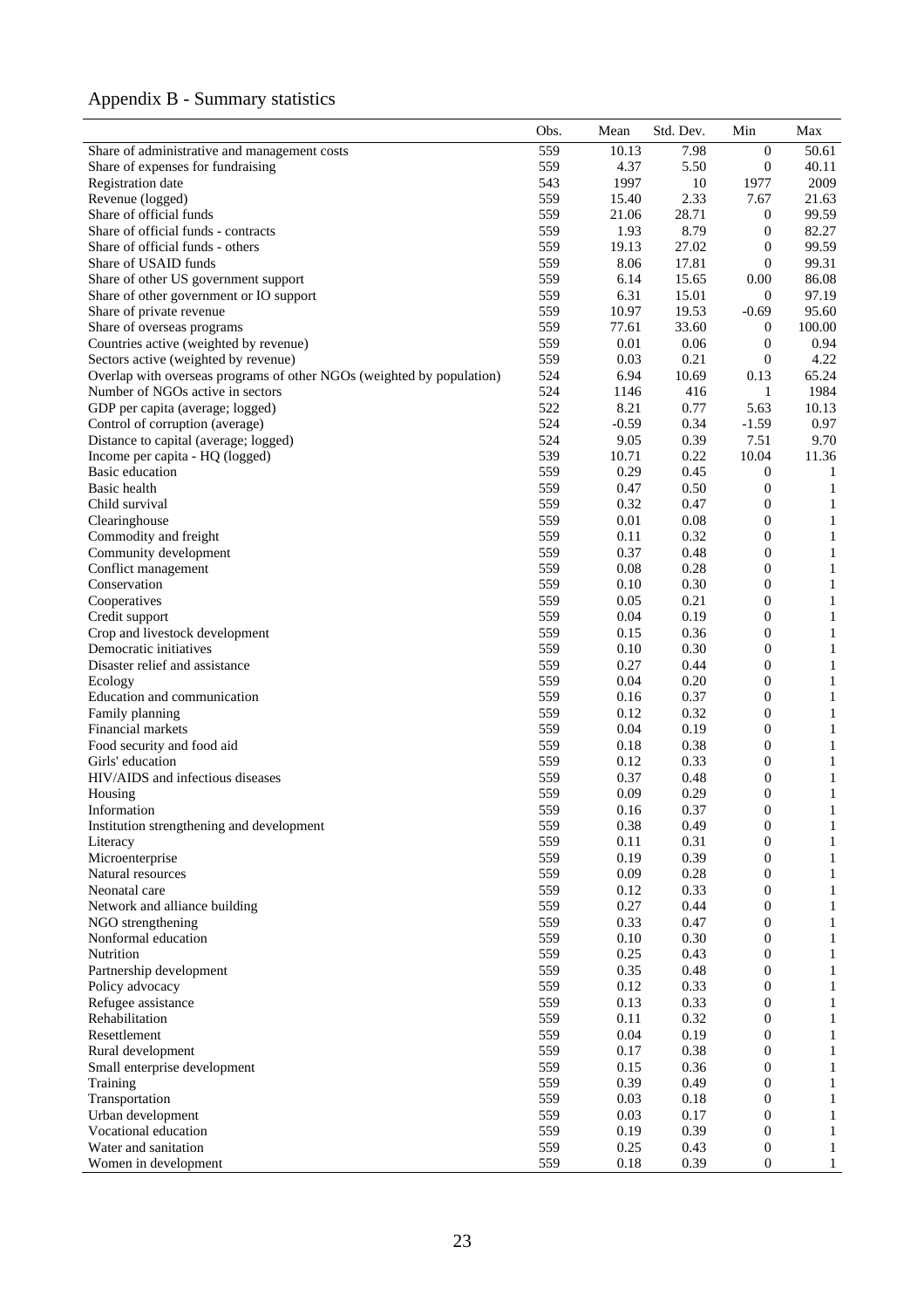# Appendix C - Correlation matrix

|                                                                               | (1)     | (2)      | (3)     | (4)     | (5)     | (6)     | (7)     | (8)     | (9)     | (10)    | (11)    | (12)    | (13)    | (14)    | (15)    | (16)    | (17)    | (18) | (19) | (20) |
|-------------------------------------------------------------------------------|---------|----------|---------|---------|---------|---------|---------|---------|---------|---------|---------|---------|---------|---------|---------|---------|---------|------|------|------|
| (1) Share of administrative and management<br>costs                           | 1.00    |          |         |         |         |         |         |         |         |         |         |         |         |         |         |         |         |      |      |      |
| (2) Share of expenses for fundraising                                         | $-0.01$ | 1.00     |         |         |         |         |         |         |         |         |         |         |         |         |         |         |         |      |      |      |
| (3) Registration date                                                         | 0.10    | 0.04     | 1.00    |         |         |         |         |         |         |         |         |         |         |         |         |         |         |      |      |      |
| (4) Revenue (logged)                                                          | $-0.23$ | $0.00\,$ | $-0.52$ | 1.00    |         |         |         |         |         |         |         |         |         |         |         |         |         |      |      |      |
| (5) Share of official funds                                                   | 0.13    | $-0.24$  | $-0.19$ | 0.24    | 1.00    |         |         |         |         |         |         |         |         |         |         |         |         |      |      |      |
| (6) Share of official funds - contracts                                       | 0.12    | $-0.08$  | $-0.03$ | 0.07    | 0.34    | 1.00    |         |         |         |         |         |         |         |         |         |         |         |      |      |      |
| (7) Share of official funds - others                                          | 0.10    | $-0.23$  | $-0.20$ | 0.23    | 0.96    | 0.05    | 1.00    |         |         |         |         |         |         |         |         |         |         |      |      |      |
| (8) Share of USAID funds                                                      | 0.09    | $-0.19$  | $-0.23$ | 0.19    | 0.65    | 0.24    | 0.62    | 1.00    |         |         |         |         |         |         |         |         |         |      |      |      |
| (9) Share of other US government support                                      | 0.07    | $-0.12$  | $-0.03$ | 0.13    | 0.56    | 0.36    | 0.49    | 0.02    | 1.00    |         |         |         |         |         |         |         |         |      |      |      |
| (10) Share of other government or IO<br>support                               | 0.08    | $-0.09$  | $-0.03$ | 0.08    | 0.52    | $-0.02$ | 0.55    | 0.02    | $-0.01$ | 1.00    |         |         |         |         |         |         |         |      |      |      |
| (11) Share of private revenue                                                 | 0.09    | 0.02     | $-0.10$ | 0.08    | $-0.14$ | $-0.06$ | $-0.13$ | $-0.13$ | $-0.06$ | $-0.04$ | 1.00    |         |         |         |         |         |         |      |      |      |
| (12) Share of overseas programs                                               | $-0.06$ | $-0.04$  | $-0.08$ | $-0.04$ | $-0.05$ | $-0.09$ | $-0.02$ | 0.18    | $-0.20$ | $-0.12$ | $-0.35$ | 1.00    |         |         |         |         |         |      |      |      |
| (13) Countries active (weighted by revenue)                                   | 0.03    | 0.03     | 0.13    | $-0.41$ | $-0.11$ | $-0.03$ | $-0.11$ | $-0.07$ | $-0.06$ | $-0.06$ | $-0.05$ | $-0.01$ | 1.00    |         |         |         |         |      |      |      |
| (14) Sectors active (weighted by revenue)                                     | 0.03    | 0.08     | 0.13    | $-0.36$ | $-0.09$ | $-0.02$ | $-0.09$ | $-0.06$ | $-0.05$ | $-0.04$ | $-0.05$ | 0.02    | 0.82    | 1.00    |         |         |         |      |      |      |
| (15) Overlap with overseas programs of<br>other NGOs (weighted by population) | $-0.10$ | 0.05     | 0.13    | $-0.20$ | $-0.10$ | $-0.01$ | $-0.11$ | $-0.04$ | $-0.08$ | $-0.07$ | $-0.07$ | 0.03    | 0.02    | 0.06    | 1.00    |         |         |      |      |      |
| (16) Number of NGOs active in sectors                                         | $-0.02$ | $-0.08$  | $-0.08$ | 0.10    | 0.03    | 0.02    | 0.03    | 0.08    | $-0.04$ | $-0.02$ | $-0.12$ | 0.13    | $-0.05$ | 0.02    | $-0.01$ | 1.00    |         |      |      |      |
| (17) GDP per capita (average; logged)                                         | 0.03    | 0.00     | $-0.13$ | 0.22    | $-0.04$ | 0.03    | $-0.05$ | $-0.03$ | 0.05    | $-0.08$ | 0.13    | $-0.08$ | $-0.03$ | $-0.08$ | $-0.15$ | $-0.03$ | 1.00    |      |      |      |
| (18) Control of corruption (average)                                          | 0.02    | 0.09     | $-0.13$ | 0.11    | $-0.08$ | $-0.06$ | $-0.06$ | $-0.08$ | 0.03    | $-0.06$ | 0.10    | $-0.06$ | 0.08    | 0.02    | $-0.21$ | $-0.05$ | 0.68    | 1.00 |      |      |
| (19) Distance to capital (average; logged)                                    | 0.09    | 0.00     | $-0.05$ | 0.08    | 0.15    | 0.03    | 0.15    | 0.12    | 0.09    | 0.06    | $-0.04$ | 0.06    | $-0.02$ | 0.01    | $-0.61$ | 0.01    | $-0.13$ | 0.07 | 1.00 |      |
| (20) Income per capita - HQ (logged)                                          | 0.12    | $-0.03$  | $-0.09$ | 0.07    | 0.19    | 0.05    | 0.19    | 0.14    | 0.10    | 0.10    | 0.01    | 0.07    | $-0.04$ | $-0.03$ | $-0.02$ | $-0.04$ | 0.12    | 0.13 | 0.04 | 1.00 |